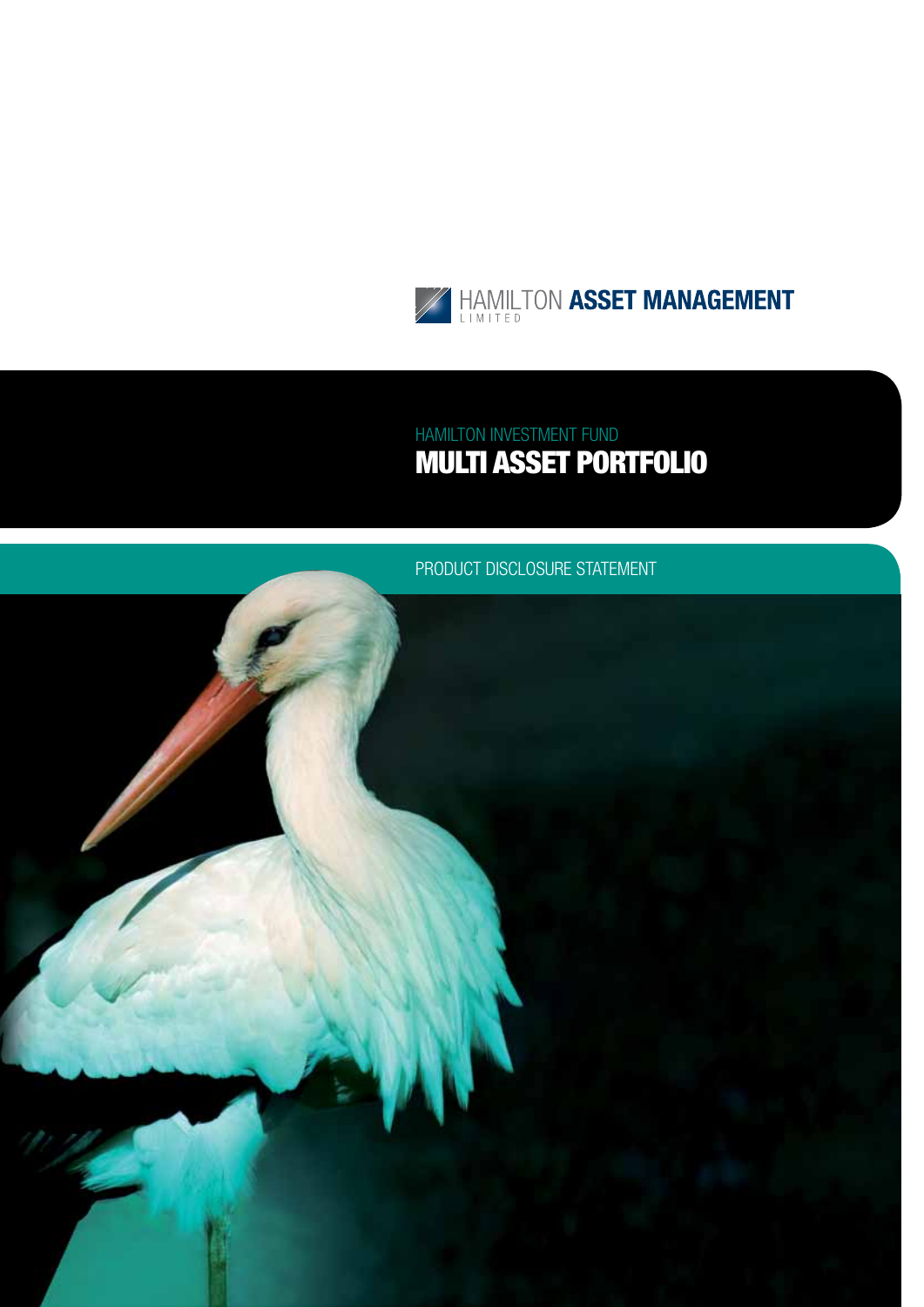## Important notices

#### **This product disclosure statement**

This product disclosure statement ("PDS") is made in relation to an offer of Multi Asset Portfolio Units in the Hamilton Investment Fund ("Fund") ARSN 144 611 165. The PDS is dated 29 July 2011 and is issued by Hamilton Asset Management Limited ("Hamilton") ACN 139 473 699. Hamilton holds Australian Financial Services Licence No 343546 in its capacity as the responsible entity of the Fund. This PDS has not been lodged with the Australian Securities and Investments Commission ("ASIC"), and neither ASIC nor any of its officers takes any responsibility for the contents of the PDS.

#### **Your decision to invest**

This PDS is an important document which you should read before making a decision to acquire Multi Asset Portfolio Units in the Fund ("Units"). A document of this kind cannot however take into account your investment objectives, financial situation or particular needs, and nothing in this PDS should be regarded as a recommendation by Hamilton or any entity in the Hamilton Group or by any other person concerning an investment in the Fund. Having considered the information in the PDS, you should obtain independent financial and taxation advice as to the suitability of an investment in the Fund for you, having regard to your investment objectives, financial situation and particular needs.

#### **Applications**

This PDS is available in paper form and in electronic form. If you wish to invest in Units, you must complete the application form accompanying the PDS and submit it as set out in Section 12. Units will only be issued to you upon receipt and acceptance of a completed application form.

#### **Restrictions on distribution of this PDS**

The offer to which this PDS relates is only available to persons receiving the PDS in Australia. The PDS does not constitute an offer of Units in any place in which, or to any person to whom, it would not be lawful to make an offer of Units. The distribution of the PDS in jurisdictions outside Australia may be restricted by law, and any person who resides outside Australia and who comes into possession of the PDS should seek advice about it and observe any restrictions. Units may not be offered or sold in the United States of America ("US") or to, or for the account of or benefit of, US persons. Accordingly, neither the PDS nor the application form may be sent to persons in the US or otherwise distributed in the US.

#### **Updated information**

Updated information relating to this PDS will be made available promptly. You can access this information at www.hamiltonam.com.au Alternatively, you can request a paper copy of this information free of charge from your financial adviser or by contacting Hamilton on 1300 133 836. The information that will be made available by way of updates is information which is subject to change from time to time and is not materially adverse to you. If a change in information is materially adverse to you, Hamilton will replace this PDS or issue a supplementary PDS.

#### **ELECTRONIC PDS**

Investors who receive this PDS in electronic form are entitled to obtain a paper copy of the PDS, including the application form, without charge. Please contact Hamilton on 1300 133 836.

#### **Definitions**

Some expressions used in this PDS are defined in the Glossary in Section 11. Unless the context requires otherwise, words used in the PDS have the meaning given in the Glossary.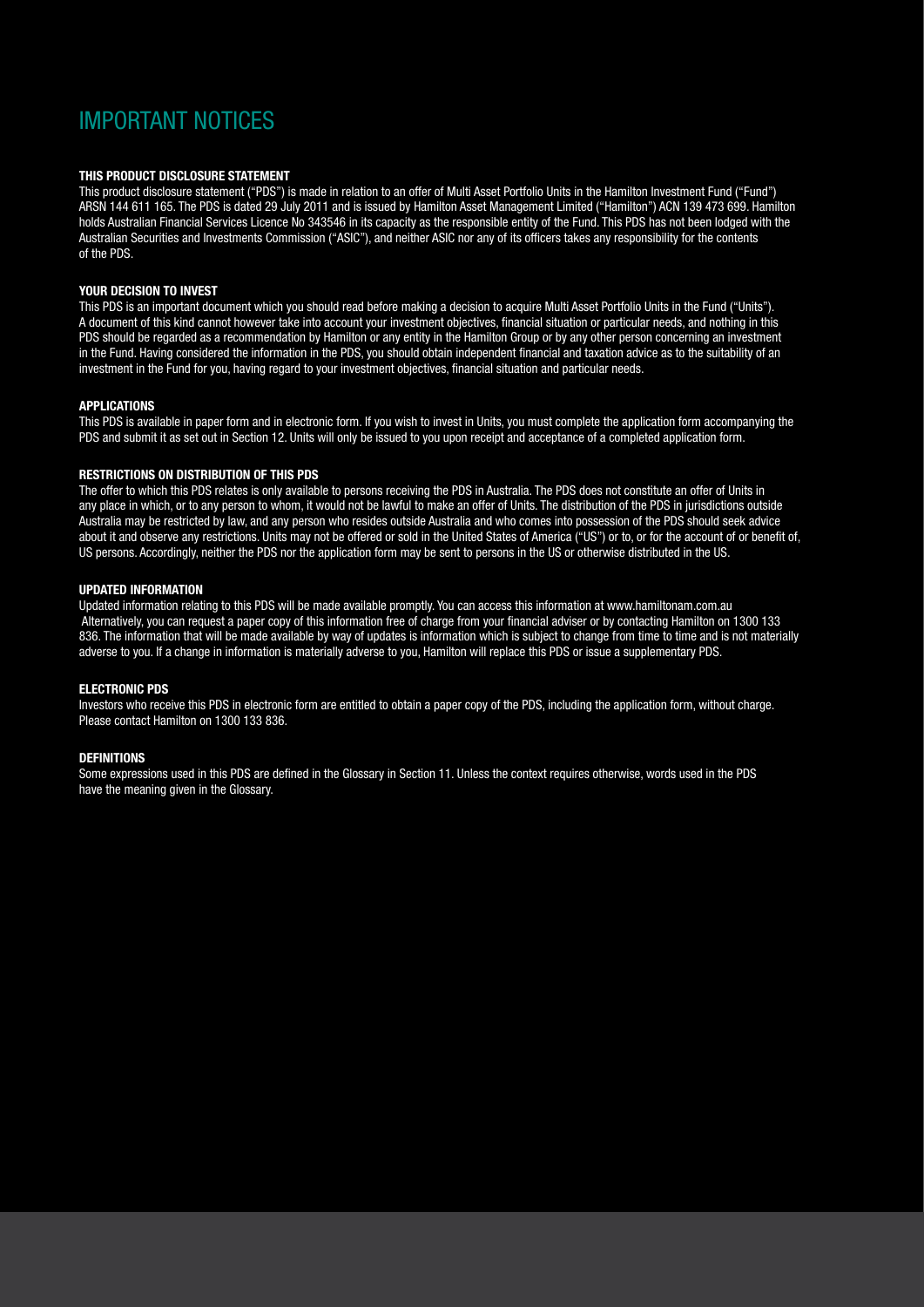## **CONTENTS**

| Section 1  | Multi Asset Portfolio at a glance                      | $\overline{2}$ |
|------------|--------------------------------------------------------|----------------|
| Section 2  | The structure of the Hamilton Investment Fund          | 3              |
| Section 3  | About Hamilton Asset Management Limited                | 4              |
| Section 4  | Investment objectives and strategies                   | 5              |
| Section 5  | <b>Money For Living</b>                                | 6              |
| Section 6  | Investments and withdrawals                            | 7              |
| Section 7  | Benefits and risks of investing in the Portfolio       | 8              |
| Section 8  | Taxation                                               | 10             |
| Section 9  | Fees and other costs                                   | 12             |
| Section 10 | Additional information                                 | 14             |
| Section 11 | Glossary                                               | 18             |
| Section 12 | How to complete the application form                   | 19             |
|            | <b>Application Form</b>                                | 25             |
|            | Identification Form - Individuals and Sole Traders     | 33             |
|            | Identification Form – Australian and Foreign Companies | 35             |
|            | Identification Form - Trusts and Trustees              | 41             |

## CONTACT INFORMATION

### **Newcastle**

Level 1 10 Murray Street Hamilton, NSW 2303. Telephone: +61 2 4920 2877 Facsimile: +61 2 4920 2878

Email: mail@hamiltonam.com.au Web: www.hamiltonam.com.au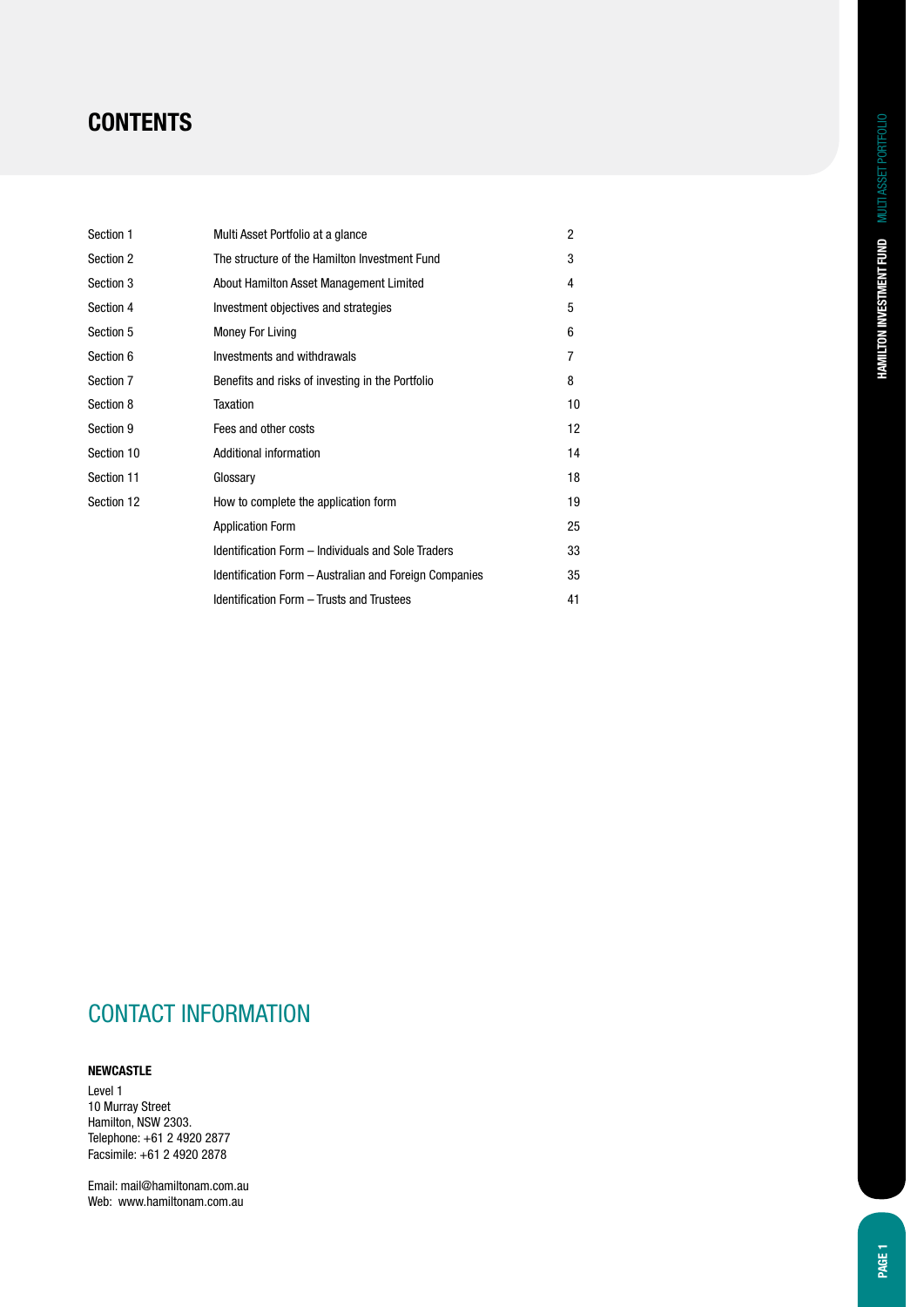## **Section 1** Multi Asset Portfolio at a glance

Hamilton Asset Management Limited ("Hamilton") is the responsible entity of the Hamilton Investment Fund ("Fund") and the issuer of this product disclosure statement ("PDS").

Hamilton aims to offer investors a range of innovative investment solutions, and the following table sets out some of the important features of the Hamilton Investment Fund – Multi Asset Portfolio.

| <b>Fund features</b>                            |                                                                                                                                                                                                                                                                                                                                                                               |                                                                                                                                                                                                                                                    |     |  |  |
|-------------------------------------------------|-------------------------------------------------------------------------------------------------------------------------------------------------------------------------------------------------------------------------------------------------------------------------------------------------------------------------------------------------------------------------------|----------------------------------------------------------------------------------------------------------------------------------------------------------------------------------------------------------------------------------------------------|-----|--|--|
| <b>Fund name</b>                                | <b>Hamilton Investment Fund</b>                                                                                                                                                                                                                                                                                                                                               |                                                                                                                                                                                                                                                    |     |  |  |
| <b>Fund registration date</b>                   | 25 June 2010                                                                                                                                                                                                                                                                                                                                                                  |                                                                                                                                                                                                                                                    |     |  |  |
| <b>Unit Class</b>                               |                                                                                                                                                                                                                                                                                                                                                                               | Multi Asset Portfolio Units                                                                                                                                                                                                                        |     |  |  |
| <b>APIR</b>                                     | HLN0003AU                                                                                                                                                                                                                                                                                                                                                                     |                                                                                                                                                                                                                                                    |     |  |  |
| <b>ISIN</b>                                     | AU60HLN00036                                                                                                                                                                                                                                                                                                                                                                  |                                                                                                                                                                                                                                                    |     |  |  |
| <b>Investment objective</b>                     | different asset classes.                                                                                                                                                                                                                                                                                                                                                      | The Portfolio aims to preserve and increase the purchasing power of investors' capital over the long term, regardless of<br>current or future market or economic conditions, by holding a diversified portfolio of investments in a broad range of |     |  |  |
|                                                 | investors.                                                                                                                                                                                                                                                                                                                                                                    | The Portfolio aims to provide returns over the medium to long term (5 to 7 years) which exceed the Australian inflation<br>rate by 4% pa (after management costs). However, there is no quarantee of the actual rate of return payable to          |     |  |  |
| <b>Suggested minimum</b><br>investment period   | At least 5 years                                                                                                                                                                                                                                                                                                                                                              |                                                                                                                                                                                                                                                    |     |  |  |
| <b>Asset Allocation</b>                         |                                                                                                                                                                                                                                                                                                                                                                               |                                                                                                                                                                                                                                                    |     |  |  |
| Asset class                                     | Range %<br><b>Benchmark %</b>                                                                                                                                                                                                                                                                                                                                                 |                                                                                                                                                                                                                                                    |     |  |  |
| Cash and cash equivalents                       | 9 to 11<br>10                                                                                                                                                                                                                                                                                                                                                                 |                                                                                                                                                                                                                                                    |     |  |  |
| <b>Fixed interest</b>                           | 22.5 to 27.5<br>25                                                                                                                                                                                                                                                                                                                                                            |                                                                                                                                                                                                                                                    |     |  |  |
| Equities                                        |                                                                                                                                                                                                                                                                                                                                                                               | 13.5 to 16.5                                                                                                                                                                                                                                       | 15  |  |  |
| Real estate                                     | 6.75 to 8.25<br>7.5                                                                                                                                                                                                                                                                                                                                                           |                                                                                                                                                                                                                                                    |     |  |  |
| Natural resources                               |                                                                                                                                                                                                                                                                                                                                                                               | 6.75 to 8.25                                                                                                                                                                                                                                       | 7.5 |  |  |
| Swiss franc assets                              |                                                                                                                                                                                                                                                                                                                                                                               | 9 to 11                                                                                                                                                                                                                                            | 10  |  |  |
| Gold, silver & other precious metals            |                                                                                                                                                                                                                                                                                                                                                                               | 22.5 to 27.5                                                                                                                                                                                                                                       | 25  |  |  |
| <b>Minimum investment requirements</b>          |                                                                                                                                                                                                                                                                                                                                                                               |                                                                                                                                                                                                                                                    |     |  |  |
| Minimum initial<br>investment                   | \$5,000<br>\$50,000 for Money for Living                                                                                                                                                                                                                                                                                                                                      |                                                                                                                                                                                                                                                    |     |  |  |
| <b>Minimum additional</b><br><b>investments</b> | \$1,000                                                                                                                                                                                                                                                                                                                                                                       |                                                                                                                                                                                                                                                    |     |  |  |
| Savings plan                                    | \$100 minimum monthly contribution                                                                                                                                                                                                                                                                                                                                            |                                                                                                                                                                                                                                                    |     |  |  |
| <b>Minimum balance</b>                          | \$5,000                                                                                                                                                                                                                                                                                                                                                                       |                                                                                                                                                                                                                                                    |     |  |  |
| Minimum withdrawal                              | \$1,000                                                                                                                                                                                                                                                                                                                                                                       |                                                                                                                                                                                                                                                    |     |  |  |
| <b>Withdrawals</b>                              | You must give 30 days notice of a withdrawal. Withdrawals are processed on the 10th business day of each month.                                                                                                                                                                                                                                                               |                                                                                                                                                                                                                                                    |     |  |  |
| <b>Distributions</b>                            |                                                                                                                                                                                                                                                                                                                                                                               |                                                                                                                                                                                                                                                    |     |  |  |
| <b>Income distributions</b>                     | Income will be payable twice each financial year as at 31 December and 30 June.                                                                                                                                                                                                                                                                                               |                                                                                                                                                                                                                                                    |     |  |  |
| Income payment<br>options                       | You can choose to receive your distributions by direct credit to your nominated bank, building society or credit union ac-<br>count, or reinvested in the Fund. Payment cannot be made by cheque. If you do not provide Hamilton with a valid bank,<br>building society or credit union account, Hamilton will automatically reinvest your distributions in additional units. |                                                                                                                                                                                                                                                    |     |  |  |
| <b>Money for Living</b>                         | Investors who require a reqular monthly payment each month to assist them to manage their living expenses have the<br>option of receiving a fixed monthly payment from the Fund.                                                                                                                                                                                              |                                                                                                                                                                                                                                                    |     |  |  |
| <b>Reporting</b>                                |                                                                                                                                                                                                                                                                                                                                                                               |                                                                                                                                                                                                                                                    |     |  |  |

| Regular reporting    | • Confirmation of all applications and withdrawals                                                                                                                                 |
|----------------------|------------------------------------------------------------------------------------------------------------------------------------------------------------------------------------|
| Annual tax reporting | • Annual tax statement if the Fund has paid a distribution during the financial year<br>• Annual capital gains tax statement if you have withdrawn units during the financial year |
| <b>Annual Fund</b>   | • Annual Investment statement                                                                                                                                                      |
| reporting            | Annual report for the fund                                                                                                                                                         |

not intended to be a forecast. It is only an indication of what the investment strategy aims to achieve over the medium to long term, assuming financial markets remain relatively stable during that time. The Fund may not a The Investment objective is expressed after the deduction of management fees, expense recoveries but before taxation, i.e. performance is measured relative to the investment objective before taxes are deducted. See Section 9 for details on fees and costs and Section 8 for details on taxation. The investment objective is remain relatively stable during that time. **The Fund may not achieve its investment objective.**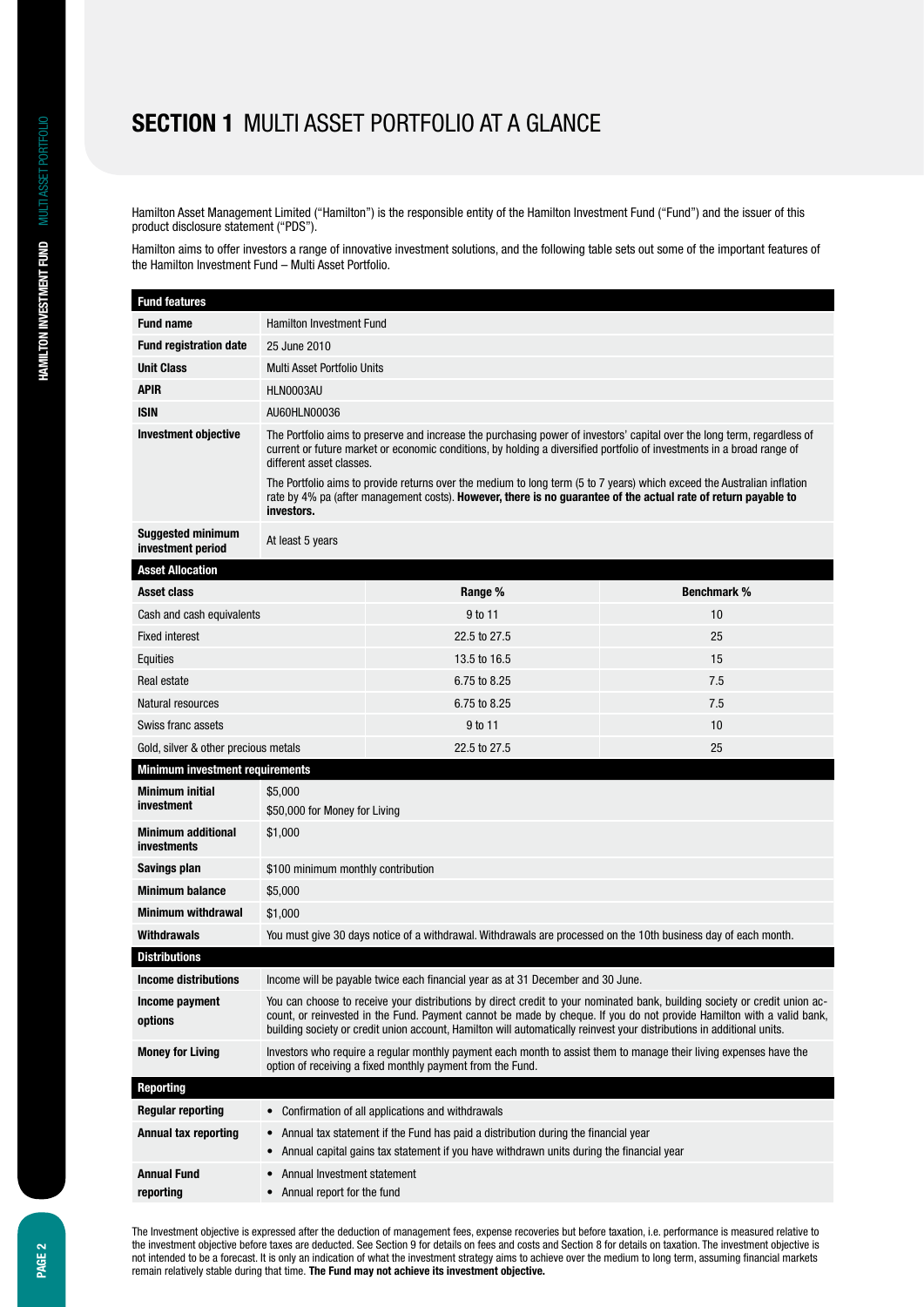## **Section 2** The structure of the Hamilton Investment Fund

#### **What is the Hamilton Investment Fund**

The Hamilton Investment Fund is an Australian unit trust and a registered managed investment scheme under the Corporations Act. The Fund is designed to enable investors to obtain exposure to a particular portfolio of asset classes or investment strategies by investing in a particular class of units. Each class of units will then invest in a different wholly owned sub-fund of the Fund that will acquire the assets for the relevant class of units. The Units (offered under this PDS) are units in the Multi Asset Portfolio of the Hamilton Investment Fund.

The Multi Asset Portfolio invests solely in the Hamilton Multi Asset Sub Fund – a wholly owned sub-fund of the Hamilton Investment Fund.

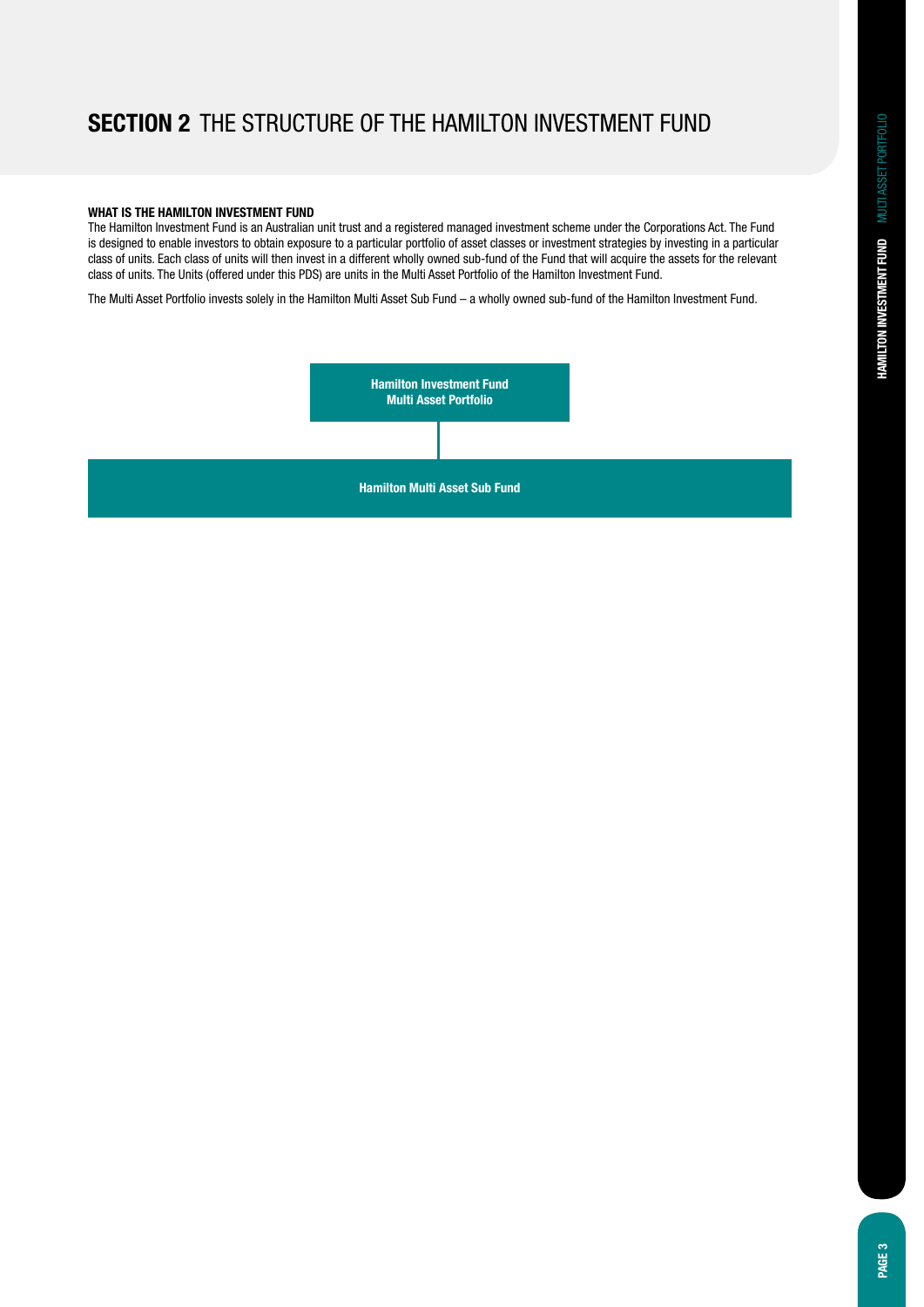## **Section 3** About Hamilton Asset Management Limited

Hamilton Asset Management Limited ACN 139 473 699 ("Hamilton") is a wholly owned subsidiary of Hamilton Capital Proprietary Limited. Hamilton Capital Proprietary Limited is an Australian owned financial services company that was incorporated on 7 March 2002 to acquire Cameron Stockbrokers Limited.

The business of Cameron Stockbrokers Limited was established in 1994. It is a participant of the Australian Securities Exchange and the National Stock Exchange of Australia Limited, and specialises in providing stockbroking and portfolio management services to individual and small institutional investors.

Hamilton was incorporated on 18 September 2009. Its purpose is to provide investors with access to a range of innovative investment solutions.

On 25 June 2010 Hamilton was issued with an Australian Financial Services Licence by the Australian Securities and Investments Commission. The licence authorises Hamilton to act as a responsible entity of registered managed investment schemes.

The directors of Hamilton Capital Proprietary Limited have had many years experience in accounting, corporate advisory services, investment management and stockbroking.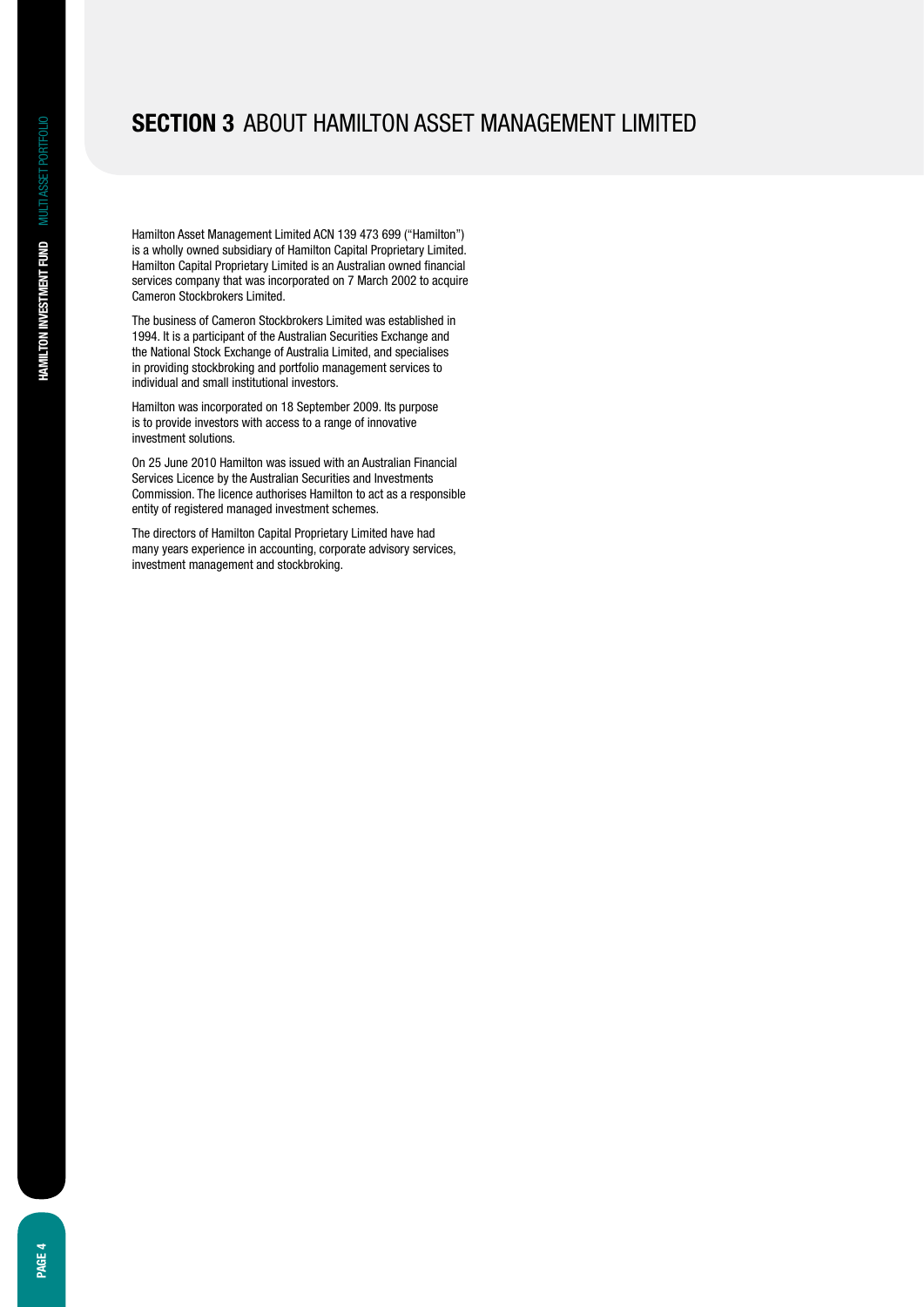# **Section 4** Investment objectives and strategies

This section tells you about the investment objectives, philosophy and strategy of the Multi Asset Portfolio (or "Portfolio").

### **Investment objectives**

The Multi Asset Portfolio aims to preserve and increase the purchasing power of investors' capital over the long term, regardless of current or future market conditions, by holding a diversified portfolio of investments in a broad range of different asset classes. The Portfolio aims to achieve returns over the medium to long term (5 to 7 years) which exceed the Australian inflation rate by 4% pa (after management costs). **However, there is no guarantee of the actual rate of return payable to investors.**

#### **Investment philosophy**

The Multi Asset Portfolio's investment philosophy is based upon the premise that nobody can accurately predict the timing of market cycles, the rate of inflation or the occurrence of other future economic or political events. The Portfolio, therefore, does not attempt to out-guess the markets or forecast future economic events, but rather commits a fixed percentage of its assets to seven carefully selected, diverse and largely "non-correlated" asset classes. Such diversification in a single portfolio seeks to provide investors with a convenient and easy method of investing in a balanced portfolio with profit potential.

Without appropriate diversification, some of the Portfolio's assets would be considered highly speculative. However, the Manager believes that the various asset classes are subject to different (and in some cases, contrary) risks, so that the value of the Portfolio's assets (in aggregate) will be subject to less overall risk, over the longer term, than any one of the assets or asset classes taken by itself.

### **Investment strategy**

Hamilton aims to achieve the investment objective by investing a Target Percentage of the Multi Asset Portfolio assets in each of the following asset classes:

| <b>Asset class</b>                      | <b>Target Range %</b> | <b>Benchmark %</b> |
|-----------------------------------------|-----------------------|--------------------|
| Cash and cash equivalents               | 9 to 11               | 10                 |
| <b>Fixed interest</b>                   | 22.5 to 27.5          | 25                 |
| Equities                                | 13.5 to 16.5          | 15                 |
| Real estate                             | 6.75 to 8.25          | 7.5                |
| Natural resources                       | 6.75 to 8.25          | 7.5                |
| Swiss franc assets                      | 9 to 11               | 10                 |
| Gold, silver & other<br>precious metals | 22.5 to 27.5          | 25                 |
| Total                                   |                       | 100                |

The percentage of the Multi Asset Portfolio's assets actually held in each asset class may fall outside the Target Range from time to time due to constantly changing markets and economic circumstances. Hamilton, as the Multi Asset Portfolio's Manager, regularly monitors the Portfolio's assets for such variations and makes adjustments when necessary to maintain the Portfolio's asset allocation within the Target Ranges. As a result of these strategic re-allocations, the Portfolio may gain from large, short-term fluctuations in the prices of its assets – taking profits on assets that have risen in price and may add to its holdings of assets that have fallen in value.

#### **Authorised investments**

In order to meet its investment objectives the Portfolio will be invested in the following assets:

| Asset class                                     | <b>Authorised investments</b>                                                                                                                                                                                                                                                                                                                                                                                                                                                                                                                                                                                   |
|-------------------------------------------------|-----------------------------------------------------------------------------------------------------------------------------------------------------------------------------------------------------------------------------------------------------------------------------------------------------------------------------------------------------------------------------------------------------------------------------------------------------------------------------------------------------------------------------------------------------------------------------------------------------------------|
| Cash<br>and cash<br>equivalents                 | Deposits or term deposits with an Australian<br>bank, bills of exchange which have been<br>accepted or endorsed by an Australian bank,<br>certificates of deposit issued by a bank, whether<br>negotiable, convertible or otherwise, deposits<br>or term deposits with an entity regulated by the<br>Australian Prudential Regulatory Authority.                                                                                                                                                                                                                                                                |
| <b>Fixed</b><br>interest<br>securities          | Securities issued by an entity or a subsidiary of<br>an entity regulated by the Australian Prudential<br>Regulatory Authority, debentures, stocks or<br>bonds issued or guaranteed by an Australian<br>government or an Australian government<br>authority, investment grade corporate bonds<br>and promissory notes in the Australian market,<br>listed debt and hybrid securities, investment<br>grade asset backed securities, registered and<br>unregistered managed investment schemes,<br>companies or other collective investment<br>vehicles that invest predominantly in fixed<br>interest securities. |
| <b>Equity</b><br>securities                     | Equity securities of Australian and overseas<br>companies or trusts other than real estate<br>securities or natural resource securities,<br>registered and unregistered managed investment<br>schemes, listed investment companies, and other<br>collective investment vehicles, whose assets<br>consist primarily of equities.                                                                                                                                                                                                                                                                                 |
| <b>Real estate</b><br>securities                | Securities of Australian and overseas real estate<br>investment trusts, registered and unregistered<br>managed investment schemes, listed investment<br>companies, and other collective investment<br>vehicles whose assets consist primarily of real<br>estate securities or real estate.                                                                                                                                                                                                                                                                                                                      |
| <b>Natural</b><br>resources<br>securities       | Securities of Australian and overseas natural<br>resource companies, registered and unregistered<br>managed investment schemes, listed investment<br>companies and other collective investment<br>vehicles whose assets consist primarily of the<br>securities of natural resource companies.                                                                                                                                                                                                                                                                                                                   |
| <b>Swiss franc</b><br>assets                    | Swiss franc deposits at Swiss and non-Swiss<br>banks; bonds and other fixed interest securities<br>denominated in Swiss francs, registered and<br>unregistered managed investment schemes,<br>listed investment companies and other collective<br>investment vehicles whose assets consist<br>primarily of the Swiss franc denominated fixed<br>interest securities.                                                                                                                                                                                                                                            |
| Gold, silver<br>and other<br>precious<br>metals | Bullion, metal certificates, coins, deposits,<br>derivatives, registered and unregistered<br>managed investment schemes, listed investment<br>companies and other collective investment<br>vehicles whose assets consist primarily of such<br>assets.                                                                                                                                                                                                                                                                                                                                                           |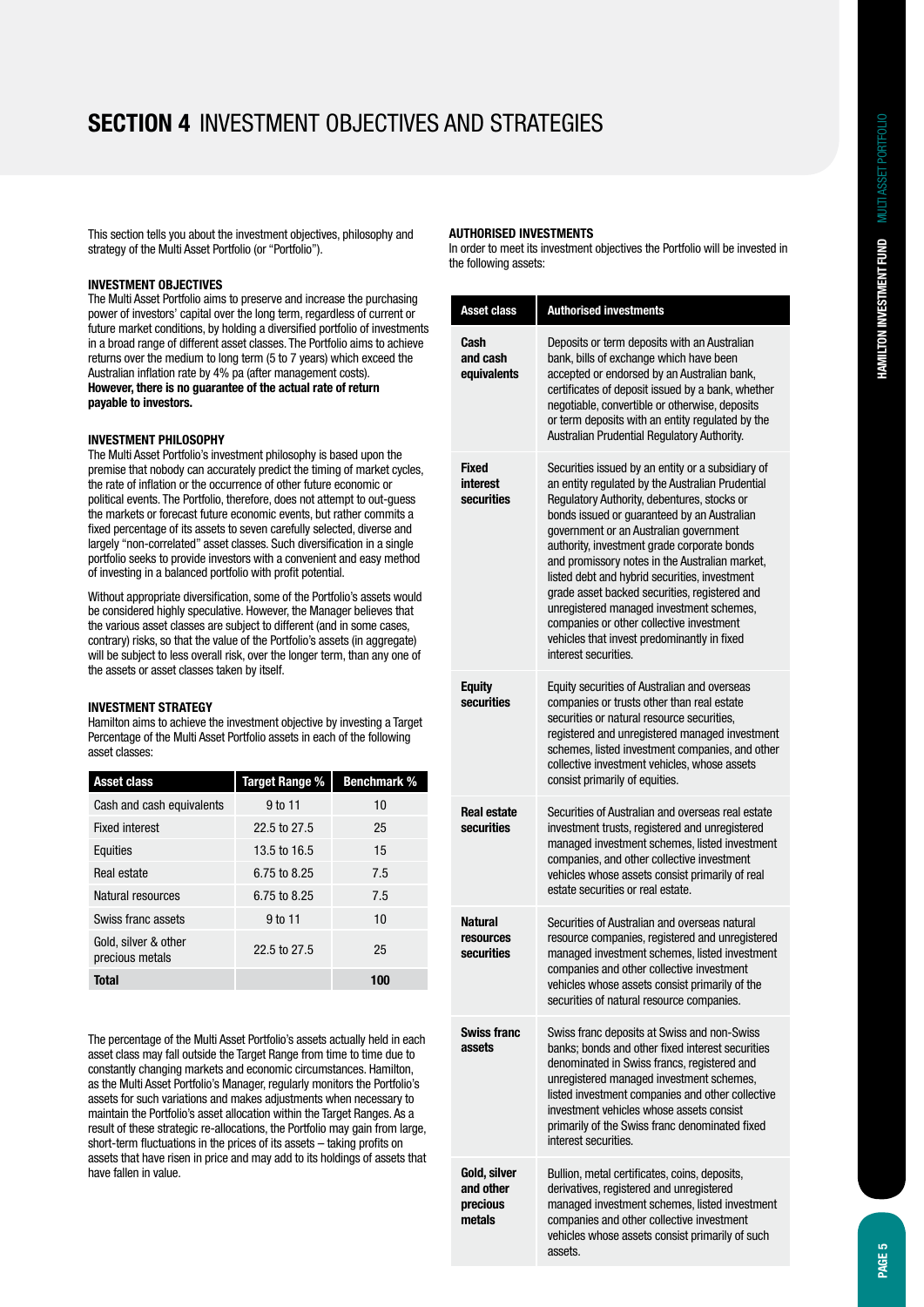## **Section 5** MONEY FOR LIVING

The Money for Living provides investors with the facility to receive a fixed monthly payment to assist them in budgeting with their day to day living expenses.

Each month investors will receive their selected amount paid directly to their bank, building society or credit union.

In order to participate in this option investors must make an minimum initial investment in the Fund of \$50,000.

The minimum monthly payment that investors may choose to receive is \$500, increasing in multiples of \$100 thereafter.

You will receive your first payment on the 10th business day of the month after you have been invested in the Fund for a full calendar month following receipt of your original request in writing.

#### **How Money for Living works**

Each month we will automatically redeem sufficient units of your investment in order to pay your Money for Living payment. When we redeem your units in order to pay your Money for Living, we will round the number of units to be redeemed up to the next whole unit. This may mean that you will receive slightly more Money for Living each month than the amount you have elected to receive.

You will need to include in your income tax return your proportion of the assessable income from the Fund. Additionally you will need to include any capital gain or loss that you make upon the redemption of the units made to make your monthly Money for Living payment.

We will send you an annual statement to make this straight forward.

#### **How long will your money last?**

The table below shows how long it would take for an initial Money for Living investment of \$100,000 to be fully paid from the Fund, assuming your only withdrawal during the period is \$1,000 per month via the Money for Living option and the Fund achieves the different rates of return (net of fees and expenses) shown below.

| <b>Amount invested</b>               | \$100,000 |    |    |    |
|--------------------------------------|-----------|----|----|----|
| <b>Monthly payment</b>               | \$1,000   |    |    |    |
| Rate of return % pa                  | 4         | 6  | 8  | 10 |
| <b>Years your money</b><br>will last | 10        | 11 | 13 | 17 |



### **Important Notice**

The above table and graph are for illustrative purposes only and are not to be regarded as a forecast of the likely returns of the Fund. Their purpose is to show how long it would take for a Money for Living investment to be fully paid from the Fund. They should not be regarded as a forecast of the likely returns of the Fund.

If you select the Money for Living option you need to be aware that the payment made to you will almost certainly exceed the returns earned by the Fund and therefore the value of your investment in the Fund is likely to fall over time.

Money for Living may not be suitable for those investors who wish to preserve their capital value.

Before electing for Money for Living, we suggest that you consult your financial adviser.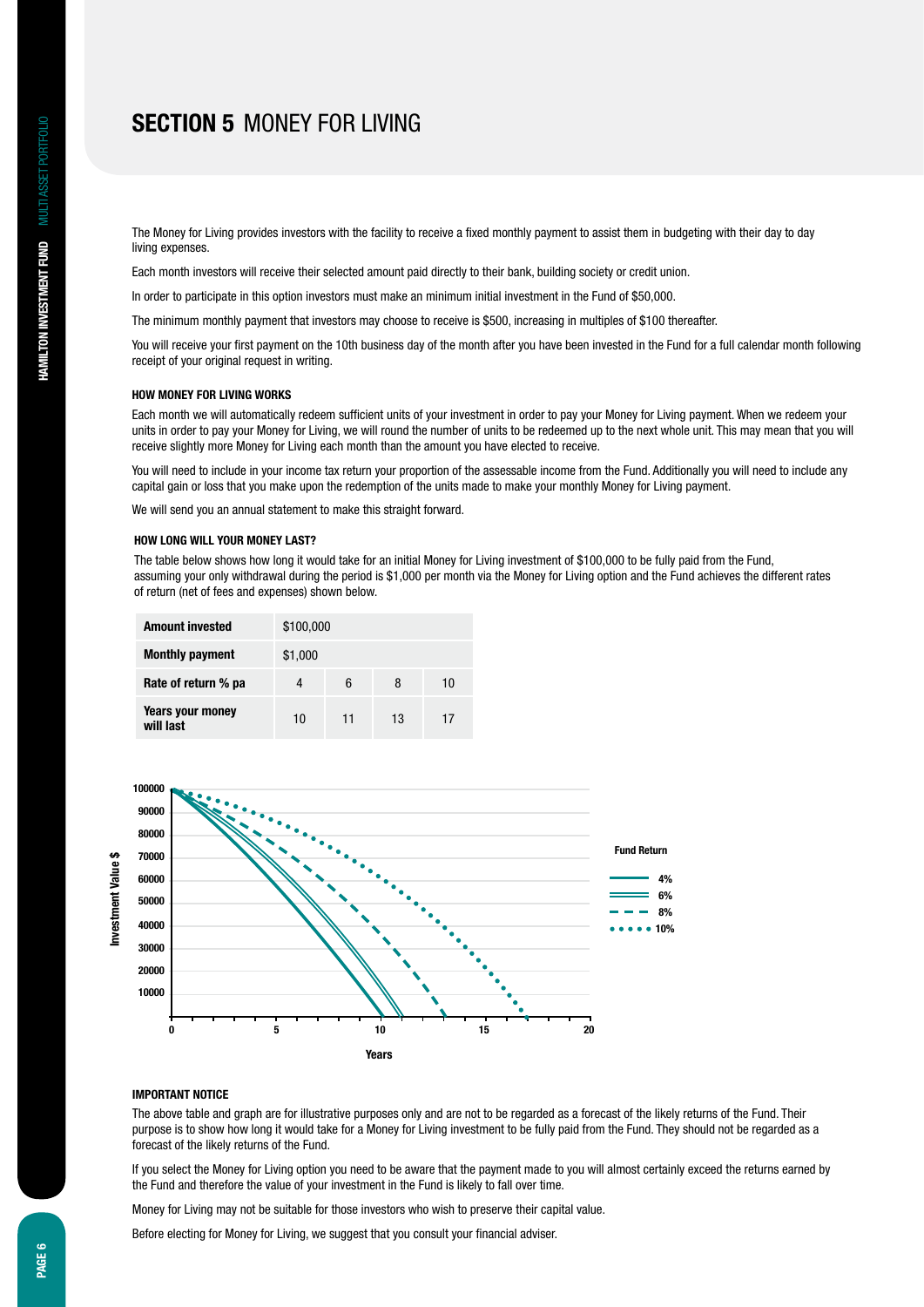## **Section 6** Investments and withdrawals

#### **Making an investment**

To invest you need to complete the Application Form and send it to us with your Application Monies. Initial investments must be for a minimum of \$5,000. (If you invest through a Wrap Account, a different minimum investment may apply.) Payments can be made by cheque, bank transfer or by real time gross settlement (RTGS).

Cheques should be payable to:

#### **Hamilton Asset Management Limited – MAP a/c [full account name]**

We will confirm with you if we accept your Application. If for any reason Hamilton is unable to process your Application (e.g. if your Application is incorrectly completed), we may hold your Application for up to 30 days (while we resolve any outstanding items) in which case your Application Monies will be held in our trust account. If your Application is not processed by the end of the 30 day period, your Application Monies will be returned to you without interest.

Additional investments (minimum \$1,000) can be made at any time by sending us a cheque with your account details, or via bank transfer or RTGS. Further investment is made on the basis of the PDS current as at the time of that investment.

Generally, you need to maintain a minimum Portfolio account balance of \$5,000.

The minimum amount requirement may be waived at our discretion. We may also establish higher minimum investment amounts or reject an application for investment in the Portfolio at our discretion.

Applicants must contact the Fund Administrator (contact details are on the back cover) for instructions before investing via bank transfer or RTGS.

Applications will generally be processed as at the first business day of each month using the unit price effective for the last day of the previous month. If we receive and accept your completed Application together with your Application Monies before 4pm Newcastle (NSW) time on the last business day of the month it will be processed using the unit price effective for that day. If an Application is received after this it is treated as having been received before 4pm Newcastle (NSW) time on the last business day of the next month.

#### **Regular Savings Plan**

The Regular Savings Plan enables you to invest over the longer term. It also allows you to benefit from averaging the cost of your investment through periods of fluctuating market prices.

To start a Regular Savings Plan you will need to:

Select the Regular Savings Plan option on the application form;

- make an initial investment of \$5,000 or more:
- nominate a monthly investment amount of \$100 or more;
- • complete the Direct Debit Request section of the application form; and
- for your protection, please attach a copy of a document which verifies the details of your account (for example, an account statement or a deposit slip).

Hamilton will direct debit Regular Savings Plan contributions from your bank account on the 25th day of each month (or the next business day).

Your first direct debit will occur on the 25th day of the month following the date Hamilton accepts your application.

#### **Making a withdrawal**

You may request to withdraw part or all of your investment at any time, subject to a minimum withdrawal amount of \$1,000 and maintaining a minimum Portfolio account balance of \$5,000.

To make a withdrawal, you must complete a withdrawal request form and send it to Hamilton. When you withdraw money from the Portfolio, you may specify either the number of Units you wish to redeem or the amount of money you require. If you specify an amount of money, Hamilton will round the number of Units to be redeemed up to the next whole Unit. This may mean that the sum of money you receive will be slightly more than you requested.

You must give 30 days notice of a withdrawal.

Once you have made a withdrawal request it cannot be withdrawn without the consent of Hamilton.

Withdrawals are processed on the 10th business day of the month following the end of the notice period.

Withdrawals will generally be credited directly to your bank, building society or credit union account. Hamilton cannot pay your money into anyone else's bank, building society or credit union account.

While the Portfolio is liquid we may refuse a withdrawal request from you where:

- the value of the Units remaining after the withdrawal request is less than the minimum Portfolio holding amount (in the case of partial withdrawal); or
- the Portfolio or the Fund is being wound up.

While the Portfolio is liquid we can delay withdrawal of your money in some circumstances including (but not limited to):

- if something outside our control affects our ability to calculate a withdrawal price (for example, restricted or suspended trading in the market for an asset); or
- the realisation of assets cannot be effected at prices which would be obtained if the assets were realised in an orderly fashion over a reasonable period in a stable market; or
- if we receive withdrawal requests representing more than 5% of the Units, or which have an aggregate withdrawal price of more than 5% of the value of the Portfolio's assets, then we can stagger processing of withdrawal requests over a period of time, as determined by us. In these circumstances, you would be exposed to any changes in the Unit price until your Units are redeemed. This means that you may receive different withdrawal prices for Units covered by one withdrawal request; or
- if we believe it is not in the best interests of Unit holders as a whole to realise assets to fund your withdrawal.

Hamilton considers that it is unlikely that the Fund will become illiquid (as defined in the Corporations Act) but if it did, the law says we can, if we wish, make some money available, and requires us to allocate it on a pro rata basis amongst those wanting to withdraw. When the Fund is illiquid, withdrawals may only be made in accordance with a withdrawal offer made in accordance with the Corporations Act.

In some circumstances, we can redeem some or all of your Units without the need for a withdrawal request from you, including (but not limited to):

- if your account balance falls below the minimum Portfolio account balance (currently \$5,000); and
- to recover any amount of money you owe to us (as responsible entity or in any other capacity relevant to the Fund).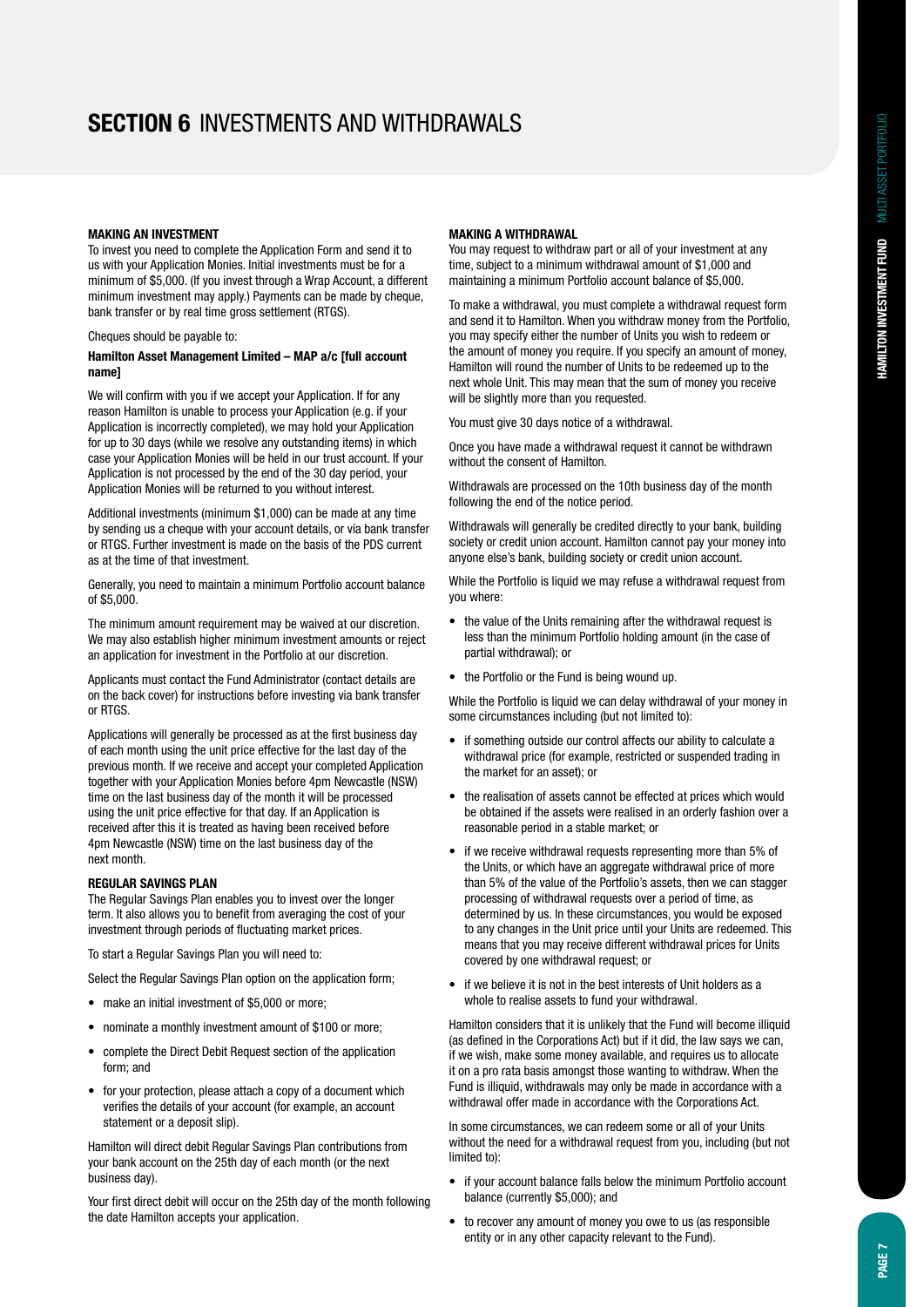## **Section 7** Benefits and risks of investing in the Portfolio

#### **What are the benefits of investing in the Portfolio?**

The Portfolio provides the potential for the following key benefits:

- 1. potential for attractive long-term returns;
- 2. provides investors with a diversified portfolio across a range of different asset classes;
- 3. potential to generate positive returns in different market and economic conditions.

#### **Risk and return – is the Portfolio right for me?**

Many investors believe that market cycles, inflation rates and other economic events cannot be forecast with a high degree of reliability and as a consequence only those investors who are willing to embrace a high degree of risk should act on such forecasts. The investment strategy of the Multi Asset Portfolio acknowledges that a broad range of economic possibilities exist and incorporates investments in different asset classes for each of them. Investors who wish to invest all or a portion of their capital in a way that does not have regard to any particular view for the economy should consider an investment in the Multi Asset Portfolio.

If you do not intend to hold the Portfolio for at least five years, then the Portfolio is unlikely to be right for you.

#### **What are the significant risks of the Fund?**

All investments are subject to risk. This means the value of your investment may rise or fall.

Before making an investment decision, it is important to understand the risks that can affect the value of your investment.

Because the Fund has a 30 day notice period for withdrawals (see Section 6), you will not be able to redeem your investment in the Fund immediately. Your investment in the Fund will continue to be exposed to investment risks during the withdrawal notice period – until your Units are redeemed.

While it is not possible to identify every risk of investing in the Fund, the risks identified below are significant risks that may affect your investment.

| <b>Type of risk</b> | <b>Description</b>                                                                                                                                                                                                                                                                                                                                                                                                                                                                                                                                                                                                                                                                                                                                                                                                                                                                                                                                    |
|---------------------|-------------------------------------------------------------------------------------------------------------------------------------------------------------------------------------------------------------------------------------------------------------------------------------------------------------------------------------------------------------------------------------------------------------------------------------------------------------------------------------------------------------------------------------------------------------------------------------------------------------------------------------------------------------------------------------------------------------------------------------------------------------------------------------------------------------------------------------------------------------------------------------------------------------------------------------------------------|
| <b>Market risk</b>  | Certain market conditions can be unfavourable for many investment strategies. Markets are subject to a host<br>of factors, including economic conditions, government regulations, market sentiment, local and international<br>political events and environmental and technological issues. These can give rise to periods of large falls, high<br>volatility, or reduced liquidity in markets. There is always a risk of the suspension of trading on securities<br>and commodities exchanges which could have a detrimental effect on the Portfolio. Even where there is no<br>suspension of trading, the market for specific securities can reduce substantially for significant periods of<br>time. In both cases this can make it difficult or impossible for the Manager to sell assets at desired prices, or<br>occasionally to sell at all.<br>Market risk may have different impacts on each of the asset classes in which the Fund invests. |
|                     | Gold, silver and other precious metals                                                                                                                                                                                                                                                                                                                                                                                                                                                                                                                                                                                                                                                                                                                                                                                                                                                                                                                |
|                     | Prices for gold, silver and other precious metal assets may fluctuate sharply over short periods due to changes<br>in inflation (or expectations of inflation) in various countries, the availability of supplies, changes in industrial and<br>commercial demand, gold and silver sales by governments, central banks or international agencies, investment<br>speculation and monetary and other economic policies of governments.                                                                                                                                                                                                                                                                                                                                                                                                                                                                                                                  |
|                     | <b>Real estate securities</b><br>Any decline in the general level of real estate prices is likely to adversely affect prices for real estate securities.<br>Real estate securities prices are particularly vulnerable to decline in the event of deflationary economic<br>conditions. Investments in real estate securities are subject to risks similar to those associated with direct<br>ownership of real estate, including changes in local and general economic conditions, supply and demand,<br>interest rates, regulatory limitations on rents, property taxes and operating costs.                                                                                                                                                                                                                                                                                                                                                          |
|                     | <b>Natural resource securities</b><br>Any decline in the general level of natural resource prices is likely to have an adverse impact on natural<br>resource securities. The prices of natural resource securities are particularly vulnerable to decline in the event of<br>deflationary economic conditions.                                                                                                                                                                                                                                                                                                                                                                                                                                                                                                                                                                                                                                        |
|                     | Investments in natural resource companies can be significantly affected by events relating to the particular<br>natural resources or the projects they have, such as international political and economic developments,<br>mandated or voluntary conservation programs, success of exploration or development projects, taxation and<br>other government regulation.                                                                                                                                                                                                                                                                                                                                                                                                                                                                                                                                                                                  |
|                     |                                                                                                                                                                                                                                                                                                                                                                                                                                                                                                                                                                                                                                                                                                                                                                                                                                                                                                                                                       |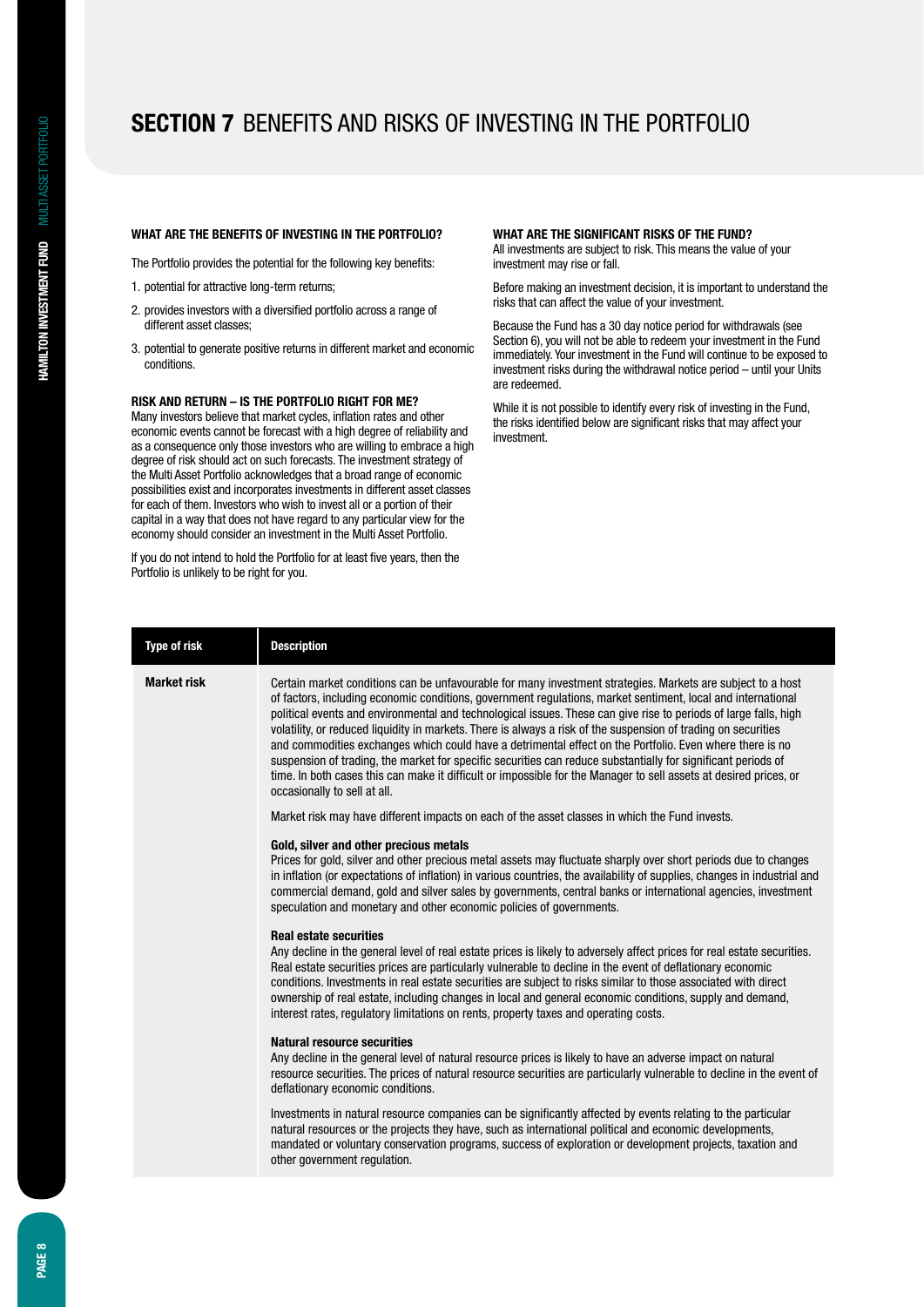| <b>Type of risk</b>                    | <b>Description</b>                                                                                                                                                                                                                                                                                                                                                                                                                                              |
|----------------------------------------|-----------------------------------------------------------------------------------------------------------------------------------------------------------------------------------------------------------------------------------------------------------------------------------------------------------------------------------------------------------------------------------------------------------------------------------------------------------------|
| <b>Income risk</b>                     | The Portfolio is expected to provide income returns. However, there is no guarantee that it will do so or that it will<br>provide any particular level of income.                                                                                                                                                                                                                                                                                               |
|                                        | The income of the Portfolio reflects the aggregate income of its assets. The Portfolio invests in gold and silver<br>assets. These assets generate no income and will not contribute to the income of the Portfolio.                                                                                                                                                                                                                                            |
| Interest rate risk                     | Changes in interest rates can have a direct or indirect impact on the investment value and/or returns of all types<br>of assets in the Portfolio. Interest rates may directly or indirectly affect the value of securities because it affects a<br>company's cost of borrowings as well as the value of fixed interest securities.                                                                                                                              |
|                                        | Increased inflationary pressures in Switzerland may lead to an increase in the interest rates on Swiss franc<br>securities and a fall in their capital values, as well as a fall of in the value of the Swiss franc assets relative to<br>the Australian dollar.                                                                                                                                                                                                |
| <b>Currency risk</b>                   | This risk applies where the Portfolio invests in international assets.                                                                                                                                                                                                                                                                                                                                                                                          |
|                                        | Exchange rates for a currency tend to rise when interest rates for that currency increase relative to interest rates<br>for other currencies. A rise in the Australian dollar, relative to other currencies, may negatively affect investment<br>values and returns.                                                                                                                                                                                            |
| <b>Credit and</b><br>counterparty risk | Credit risk refers to the risk of loss to the Portfolio arising from the failure of a borrower or other party to a<br>contract, to meet its obligations. This may arise in derivatives, fixed interest securities and mortgage securities.<br>Entry into transactions such as swaps creates counterparty risk. Substantial losses could be incurred if a<br>counterparty fails to deliver on its contractual obligations or experiences financial difficulties. |
| <b>Derivative risk</b>                 | This risk applies where the Portfolio uses derivatives.                                                                                                                                                                                                                                                                                                                                                                                                         |
|                                        | The value of derivatives is linked to the value of the underlying assets and can be highly volatile. Potential gains<br>and losses from derivative transactions can be substantial.                                                                                                                                                                                                                                                                             |
| <b>Fund risks</b>                      | There may be changes to the Fund and the Portfolio at any time, including (but not limited to):                                                                                                                                                                                                                                                                                                                                                                 |
|                                        | • closure or termination of the Fund or the Portfolio;                                                                                                                                                                                                                                                                                                                                                                                                          |
|                                        | • changing the Portfolio's objective or investment strategy;                                                                                                                                                                                                                                                                                                                                                                                                    |
|                                        | • changing the rules that govern the Fund (e.g. changing fees, notice periods or withdrawal processes).                                                                                                                                                                                                                                                                                                                                                         |
|                                        | In some cases these things can occur without prior notice to investors.                                                                                                                                                                                                                                                                                                                                                                                         |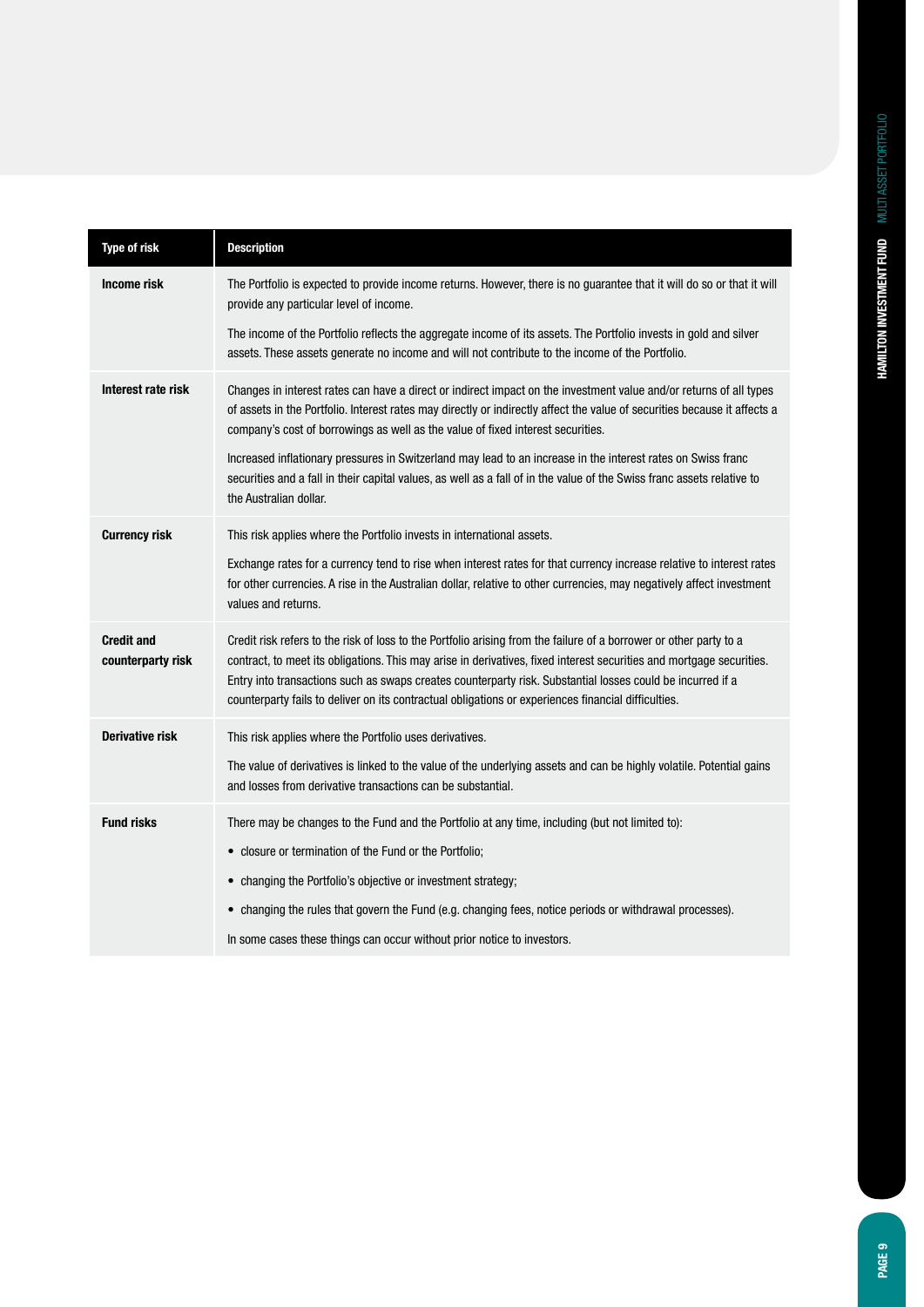## **Section 8** Taxation

The tax information provided in this PDS is intended to be a brief guide only and should not be relied upon as a complete statement of all relevant laws. It is based on our interpretation of current laws at the date of this PDS. Investors should be aware that Australian tax laws are complex and are subject to constant change. For example, on 7 May 2010 the Government announced that it would introduce reforms to the tax arrangements for managed investment trusts which may take effect during your investment in the Fund. You should obtain your own tax advice in respect of these reforms prior to investing in the Fund.

The information is provided as a general overview of how these laws apply to you, but the application of these laws depends on your individual circumstances. Therefore, it is recommended that you seek independent professional tax advice about your specific circumstances.

Tax liabilities are the responsibility of each investor and Hamilton is not responsible for taxation liabilities of, or penalties incurred by, any investor. Further, the summary provided here is only relevant where an investor that is a resident of Australia for Australian tax purposes (unless specific reference is made to investors that are not residents for Australian tax purposes) acquires and holds their investment in the Fund as a capital asset and not in connection with the conduct of a business or profit making scheme. Investors engaged in a trading business or investment business, investors who acquire their investment as part of a profit making scheme, and those which are banks, insurance companies, tax exempt organisations or superannuation funds, will or may be subject to special or different tax consequences peculiar to their circumstances which are not discussed here. Investors who are not Australian residents for tax purposes should take into account not only the Australian tax implications of their investment in the Fund but also the tax implications of such an investment in their country of residence.

References to the Fund in this section include references to the Multi Asset Sub Fund unless the context otherwise requires.

All taxable income including net capital gains of the Fund is distributed to investors each year. This means that under existing Australian tax legislation, the Fund should not be liable for income tax.

#### **Goods and Services Tax (GST)**

GST will not be imposed on the application for, or withdrawal of, units in the Fund. However, it will be charged on:

- the price of most purchases made by the Fund in carrying out its investment activities; and
- fees payable to us, and reimbursable expenses.

The Fund may be entitled to claim a refund (RITC) for part (75%) of the GST included in the price of most purchases.

#### **AUSTRALIAN INVESTORS**

#### **Tax on distributions**

The taxable income of the Fund is calculated as if it were a separate Australian resident taxpayer. The Fund's net taxable income each year will include the income and net capital distributions from the Multi Asset Sub Fund reduced by allowable deductions that the Fund incurs in deriving the income (e.g. management fees). Your share of the Fund's net taxable income, calculated by reference to the portion of the Fund's distributable income to which you are entitled to at year end, becomes part of your assessable income for that income year. This is the case regardless of whether the income is paid to you or reinvested, or if the income is received by you in the next income year.

The tax you may pay depends on, among other things, the type of distributions made to you. (These generally retain their character as income or capital as they pass through the Fund.)

Distributions can be made up of:

- income (such as dividends and interest); and
- net capital gains, tax credits or offsets (such as franking credits attached to dividend income and tax offsets for tax paid on foreign income).

If you have acquired units by way of transfer from another investor or by way of the issue of units, you may be assessed on gains that relate to an appreciation in the value of the Fund's assets prior to your acquisition. This is an issue you should review with your tax adviser.

#### **Dividends**

The Fund may receive franked dividends from an Australian resident company. Where a dividend is fully or partly franked, the taxable income of the Fund is grossed up to include the franking credits attached to the dividends. Investors will generally include their share of the dividends and franking credits in their assessable income.

If certain requirements are satisfied, including a 45-day holding period rule (that is, where an investor has held the units 'at risk' for 45 days or more where the relevant shares are ordinary shares, or 90 days or more where the relevant shares are preference shares), investors may be entitled to a tax offset equal to their share of the franking credits attached to the dividends. This tax offset reduces the investor's income tax liability in the relevant financial year. Where the investor's share of imputation credits exceeds the amount of their income tax liability for the financial year, they may be entitled to a refund of the excess imputation credits. These rules and their application can vary depending on an investor's particular circumstances, and as such, we recommend that you discuss this with your tax advisor.

#### **Net capital gains**

Where an investor becomes entitled to a net capital gain of the Fund, that gain should be included in the investor's calculation of their overall net capital gain or loss for the financial year. Capital gains may be offset by available capital losses incurred by an investor. Investors should be taxed on any net capital gain they make for the financial year at their own marginal tax rates.

Where the Fund has owned a capital asset for at least 12 months prior to the relevant capital gain arising (e.g. on a disposal or other ending of the capital asset), the Fund may qualify for a capital gains tax (CGT) discount to reduce the net capital gain by 50%. You are required to include your share of the gross (non-discounted) net capital gain in your assessable income for a financial year before applying any available capital losses. In these circumstances, you may qualify for a CGT discount on the net capital gain if you have held your units for at least 12 months. If you are an individual or trust (other than a First Home Saver Account Trust), you may qualify for a CGT discount of 50%. If you are a complying superannuation fund, you may qualify for a CGT discount of 33.33%. Investor companies are not entitled to claim the CGT discount and therefore any CGT discount claimed by the Fund would effectively be clawed back.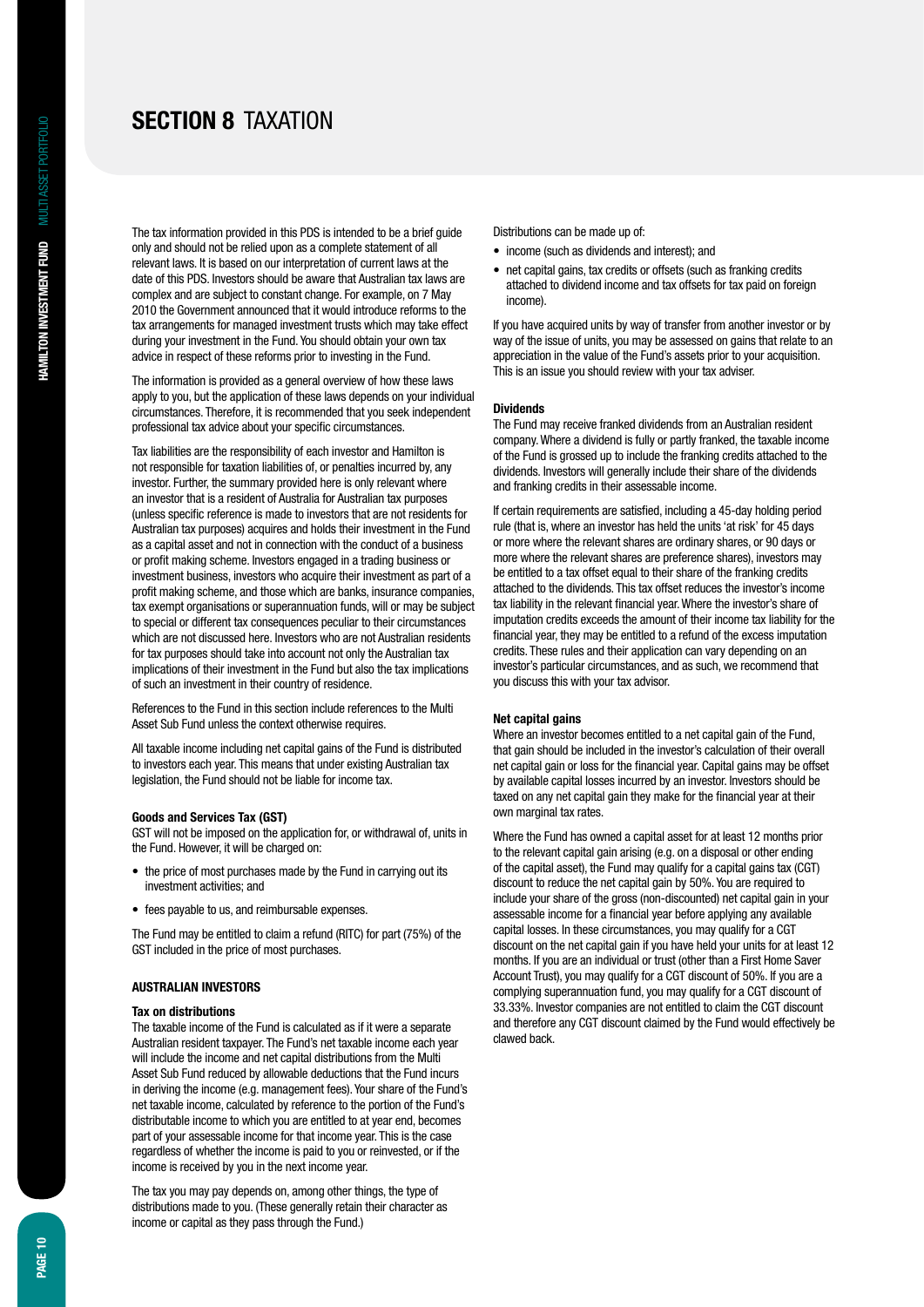#### **Treatment of losses**

Where the net income of the Multi Asset Sub Fund is a loss for a financial year, that loss will not flow through to Hamilton Investment Fund (or investors) and will be carried forward by the Multi Asset Sub Fund for recoupment in future income years, subject to the Multi Asset Sub Fund satisfying the trust loss recoupment rules. In general terms, these rules may deny the recoupment of tax losses in future income years where a majority beneficial ownership of the Multi Asset Sub Fund has not been maintained within a certain test period. There are also integrity provisions that deny the availability of tax losses or other deductions where there is a scheme to take advantage of the tax losses or other deductions by injecting income into the Multi Asset Sub Fund.

Similarly, where the net income of the Hamilton Investment Fund is a loss, that loss will not flow through to investors and will be carried forward for recoupment in future income years, subject to the Hamilton Investment Fund satisfying the trust loss recoupment rules and integrity provisions discussed above.

The trust loss measures generally do not apply to capital losses. Any capital losses cannot be offset against ordinary income but may be applied against a current or future capital gain (if any).

#### **Tax-free and tax-deferred distributions**

The Fund may distribute certain non-assessable capital amounts to investors. An investor will generally not be subject to tax on such distributions, although such distributions may have CGT consequences for an investor. Broadly, where an investor receives a distribution of non-assessable amounts, they are required to reduce the tax cost base of their units in the Fund by an amount equal to the non-assessable distribution. This will impact the investor's CGT liability when they subsequently redeem or dispose of their units in the Fund.

If the amount of non-assessable distribution exceeds the tax cost base of an investor's units in the Fund, the tax cost base is reduced to nil and the excess is taxable to the investor as a capital gain. If the investor has held their units in the Fund for at least 12 months and is an individual, trust or complying superannuation fund, they may be eligible for a CGT discount (see above under the sub-heading "net capital gains").

#### **Tax on withdrawals or disposal of units**

Partial or full withdrawals from the Fund will be treated as disposal of investments for tax purposes and you may be subject to CGT. Broadly, your capital gain on withdrawal from the Fund or disposal of your units is equal to the amount by which your capital proceeds (generally the amount received for the withdrawal or disposal) exceeds your tax cost base in the units. If the capital proceeds are less than your reduced cost base in the units, a capital loss will arise. Your capital proceeds in calculating your gain for CGT purposes will exclude any taxable income of the Fund distributed to you at that time (which ensures the amount is not taxed twice).

If you have held your units in the Fund for more than 12 months and you are an individual, trust or complying superannuation fund, you may be eligible for a CGT discount (see above under the sub-heading "net capital gains").

#### **Overseas investments**

If the Fund or Multi Asset Sub Fund invests in overseas securities, there may be implications under Australia's foreign income attribution rules, i.e. the controlled foreign company (CFC) and foreign investment fund (FIF) rules. Under these rules, an investor may be assessed on a portion of the attributable income (i.e. certain passive income) of the foreign investment vehicle for a financial year, even though that income has not been distributed to the Fund.

We note that Australia's foreign income attribution rules are currently under significant reform, with the FIF rules being repealed from the 2011 income year and significant reforms proposed for the CFC rules. Investors should obtain independent tax advice as to how these rules may affect them should the Fund invest in overseas securities.

#### **Tax reporting**

After the end of the financial year, we will send tax statements to direct investors, or the operator or the custodian of the Wrap Account.

#### **Tax File Number (TFN) or Australian Business Number (ABN) notification**

You are not obliged to provide your TFN or ABN, but if you provide neither, and don't claim a valid exemption, we are required to deduct tax from your distributions at the highest marginal tax rate, plus the Medicare levy, to meet Australian Taxation Office requirements.

Australian companies and other entities that invest in the course or furtherance of their registered business can supply their ABN instead of their TFN to us.

#### **NON-RESIDENTS OF AUSTRALIA**

Non-resident investors will be subject to withholding tax on certain Australian sourced components of income. Distributions that are classified as foreign income, conduit foreign income (CFI) and capital gains that are non-taxable Australian real property will generally be distributed free of Australian withholding tax.

Non-resident investors in certain circumstances may be subject to CGT on capital gains they make on disposal or redemption of their units in the Fund.

If you are a non-resident investor for Australian tax purposes, you should obtain independent tax advice in relation to your investment in the units.

#### **GENERAL ANTI-AVOIDANCE**

Australia has a comprehensive tax anti-avoidance regime which can apply to any tax benefit obtained under a scheme where any party to the scheme has entered into it for the dominant purpose of enabling a tax payer to obtain a tax benefit in connection with the scheme. The application of the anti-avoidance regime will depend upon your individual circumstances and you should discuss these rules with your own tax adviser.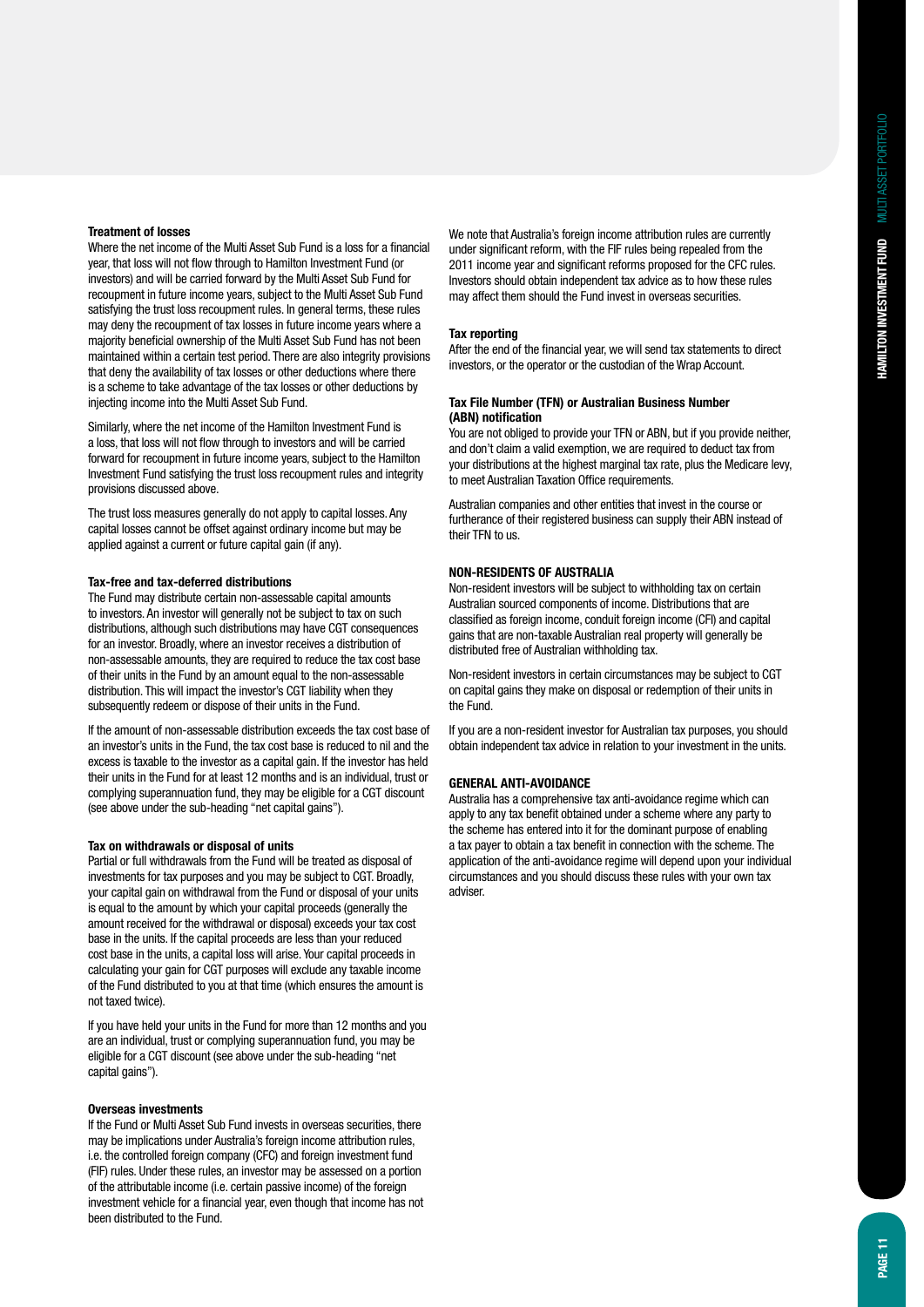## **Section 9** Fees and other costs

#### **DID YOU KNOW?**

Small differences in investment performance, fees and costs can have a substantial impact on your long term returns.

For example, total annual fees and costs of 2% of your fund balance rather than 1% could reduce your final return by up to 20% over a 30 year period (for example, reduce it from \$100,000 to \$80,000).

You should consider whether features such as superior investment performance or the provision of better member services justify higher fees and costs.

You may be able to negotiate to pay lower contribution fees and management costs. Ask the Fund or your financial adviser.

#### **TO FIND OUT MORE**

If you would like to find out more, or see the impact of the fees based on your own circumstances, the Australian Securities and Investments Commission (ASIC) website (www.fido.asic.gov.au) has a managed investment fee calculator to help you check out different fee options.

This document shows fees and other costs that you may be charged. These fees and costs may be deducted from your money or from the returns on your investment or from the Fund assets as a whole.

Taxation issues are set out in Section 8 of this document.

You should read all of the information about fees and charges, as it is important to understand their impact on your investment.

| Type of fee or cost                                                              | Amount <sup>1</sup>                                                   | How and when paid                                                                                                                                                  |
|----------------------------------------------------------------------------------|-----------------------------------------------------------------------|--------------------------------------------------------------------------------------------------------------------------------------------------------------------|
| FEES WHEN YOUR MONEY MOVES IN OR OUT OF THE FUND                                 |                                                                       |                                                                                                                                                                    |
| <b>Establishment fee</b><br>The fee to open your investment                      | Nil                                                                   | Not applicable                                                                                                                                                     |
| <b>Contribution fee</b><br>The fee on each amount contributed to your investment | Nil                                                                   | Not applicable                                                                                                                                                     |
| <b>Withdrawal fee</b><br>The fee on each amount you take out of your investment  | Nil                                                                   | Not applicable                                                                                                                                                     |
| <b>Termination fee</b><br>The fee to close your investment                       | Nil                                                                   | Not applicable                                                                                                                                                     |
| <b>MANAGEMENT COSTS</b>                                                          |                                                                       |                                                                                                                                                                    |
| <b>Management fee</b><br>The fee for managing your investment                    | 1.025% per annum of the<br>Portfolio's gross asset value              | This fee is calculated and paid to<br>Hamilton monthly.<br>This fee may be negotiated for<br>wholesale clients (as defined by<br>the Corporations Act) only.       |
| <b>Expense recovery</b>                                                          | 0.5125% per annum of the Fund's<br>net asset value<br>(estimate only) | This is an estimate of the Fund<br>expenses which we will recover<br>from the Fund. This is an estimate<br>only. Actual expenses recovered<br>may be more or less. |
| <b>SERVICE FEES</b>                                                              |                                                                       |                                                                                                                                                                    |
| <b>Investment switching fee</b><br>The fee for changing investment options       | Nil                                                                   | Not applicable                                                                                                                                                     |

<sup>1</sup> All amounts are shown inclusive of GST less any estimated reduced input tax credits.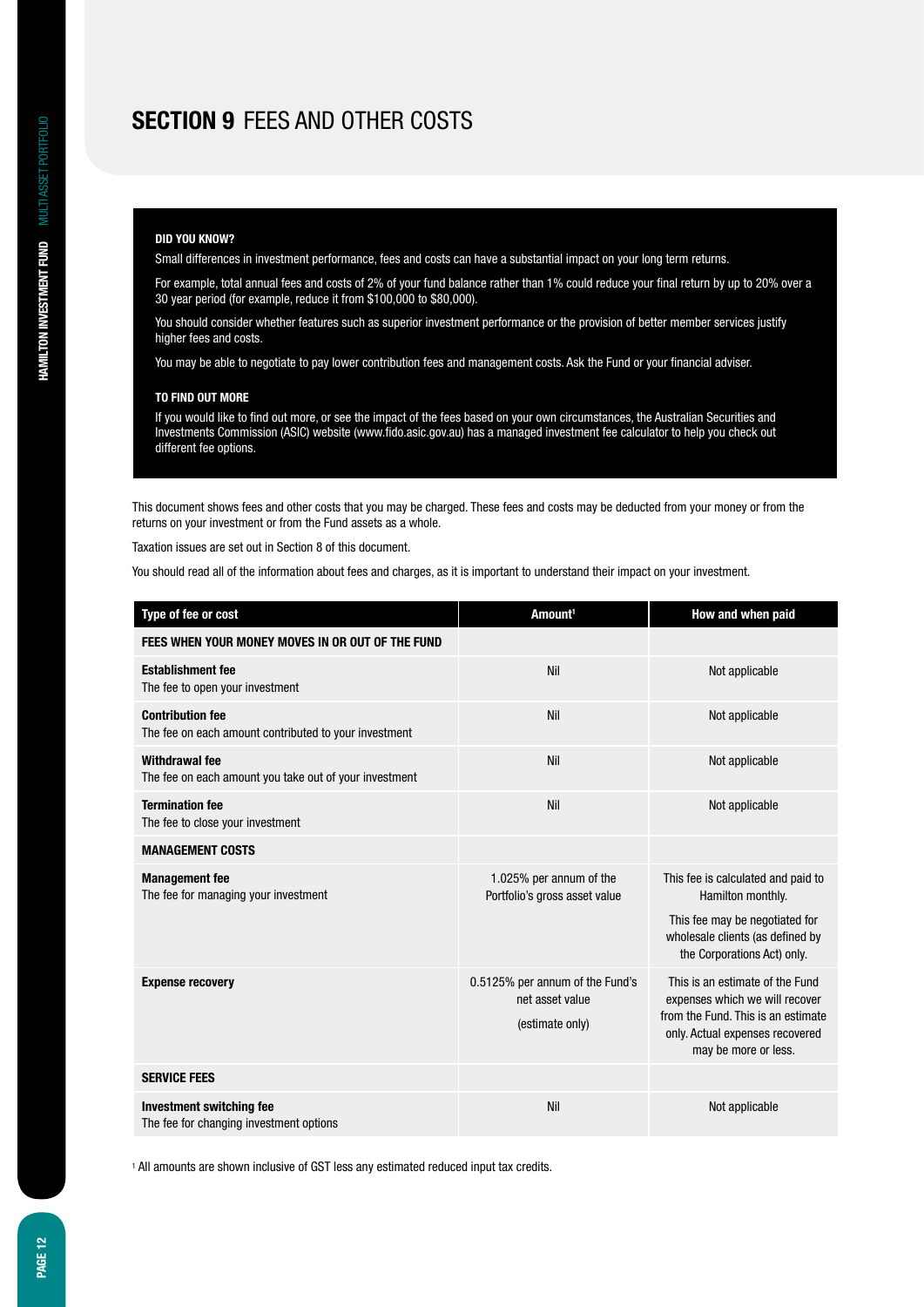#### **Additional explanation of fees and costs**

#### **Management costs**

Management costs are the additional fees or costs that a unit holder incurs by investing in the Fund rather than investing directly in the underlying assets. These costs include the management fee and normal operating expenses, and may include abnormal expenses.

#### **Management Fee**

This is the fee Hamilton charges for operating the Fund and managing its investments. This fee is calculated as a percentage of the gross asset value of the Portfolio.

#### **Expense recovery**

Hamilton may recover from the Fund all expenses incurred in relation to the proper performance of its duties. The Constitution does not place any limit on the amount of the expenses that can be paid from the Fund.

We currently estimate expense recoveries of 0.5125%. This estimate includes all the normal operating expenses of operating the Fund, for example, the costs of Fund promotion (including product disclosure statements, advertising and promotional material and printing), custodian services, registry services, accounts and audit, taxation advice, external consultants, compliance, insurance, stationery, communications and postage.

Nor does this estimate include any allowance for any abnormal expenses (such as the costs of holding unit holder meetings, legal advice and legal proceedings). These costs are rarely incurred and are likely to be insignificant over time.

#### **Transaction costs and buy/sell spread**

Transaction costs are paid from the Portfolio's assets. When you invest or withdraw all or part of your investment, Hamilton uses a 'buy/sell' spread to recover transaction costs associated with buying and selling the Portfolio's assets. These costs are then borne by transacting unit holders rather than by unit holders remaining in the Portfolio. The amount recovered from transacting unit holders remains an asset of the Portfolio and is not part of the fees paid to Hamilton. The buy/sell spread that currently applies to the Portfolio is 0.50% of the application amount (\$250 for every \$50,000 you invest) and 0.50% of the withdrawal amount (\$250 for every \$50,000 you withdraw).

The transaction costs reflected in the above spreads include stamp duty and other taxes. Hamilton will review the buy/sell spread at least annually and may vary it at any time, taking into account changes in transaction costs.

#### **Government charges**

Government taxes such as stamp duties and GST are applied to your investment as appropriate.

See Section 8 for more information concerning the application of tax to your investment.

### **Financial adviser's commissions**

We do not pay any commissions to your financial adviser.

However, the dealer group to which your adviser belongs and your Wrap Account operator may receive certain payments or other non-monetary benefits from Hamilton, such as business and technical support, professional development and entertainment. These payments and benefits are not an additional cost to you.

Hamilton also maintains a register in compliance with the Industry Code of Practice on Alternative Forms of Remuneration which summarises alternative forms of remuneration that are paid or provided to advisers. If you would like to review this register, please contact Hamilton.

#### **Maximum fees**

Under the Constitution, Hamilton is entitled to a management fee of up to 5.5% per annum of the gross asset value of the Fund and a performance fee of up to 33% of total investment return in excess of the Performance Benchmark. Hamilton also has the right, subject to the Corporations Act, to be reimbursed from the assets of the Fund for all expenses which it incurs in the proper performance of its duties as a responsible entity. The current management fees of Hamilton and estimated expense recovery (other than extraordinary expenses) are included in the management costs set out in the table on page 12.

The Constitution also allows Hamilton to charge Applicants an establishment fee of up to 5.5% of Application Monies and a contribution fee of up to 5.5% of Application Monies. The Constitution also allows Hamilton to charge a withdrawal fee of up to 5.5% of the withdrawal amount and a termination fee of up to 1.1% of an investor's total account balance when an investor closes their account with the Fund. Hamilton does not currently charge these fees. In addition, the Constitution allows Hamilton to charge any investor fees that are specified in the most recent PDS or other offering document for the Fund. No such fees are currently charged.

The Constitution also allows Hamilton to receive a removal fee (being 2.2% of the gross value of the Fund) if Hamilton is removed as manager of the Fund (without its consent) for any reason other than negligence or fraud.

#### **Changes to fees**

The fees are current as at the preparation date of this PDS and include GST less any reduced input tax credits that may be claimed by the Fund. Hamilton reserves the right to increase fees and to introduce additional fees as permitted by the Constitution (see Maximum fees above). Factors which may lead Hamilton to vary fees include legal, economic, policy and procedural changes, but this is not an exhaustive list of circumstances which might lead Hamilton to vary the fees. The right to vary fees is at the discretion of Hamilton, subject to the restrictions in the Constitution and the law. Hamilton will give you 30 days prior notice of any change to the current fees and/or the introduction of any additional fee or such other notice as the law requires.

#### **Example of annual fees and costs for the Fund**

The following table gives an example of how fees and costs for the Fund can affect your investment over a one year period. You should use this table to compare this product with other managed investment products.

| Example                      | Balance of \$50,000 with a contribution of \$5,000 during the year |                                                                                                                                                         |  |
|------------------------------|--------------------------------------------------------------------|---------------------------------------------------------------------------------------------------------------------------------------------------------|--|
| <b>Contribution fees</b>     | nil                                                                | For every additional \$5,000 you contribute you will be charged \$0.                                                                                    |  |
| <b>PLUS Management costs</b> | 1.5375%                                                            | For every \$50,000 you have in the Fund you will be charged \$768.75 each year.                                                                         |  |
| <b>EQUALS Costs of Fund</b>  |                                                                    | If you invest \$50,000 at the beginning of the year and you contribute an additional<br>\$5,000 during the year, you would be charged fees of \$768.75* |  |

\* This amount assumes the \$50,000 balance remains constant over a one year period and excludes additional management costs of up to \$77 in respect of an additional contribution of \$5,000.

The actual cost of investing depends on how much you invest, your investment balance in the Fund from time to time, and the number and types of transactions you make.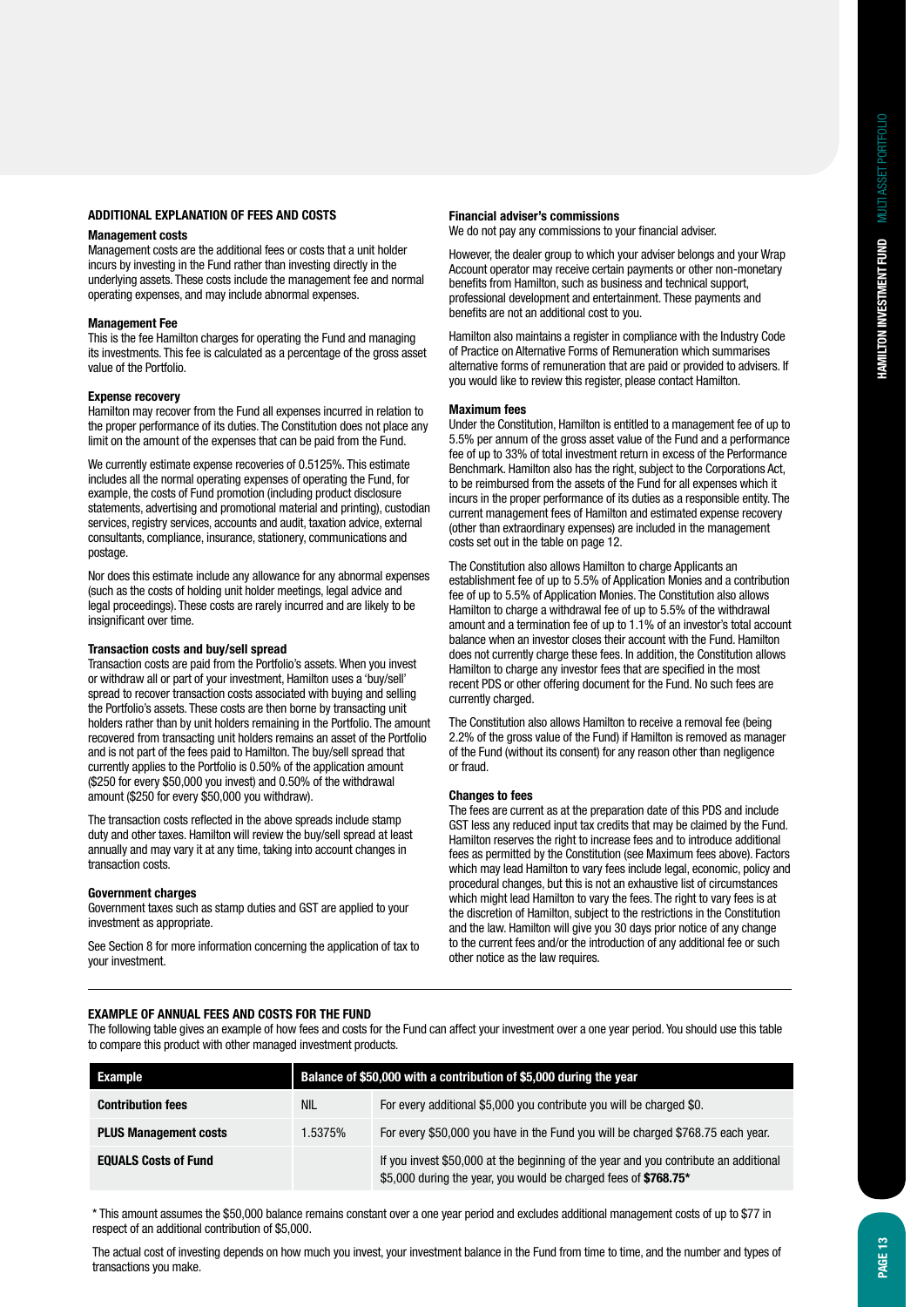## **Section 10** Additional information

#### **Cooling off rights**

If you invest an initial amount of \$500,000 or more in the Fund, or otherwise meet the criteria for a wholesale client under the Corporations Act, then cooling-off rights are not available to you.

If you invest less than \$500,000 and do not otherwise meet the criteria for a wholesale client under the Corporations Act, and decide that your investment in the Fund does not meet your needs, you can request in writing to have it cancelled within a 14-day 'coolingoff' period. The cooling-off period begins when your transaction confirmation is received by you or five days after your Units are issued, whichever is earlier.

When the amount to be returned to you is calculated, you will bear any fluctuation in the market, and Hamilton may deduct costs and taxes that relate to your investment and the exercise of your cooling-off right to the extent permitted by the Corporations Act.

If you have invested through a Wrap Account, you should consult the operator of the Wrap Account about any cooling-off rights you may have.

#### **Facsimile and email instruction conditions for direct investors**

An initial application will only be accepted if it is an original document. However Hamilton offers a facsimile instruction service which allows you to fax instructions about your account. An email instruction for a redemption will also be accepted if it is accompanied by a scanned instruction which bears your signature, name and account details. These services can save you time and allow you to use your account more effectively. By using the facsimile or email instruction service you release Hamilton from, and indemnify Hamilton against, all losses and liabilities arising from any payment made or action taken on any instruction that is received by facsimile or email and that bears your account number and a signature which appears to be yours or that of an authorised signatory on the account. You also agree that neither you nor anyone claiming through you has any claim against Hamilton or any member of the Hamilton Group in relation to any such payments or actions.

If you do not want the facsimile and email instructions service to apply to your account, you must notify Hamilton in writing. Please be careful! There is a risk that fraudulent facsimile or email withdrawal requests can be made by someone who has access to your account number and a copy of your signature.

Hamilton may vary these terms at any time.

#### **The role of the manager**

Hamilton Asset Management Limited ("Hamilton") is the responsible entity and manager of the Fund. The manager and the Fund are regulated principally by ASIC under the Corporations Act and are also subject to the general law as it applies to trusts and trustees.

Under the Corporations Act the manager must act honestly and in the best interests of investors. Hamilton has a compliance plan for the Fund which details the methods it takes to ensure that in operating the Fund it complies with the Corporations Act and the Constitution.

Hamilton has a compliance committee which, amongst other things, monitors its adherence to the compliance plan of the Fund. It consists of three members, two being independent external parties. The compliance committee must report any breaches of the Constitution or the Corporations Act to Hamilton, and in some circumstances to ASIC.

#### **The main rights of investors under the Constitution**

The rights and obligations of investors are governed by the Constitution of the Fund and this PDS, but are also affected by the Corporations Act, exemptions and declarations issued by ASIC, and the general law relating to trusts. To the extent that there is any inconsistency between the PDS and the Constitution, the terms of the Constitution prevail.

Some of the provisions of the Constitution are discussed elsewhere in this document. Others relate to your rights under the Constitution.

The Constitution deals, in particular with:

- the nature of the Units:
- how the manager calculates Unit prices, and what you are entitled to receive when you withdraw money or when the Fund is wound up;
- when the manager can delay processing withdrawals, for example if pricing the Fund is impracticable; and
- vour right to share in the income of the Fund and how the manager calculates the income.

The Constitution states that your liability is limited to the amount (if any) which remains unpaid on your Units. This means your total liability will not exceed the amount you paid for your Units plus any amount that remains unpaid on your Units. Investors should note that the courts are yet to determine the effectiveness of provisions of this kind.

Your rights to requisition, attend and vote at meetings are mainly set out in the Corporations Act.

#### **The main duties and rights of the manager under the Constitution**

The Constitution contains provisions governing the manager's powers and duties.

- The manager's powers to invest, borrow and generally manage the Fund are practically unrestricted;
- The manager has discretion to refuse transfers and applications:
- The manager can change the Constitution in accordance with the Corporations Act, but it needs approval at a meeting of Investors if a change will adversely affect investors' rights;
- The manager can terminate the Fund and if the manager does so, you share pro rata in the net proceeds; and
- The manager can charge fees and recover expenses.

The manager is also subject to various duties under the Corporations Act, including the duty to act honestly, the duty to exercise care and diligence, and the duty to treat investors of the same class equally and those in different classes fairly.

The manager may retire and can be removed in accordance with the Constitution and the Corporations Act.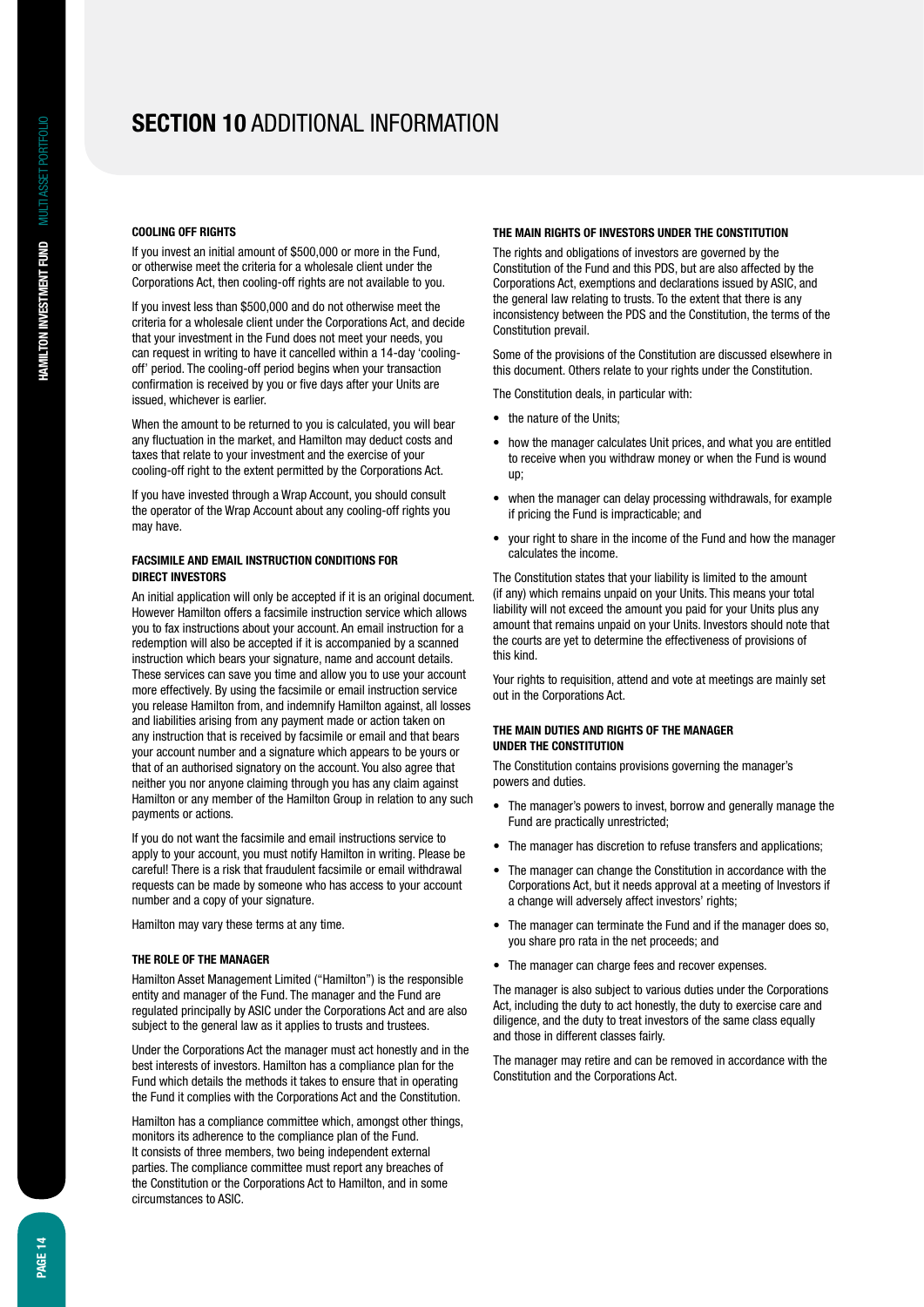#### **The liabilities and indemnities of the manager under the Constitution**

The Constitution deals with the liabilities of the manager in relation to the Fund and when the manager can be reimbursed out of the Fund's assets.

- The manager is not liable for acting in good faith in reliance on professional advice.
- • Unless it is otherwise liable under the Corporations Act, the manager is not liable for any loss incurred if acting in good faith and without gross negligence.
- The liability of the manager under other laws is excluded to the maximum extent possible.
- The manager can be reimbursed for liabilities it incurs in connection with the proper performance of its duties for the Fund, even where an unrelated act or omission for which it has responsibility has caused loss to the Fund.

#### **How Units are priced and investments are valued**

Unit prices for the Fund are calculated by:

- establishing the net asset value of the Fund:
- $\bullet$  for entry adding an allowance for the applicable transaction costs (buy spread) to the net asset value and then dividing the adjusted net asset value by the number of Units on issue to determine the entry price; and
- for  $exit$  deducting an allowance for the applicable transaction costs (sell spread) from the net asset value and then dividing the adjusted net asset value by the number of Units on issue to determine the exit price.

Hamilton generally determines the net asset value of the Fund as at the last day of each month. Valuations may also be made when money is deposited into, or withdrawn from, the Fund. The net asset value is calculated by deducting the aggregate liabilities of the Fund from the value of its gross assets.

The net asset value of investments in the Fund includes unrealised gains and losses and any income and realised gains accrued but not yet distributed.

Investments of the Fund are valued at their market value, unless there is no market value or the Corporations Act requires otherwise, in which case another valuation method permitted by the Constitution is used. Where the Fund invests in another managed fund, the value of the investment will normally be based on the exit price of Units in the underlying fund.

A copy of the Unit pricing policy is available without charge on request. It includes details of the circumstances in which Hamilton may exercise discretions, how they will be exercised and any discretions which are exercised outside the scope of the policy or are inconsistent with it.

Hamilton can defer the calculation of Unit prices where this is permitted by the Constitution and the general law.

#### **Monies received**

All monies received by Hamilton from you will be held in a regulated trust account until Units are issued to you. You are not entitled to any interest earned on money held in trust for you. Any such interest will be retained by Hamilton.

#### **Fund custodian**

Hamilton has appointed an independent custodian to hold the assets of the Fund. Hamilton will pay the custodian a fee for acting as custodian. This fee is not an additional fee, but is included in the management costs described in section 9.

The custodian of the Fund is Australian Executor Trustees Limited (AET). AET is a subsidiary of IOOF Holdings Ltd (IOOF Group), a provider of wealth management products and services in Australia, and listed on the Australian Securities Exchange.

Hamilton has appointed AET under a custodian agreement. The custodian's role is to hold the assets in its name and act on the direction of Hamilton to effect cash and investment transactions.

AET has no supervisory role in relation to the operation of the Fund and has no liability or responsibility to a unit holder for any act done or omission made in accordance with the custodian agreement.

#### **DISCLAIMER**

Australian Executor Trustees Limited (AET) has given, and not withdrawn, its consent to be named in this PDS as custodian of the Fund in the form and context in which it is named. AET does not make, or purport to make, any statement that is included in this PDS and there is no statement in this PDS which is based on any statement by AET. To the maximum extent permitted by law, AET expressly disclaims and takes no responsibility for any part of this PDS other than the references to its name. AET does not guarantee the repayment of capital or any particular rate of capital or income return.

#### **Fund administrator**

Hamilton has appointed an administrator for the Fund. Hamilton will pay the administrator a fee for acting as administrator. This fee is not an additional fee but is included in the management costs described in Section 9.

#### **Dealing with related parties**

When the manager invests for the Fund it deals with professional organisations in the execution of transactions. These organisations may include Hamilton Group companies. Hamilton can trade investments through or with Hamilton Group companies unless Hamilton believes that the investments are not in the best interest of investors. These companies may receive commissions at prevailing market rates for the execution of transactions.

The Fund may invest from time to time in other funds of which Hamilton or another member of the Hamilton Group is the trustee, responsible entity or manager ("related funds"). There is no limit on the level of investment in related funds. Details of holdings of related funds and related party dealings in the Fund are set out in the Fund's annual report.

Additionally, Rees Pritchard Investor Services Pty. Limited provides fund administration and accounting services to the Fund. These services are charged at ordinary market rates.

#### **Labour standards, environmental, social and ethical considerations**

Hamilton does not take into account labour standards or environmental, social or ethical considerations in determining the selection, retention or realisation of the assets of the Fund.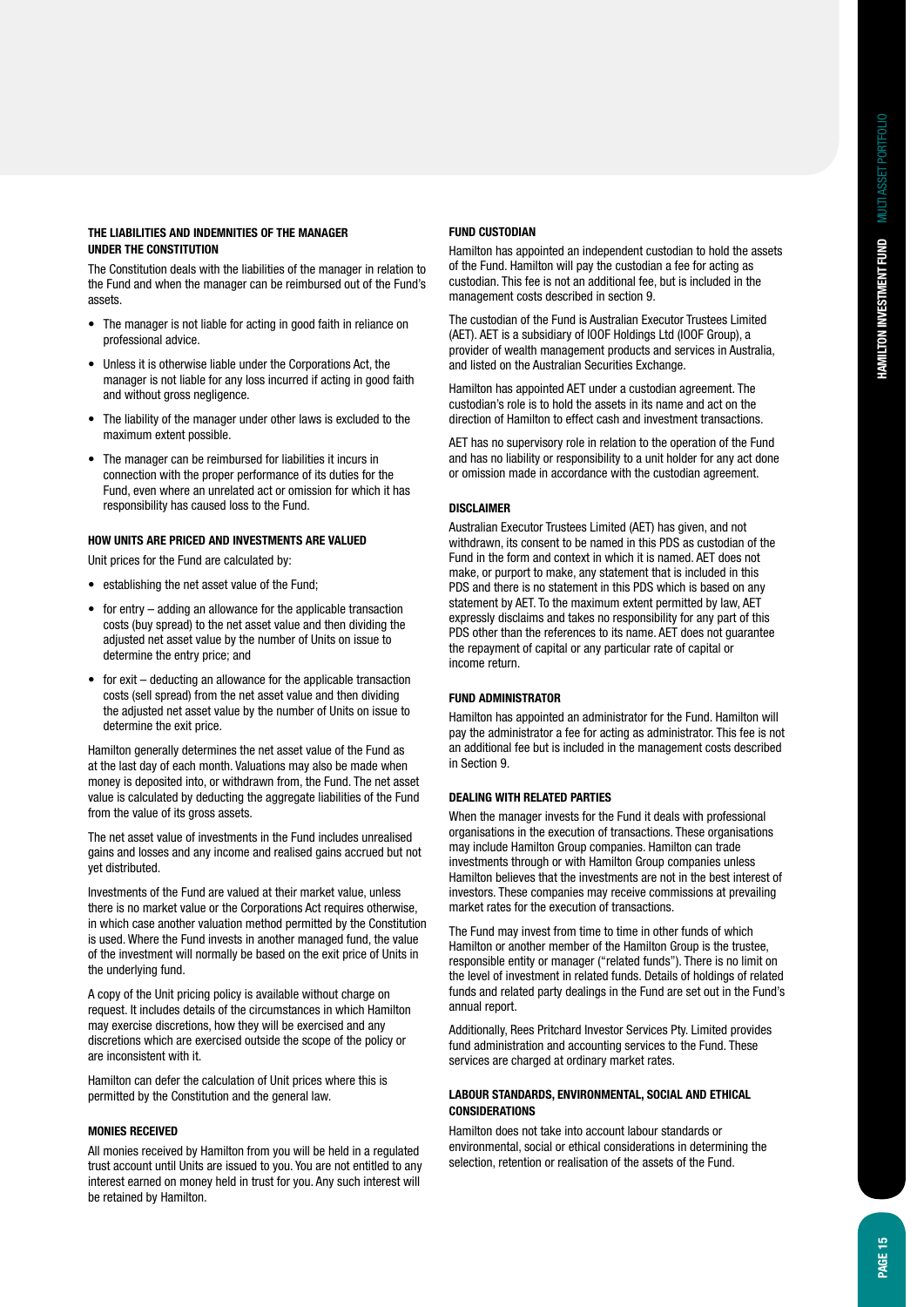#### **Telephone recording policy**

You should be aware that Hamilton may record telephone conversations with you relating to your investment in the Fund. In applying to invest in the Fund, you consent to the recording of telephone conversations with you. The application form includes an acknowledgement of this consent.

#### **Privacy policy**

Hamilton's privacy policy can be found at:

#### **www.hamiltonam.com.au**

Hamilton collects personal information from you in order to administer your investment, to liaise with your financial adviser and to conduct research. Hamilton may also tell you about other products and services offered, or distributed, by Hamilton or other members of the Hamilton Group. You should advise Hamilton if you do not want your personal information to be used in this way. You are entitled to view your personal information we hold. If you think that records kept by Hamilton are wrong or out of date – particularly your address or email address – please contact Hamilton so that the records can be corrected.

In order to meet the requirements of anti-money laundering, counter-terrorism and taxation legislation, Hamilton may require further information from you as to your identity or source of funds. If you do not provide this information, Hamilton may not be able to process your transactions.

If you invest in the Fund through a Wrap Account, Hamilton does not collect or hold your personal information in connection with your investment.

#### **Complaints**

If you have a complaint or concern, please contact Hamilton either by phone or in writing. Hamilton will always acknowledge any written complaint within 14 days of receipt and will attempt to resolve the complaint within 45 days. Contact details are:

Hamilton Asset Management Limited PO Box 402 Hamilton NSW 2303 Telephone 02 4920 2877

If your complaint is not resolved to your satisfaction you may, in some circumstances where your claim is no more than \$500,000 or where you and Hamilton otherwise agree in writing, be able to contact the Financial Ombudsman Service ("FOS"). The contact details for FOS are:

Financial Ombudsman Service GPO Box 3 Melbourne VIC 3001 Telephone 1300 780 808

FOS is an independent body and is approved by ASIC to consider complaints and review complaints of up to \$500,000. The maximum total value of the remedy (excluding compensation for costs and interest payments) that may be decided upon by FOS in respect of the Fund is \$150,000 to 31 December 2011 and \$280,000 thereafter.

If you are investing though a Wrap Account, please contact the operator of the Wrap Account if you have a complaint.

#### **Consents**

All of the parties referred to in this Product Disclosure Statement have consented to the statements made by or about them being included in the PDS in the form and context in which they appear.

The parties that have consented have not withdrawn their consent before the issue date of the PDS and have not authorised or caused the issue of the PDS.

#### **Direct debit customer service agreement**

By completing section 6 Regular Savings plan in the Application Form, you acknowledge that you have authorised Hamilton to arrange for amounts to be debited to your account at the financial institution identified on the application form through the Bulk Electronic Clearing System.

Hamilton will only arrange for funds to be debited to your account as authorised in section 6 Regular Savings plan of the Application Form.

If a due date for a debit falls on a day that is not a Banking Day, Hamilton may direct your financial institution to debit your account on the following Banking Day. If you are unsure about which day your account has or will be debited you should ask your financial institution.

#### **Amendments to the direct debit customer service agreement by Hamilton**

Hamilton may vary any conditions of your direct debit customer service agreement at any time by giving you at least 10 business days written notice.

#### **Amendments to the direct debit customer service agreement by you**

You may change, stop or defer a debit payment, or terminate your direct debit customer agreement by giving Hamilton at least 10 business days written notice or by arranging it through your own financial institution.

#### **Your obligations under the direct debit customer service agreement**

You must ensure that you have sufficient cleared funds available in your account to allow a debit payment to be made in accordance with your direct debit customer service agreement.

If there are insufficient cleared funds in your account to meet a debit payment:

- (a) you may be charged a fee and/or interest by your financial institution;
- (b) you may also incur fees or charges imposed or incurred by us;
- (c) you must arrange for the debit payment to be made by another method, or arrange to have sufficient cleared funds in your account by an agreed time for Hamilton to be able to process the debit payment.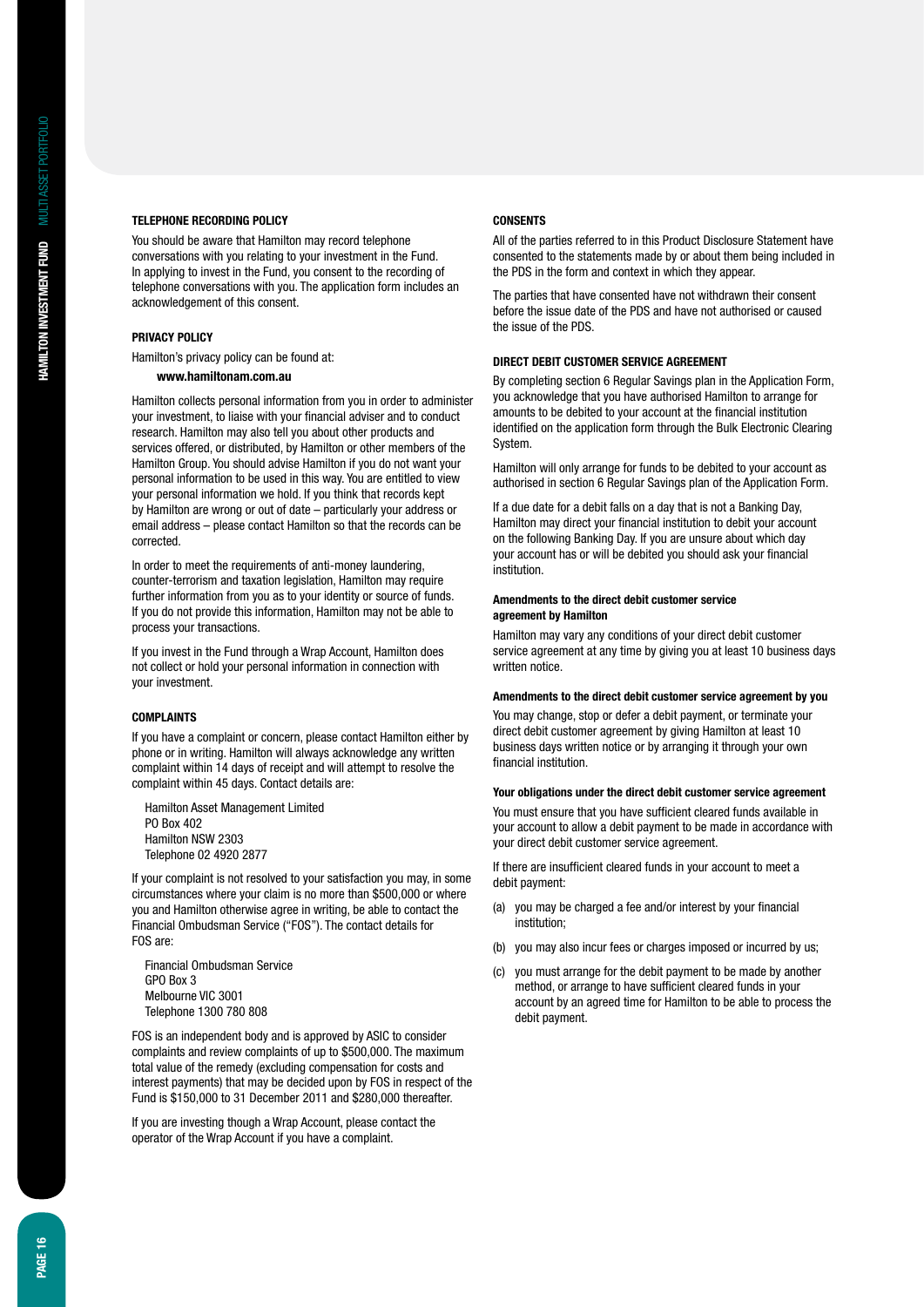#### **Disputes**

If you believe that there has been an error in debiting your account, you should notify us directly on (02) 4920 2877 and confirm that notice in writing with us as soon as possible so that we can resolve your query more quickly. Alternatively you can take it up with your financial institution directly.

If we conclude as a result of our investigations that your account has been incorrectly debited we will respond to your query by arranging for your financial institution to adjust your account (including interest and charges) accordingly. We will also notify you in writing of the amount by which your account has been adjusted.

If we conclude as a result of our investigations that your account has not been incorrectly debited we will respond to your query by providing you with reasons and any evidence for this finding in writing.

#### **Accounts**

You should check:

- (a) with your financial institution whether direct debiting is available from your account as direct debiting is not available on all accounts offered by financial institutions;
- (b) your account details which you have provided to us are correct by checking them against a recent account statement; and
- (c) with your financial institution before completing the Direct Debit Request if you have any queries about how to complete the Direct Debit Request.

#### **Confidentiality**

We will keep any information (including your account details) in your Direct Debit Request confidential. We will make reasonable efforts to keep any such information that we have about you secure and to ensure that any of our employees or agents who have access to information about you do not make any unauthorised use, modification, reproduction or disclosure of that information.

We will only disclose information that we have about you:

- (a) to the extent specifically required by law; or
- (b) for the purposes of this agreement (including disclosing information in connection with any query or claim).

#### **Notice**

If you wish to notify us in writing about anything relating to this agreement, you should write to Hamilton Asset Management Limited, PO Box 402, Hamilton NSW 2303.

We will notify you by sending a notice in the ordinary post to the address you have given us in the Application Form or any subsequent address you have validly notified us of.

Any notice will be deemed to have been received on the third banking day after posting.

#### **Goods & Services Tax**

If Hamilton is liable to pay GST on a supply made in connection with the direct debit customer service agreement, then you agree to pay Hamilton an amount equal to the consideration payable for the supply multiplied by the prevailing GST rate.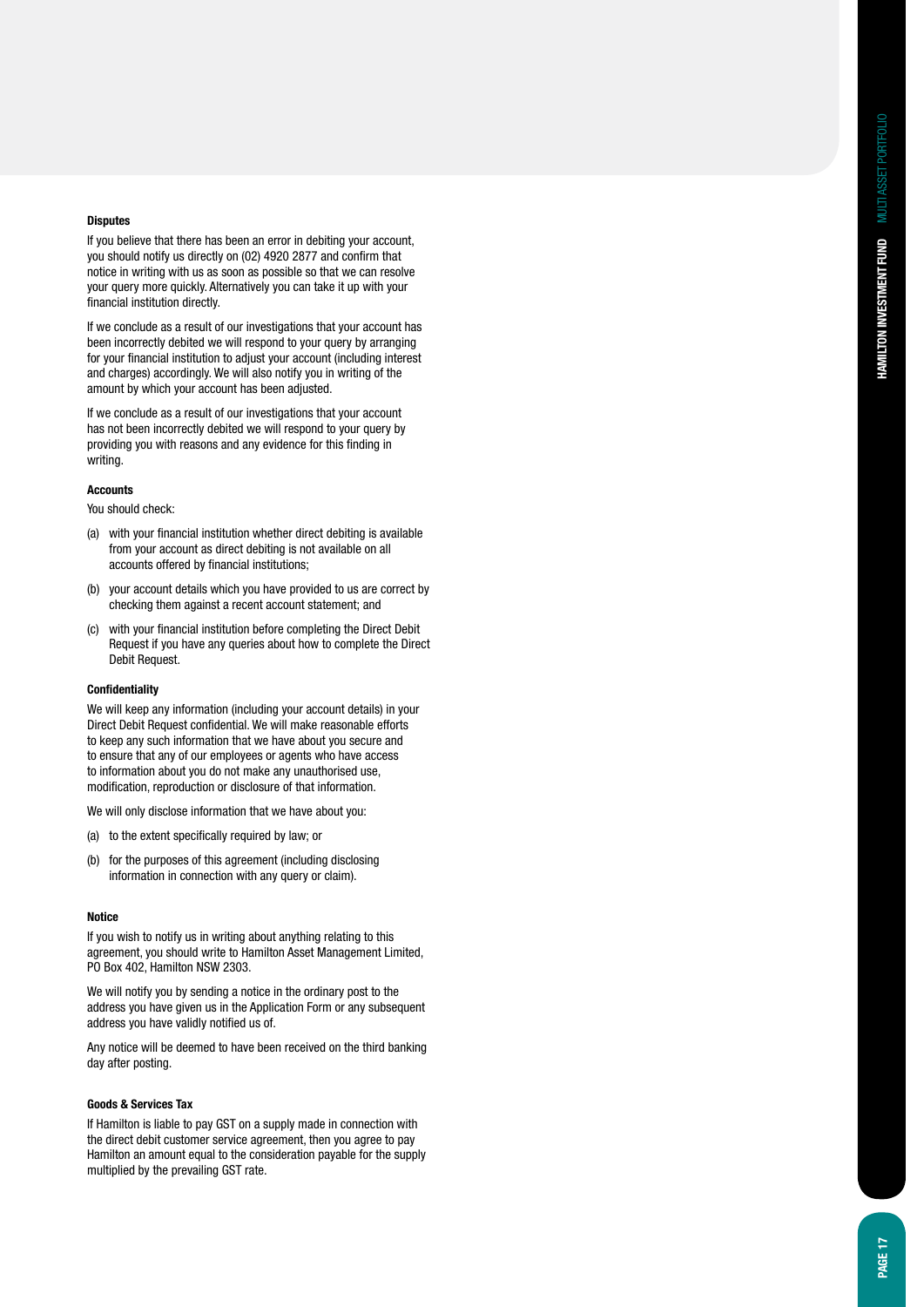## **SECTION 11 GLOSSARY**

Terms used in this Product Disclosure Statement have the following meanings:

| <b>AET</b>                                  | Australian Executor Trustees Limited ACN 007 869 794                                                                                                   |
|---------------------------------------------|--------------------------------------------------------------------------------------------------------------------------------------------------------|
| <b>Applicant</b>                            | a person who submits an Application                                                                                                                    |
| <b>Application</b>                          | an application for Units under this PDS                                                                                                                |
| <b>Application Form</b>                     | the application form attached to this PDS                                                                                                              |
| <b>Application Monies</b>                   | monies lodged with an Application                                                                                                                      |
| <b>Banking Day</b>                          | means a day that banks are open for business in Sydney and Newcastle (NSW)                                                                             |
| <b>Custodian</b>                            | Australian Executor Trustees Limited ACN 007 869 794                                                                                                   |
| <b>Fund Administrator</b>                   | Rees Pritchard Investor Services Pty Limited ACN 147 393 271                                                                                           |
| <b>Fund</b>                                 | Hamilton Investment Fund ARSN 144 611 165                                                                                                              |
| <b>Hamilton Group</b>                       | Hamilton Capital Proprietary Limited ACN 099 837 199 and each of its related bodies corporate                                                          |
| <b>Hamilton Asset Management</b><br>Limited | Hamilton Asset Management Limited ACN 139 473 699 AFSL No. 343546                                                                                      |
| <b>Manager</b>                              | Hamilton Asset Management Limited ACN 139 473 699                                                                                                      |
| <b>PDS</b>                                  | <b>Product Disclosure Statement</b>                                                                                                                    |
| <b>Portfolio</b>                            | <b>Hamilton Multi Asset Sub Fund</b>                                                                                                                   |
| <b>Responsible entity</b>                   | Hamilton Asset Management Limited ACN 139 473 699                                                                                                      |
| <b>Sub Fund</b>                             | each of the wholly owned sub-funds comprising the Fund                                                                                                 |
| <b>Unit</b>                                 | a unit in the Portfolio                                                                                                                                |
| <b>Unit Net Asset Value</b>                 | the net asset value of the Portfolio divided by the number of Units on issue                                                                           |
| <b>Wrap Account</b>                         | A master trust, wrap account, a nominee or custody service or an investor directed portfolio<br>service (IDPS) or IDPS like managed investment scheme. |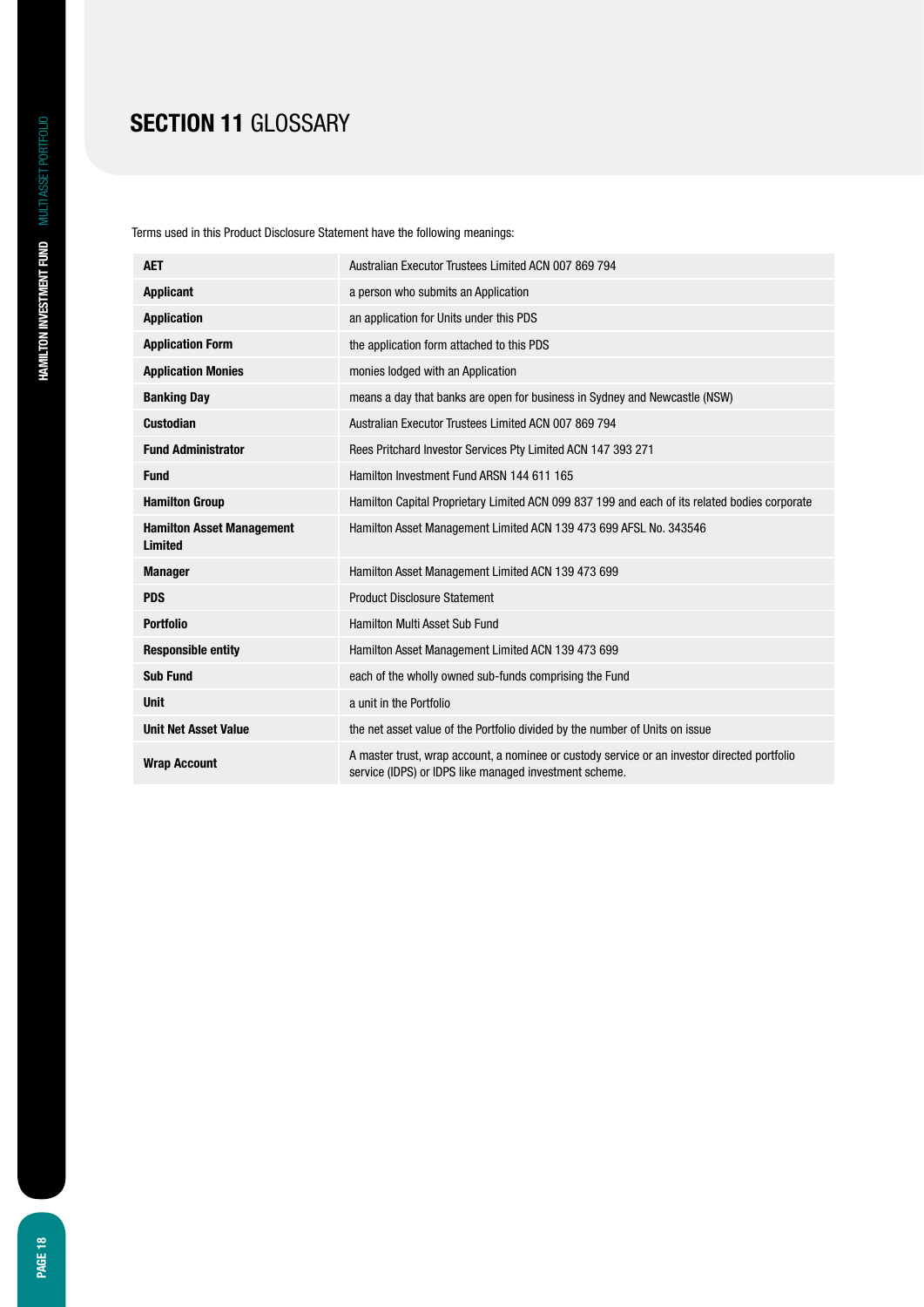# **Section 12** How to complete the application form

The application form is attached on pages 25–32. You need to complete this form and return the form to the address at the top of the form in order to invest in the Fund.

### **Who can invest in the Fund?**

- individuals 18 years old and over;
- partnerships;
- companies:
- • incorporated bodies (e.g. strata bodies corporate, trade unions and some social or sporting associations);
- trustees including trustees of superannuation funds, minors and deceased estates;
- registered co-operatives;
- government bodies.

A maximum of three applicants may make a single application.

#### **Correct forms of registrable name(s)**

Note that ONLY legal entities are allowed to invest in the Fund. Applications must be made in the name(s) of natural persons, companies or other legal entities in accordance with the Corporations Act. Full name including first, middle and surname is required for each natural person. The name of the beneficial owner or any other registrable name may be included by way of an account designation if completed exactly as described in the examples of the correct forms of registrable name(s) below.

| <b>Investor Type</b>            | <b>Account Name</b>                                               | <b>Example</b>                                                            | <b>Account designation</b>                 |
|---------------------------------|-------------------------------------------------------------------|---------------------------------------------------------------------------|--------------------------------------------|
| Individual                      | Title, full given names and surname of<br>the individual          | Mr John Barry Smith                                                       | N/A                                        |
| Partnership or joint applicants | Title, full given names and surname of<br>each individual partner | Mr John Barry Smith and<br>Mr Robert James Jones                          | Smith, Jones & Associates                  |
| Company                         | Company name                                                      | <b>ABCD Pty Limited</b>                                                   | N/A                                        |
| Incorporated body               | Name of incorporated body                                         | <b>ABCD Rugby Club Inc.</b>                                               | N/A                                        |
| Superannuation fund             | Full name of the corporate or<br>individual trustee(s)            | Mr John Barry Smith and<br>Mrs Jennifer Jane Smith<br>or ABCD Pty Limited | Smith Super Fund A/C                       |
| Trust                           | Full name of the trustee(s)                                       | Mr John Barry Smith and<br>Mrs Jennifer Jane Smith                        | Family Fund A/C                            |
| Corporate trust                 | Full name of the corporate trustee                                | <b>ABCD Pty Limited</b>                                                   | ABCD Staff Super Fund A/C                  |
| Minor (under 18 years of age)   | Full name of the trustee(s)                                       | Mr John Barry Smith and<br>Mrs Jennifer Jane Smith                        | Mr Gary James Smith (name of<br>the minor) |
| <b>Deceased Estate</b>          | Full name(s) of the executor(s) of the<br>estate                  | Mr John Barry Smith and<br>Mrs Jennifer Jane Smith                        | <b>Estate of Mildred Agnes Jones</b>       |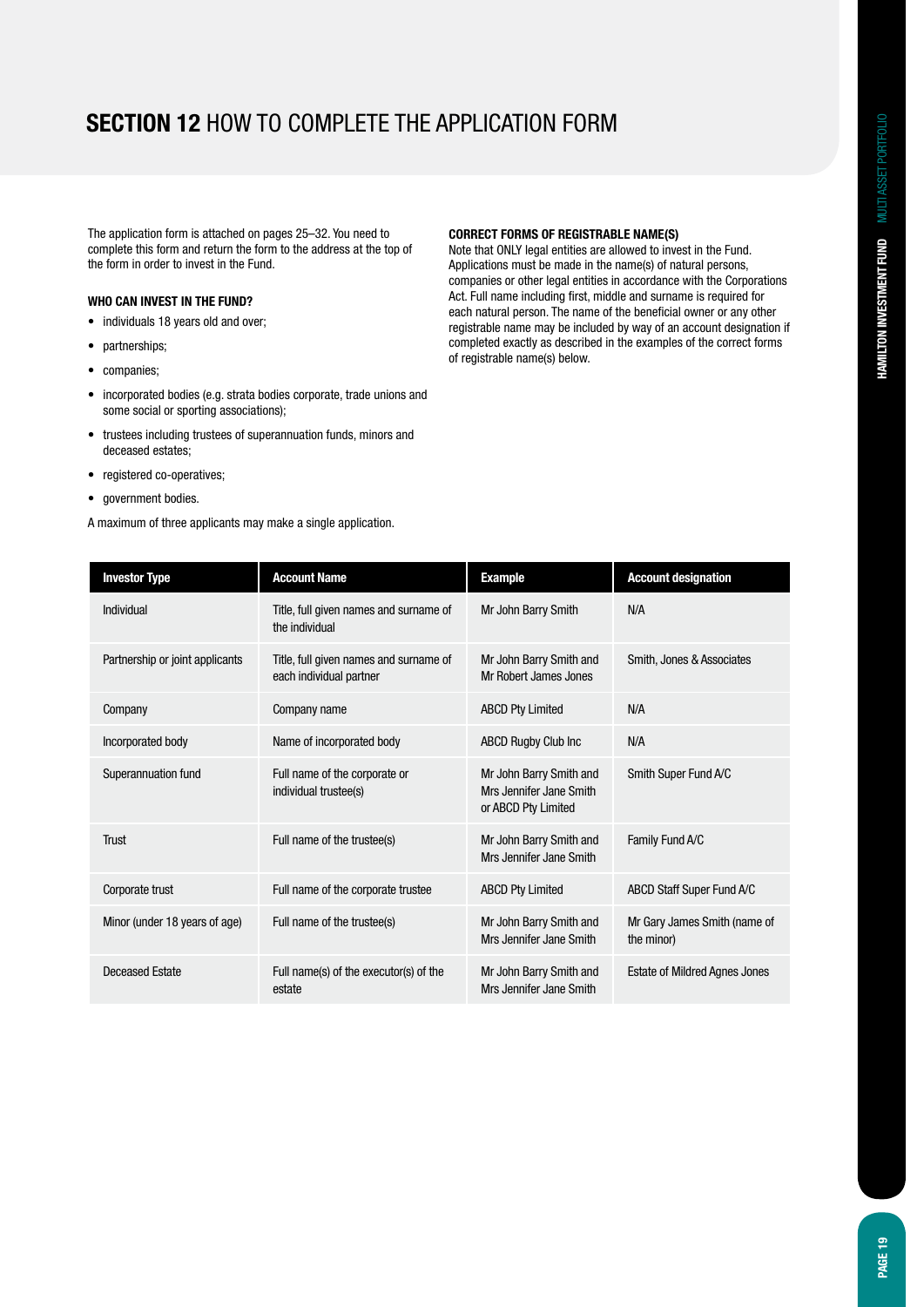#### **Address**

There is a space for you to complete your address on the application form. Hamilton is also required to collect your residential address. If your mailing address is care of a third party such as your adviser, please be aware that all correspondence will be sent to this address.

#### **Who should sign?**

All individuals in whose name the investment is held should sign. Joint applicants will be deemed to be holding Units as joint tenants. An application from a company, incorporated association or body corporate must be signed:

- by two officers (e.g. two directors or a director and secretary);
- as required by the constitution or rules of the company or body (e.g. under seal witnessed by two officers); or
- • by one director for a single director company.

Additional documentation may also be required for applications in the name of a company, incorporated association or body. Please see page 22 for further details.

When you complete this form, please:

- use a black pen
- write in BLOCK LETTERS
- answer all sections
- sign the back page
- make your **cheque** payable to Hamilton Asset Management Limited – MAP A/c, and include the name of the account holder as follows:

Hamilton Asset Management Limited – MAP A/c <John Smith ATF Citizen Super Fund>

#### **Mail your cheque and application form to:**

Hamilton Asset Management Limited PO Box 402, Hamilton, NSW 2303

If you make an error please do not use correction fluid. Instead cross out your mistake and initial any amendments.

If paying by bank cheque please ensure that the applicant's name is included in the name of the payee or that proof of purchase is attached.

#### **Signing under Power of Attorney**

If you are signing under a power of attorney, please provide an original certified copy of identification (e.g. driver's licence) for each attorney together with an original certified copy of the power of attorney and specimen signature(s) of the attorney(s) if not displayed in the document.

#### **Opening an account for a minor**

If you are opening an account on behalf of a minor (i.e. acting as trustee) you are required to quote your Tax File Number (TFN) or exemption category so that withholding tax is not deducted from your investment income.

If you are making an investment on behalf of a minor or another entity, you are required to provide supporting documentation. Please contact the Fund Administrator for further details.

#### **What if not all sections are completed?**

Hamilton will endeavour to open your account as soon as possible. In some circumstances, where questions are not answered, Hamilton will not be able to open your account until the missing information is provided. If Hamilton does not receive completed documentation within 30 days, your money will be returned. If your application form is incomplete and does not allow Hamilton to fulfil its AML/CTF legal obligations described below, the processing of your application may not proceed until it has been completed in full.

#### **Financial advisers' stamps**

If a licensed or appropriately authorised financial adviser's stamp appears on the application form, Hamilton will supply them with information about your investment unless you instruct Hamilton not to do so.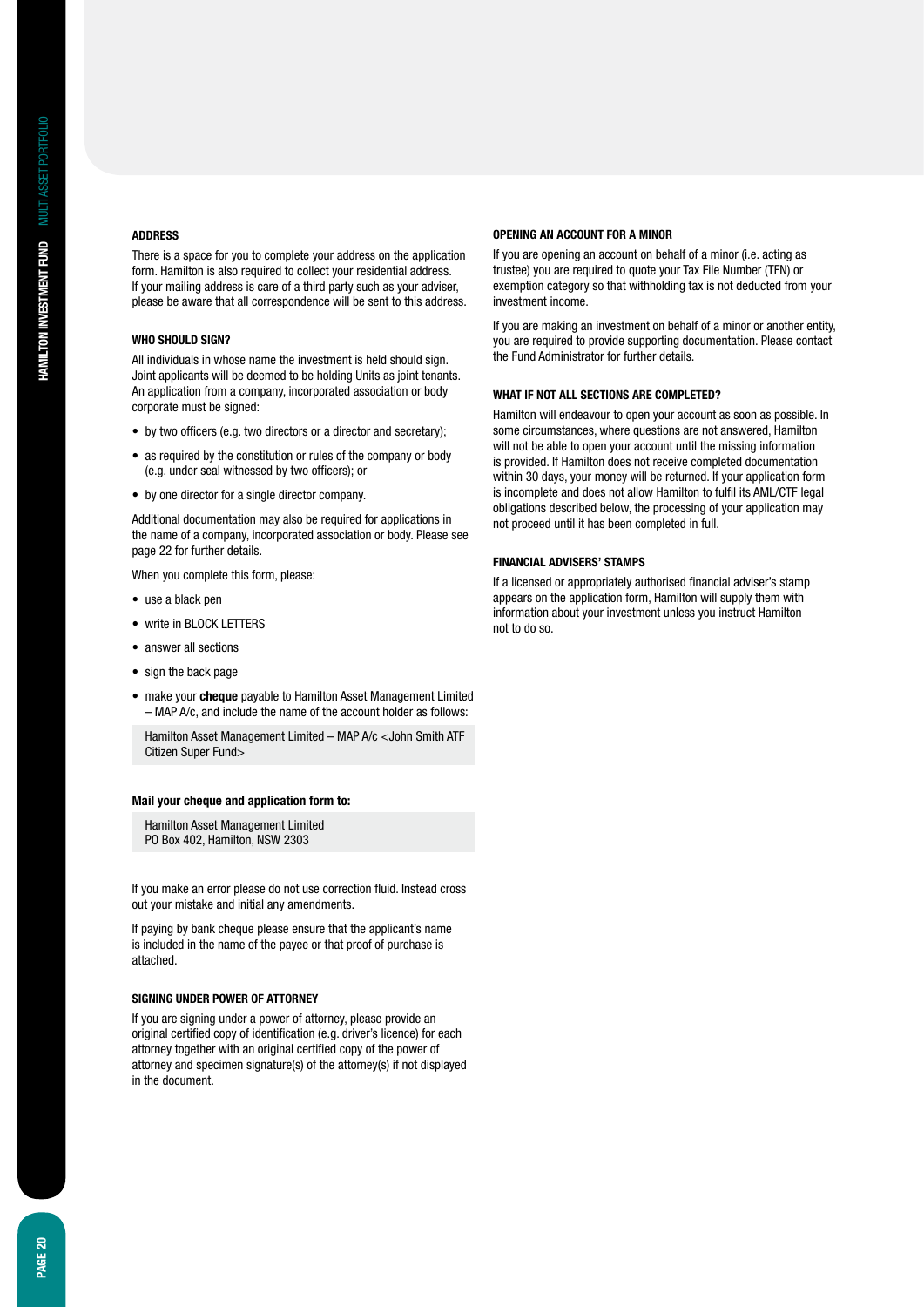#### **Anti-Money Laundering (AML) / Counter Terrorism Financing (CTF) and Identification forms**

As part of Hamilton's commitment to Australian and international AML/ CTF standards, Hamilton will fulfil its legal obligations as required. This includes collecting additional information from investors to facilitate compliance with AML/CTF laws.

#### **Identification forms**

Investors must complete and submit an Identification Form that relates to the type of account they are opening and the type of investor they are (e.g. individual investors would complete and submit an individual Identification Form, and company investors would complete and submit a company Identification Form).

#### **When do I need to provide an Identification Form?**

You must supply an Identification Form unless you have already supplied an Identification Form to Hamilton.

An Identification Form is also required for each individual who is an authorised third party signatory on your account.

#### **Why do I need to provide identification?**

The Anti-Money Laundering and Counter-Terrorism Financing Act 2006 (Cth) requires the collection and verification of specific information from investors.

#### **Which Identification Form should you use?**

This will depend on the type of account you are opening and whether or not you are being identified through an authorised financial adviser. If you are investing directly, you will need to use the relevant Identification Form for the type of account you are opening and the type of investor you are (i.e. individual, company, trustee of a trust). All Identification Forms are available from www.hamiltonam.com.au/forms The Identification Form for individuals, Australian and foreign companies; and trusts and trustees (including superannuation funds) can be found on pages 34, 35 and 41 respectively.

#### **Anti-Money Laundering and Counter-Terrorism Financing Act 2006 – terms and conditions**

- (a) You must not knowingly do anything to put Hamilton in breach of the Anti-Money Laundering and Counter- Terrorism Financing Act 2006 (Cth), Anti-Money Laundering and Counter-Terrorism Financing Rules Instrument 2007 (No.1) or any other subordinate instruments **(AML/CTF Laws)**. You agree to notify Hamilton if you are aware of (or become aware of) anything that would put Hamilton in breach of the AML/ CTF Laws.
- (b) You agree to provide additional information and assistance to us on request, and to comply with all reasonable requests to facilitate Hamilton's compliance with the AML/CTF Laws and equivalent laws in overseas iurisdictions.
- (c) You represent and warrant that you have no reason to suspect:
	- that the money used to fund your investment is derived from or related to money laundering, terrorism financing or similar illegal activities; or
	- that any proceeds of your investment in the Fund will fund illegal activities.
- (d) Hamilton is subject to the AML/CTF Laws. In making an application on these terms and conditions, you consent to Hamilton disclosing, in connection with the AML/CTF Laws, any of your personal information (as defined in the Privacy Act 1988 (Cth)) and acknowledge and agree that Hamilton may be prohibited (under the AML/CTF Laws) from telling you that any such disclosure has been made.
- (e) In certain circumstances Hamilton may be obliged to freeze or block your account where it is used in connection with illegal activities or suspected illegal activities. Freezing or blocking can arise as a result of the account monitoring that is required by the AML/CTF Laws. If your account is frozen or blocked, Hamilton is not liable to you for any consequences or losses whatsoever and you agree to indemnify Hamilton in respect of any liability to a third party in connection with the freezing or blocking of your account.
- (f) Hamilton may, in its absolute discretion, delay, and block or freeze any transactions in respect of your investment or redeem any Units issued to you if it believes doing so is necessary to comply with the AML/CTF Laws. In these circumstances, Hamilton will not be liable to you for any resulting loss.
- (g) Hamilton retains the right not to provide services or issue products to any applicant. This means that Hamilton may, in its absolute discretion, not issue Units to you.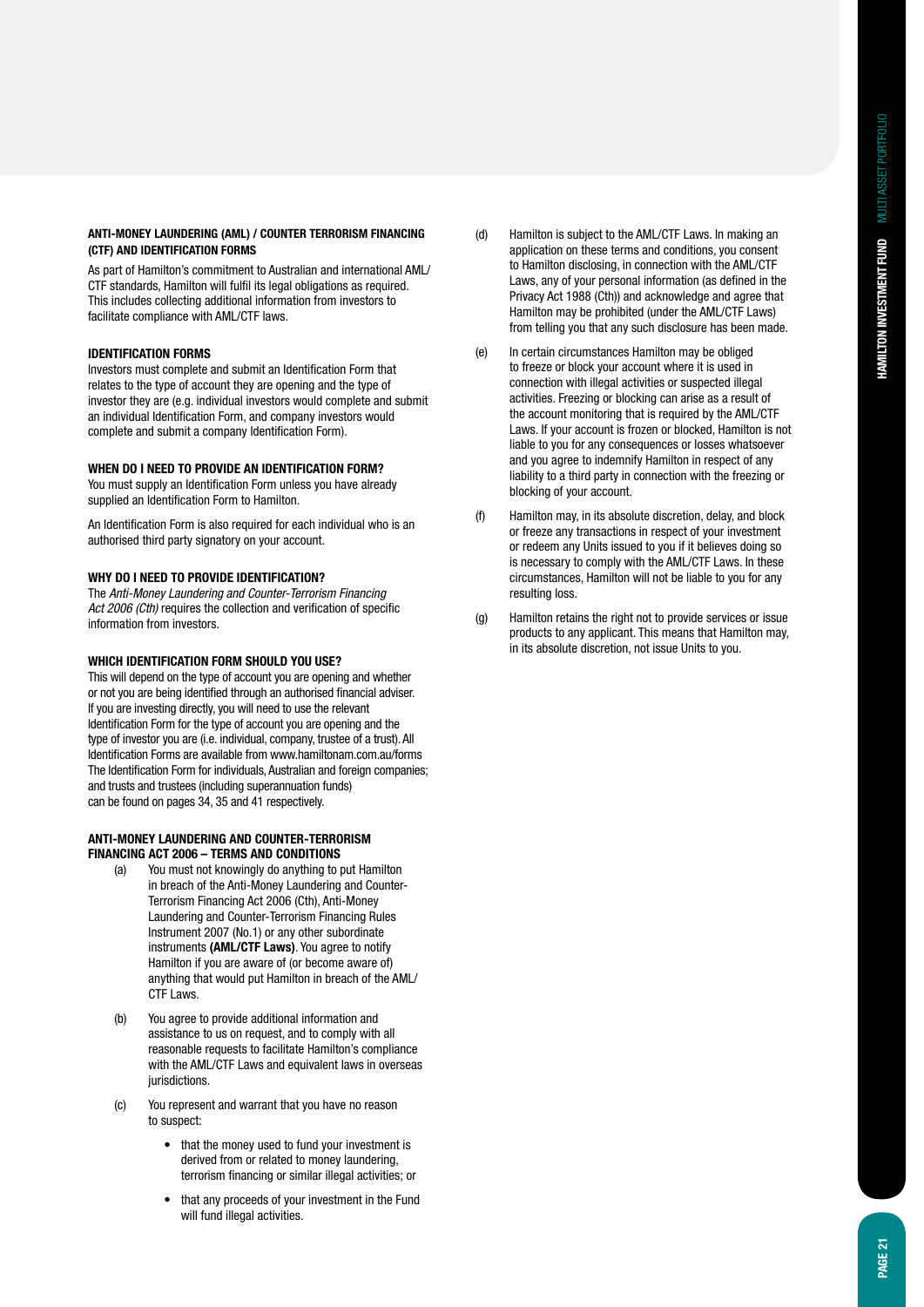# APPLICATION FORM CHECKLIST

Please follow the checklist and complete all sections of the Account Application Form from page 25 onwards for the specific type of account you wish to open.

| <b>Client type</b>                  | Sections to be completed                                                                                                                                                                                                                                                                                                                                                                                                                                                                                                       | <b>Whose name</b><br>must the<br>account be in | <b>Who signs</b>                                                                                                                                                                                             | <b>Documentation required</b><br>for ID verification                                                                                                                                                                                                                                                                                                                                                                  |
|-------------------------------------|--------------------------------------------------------------------------------------------------------------------------------------------------------------------------------------------------------------------------------------------------------------------------------------------------------------------------------------------------------------------------------------------------------------------------------------------------------------------------------------------------------------------------------|------------------------------------------------|--------------------------------------------------------------------------------------------------------------------------------------------------------------------------------------------------------------|-----------------------------------------------------------------------------------------------------------------------------------------------------------------------------------------------------------------------------------------------------------------------------------------------------------------------------------------------------------------------------------------------------------------------|
| <b>Individual</b>                   | Must complete<br>1a. Applicant 1 details<br>2. Mailing address<br>3. Financial Institution account details<br>4. Investment information<br>5. Distribution options<br>10. Applicants signature<br>Identification Form for Individuals &<br>sole traders on page 34<br>If applicable complete<br>1f. Other account designations<br>6. Savings plan<br>7. Money For Living<br>8. Adviser contact details                                                                                                                         | The individual                                 | The<br>individual                                                                                                                                                                                            | An original or certified<br>copy of an Australian<br>state or territory driver's<br>licence containing a<br>photograph of the<br>signatory; or<br>a certified copy of a card<br>issued by a state or<br>territory for the purpose<br>of proving a person's<br>age, containing a<br>photograph of the<br>person.                                                                                                       |
| Joint applicants and<br>partnership | Must complete<br>1a. Applicant 1 details, and<br>1b. Applicant 2 details; and/or<br>1c. Applicant 3 details<br>2. Mailing address<br>3. Financial Institution account details<br>4. Investment information<br>5. Distribution options<br>10. Applicants signature<br>Identification Form for Individuals &<br>sole traders on page 34<br>If applicable complete<br>1f. Other account designations<br>6. Savings plan<br>7. Money For Living<br>8. Adviser contact details                                                      | All of the<br>applicants                       | All investors                                                                                                                                                                                                | For each applicant:<br>an original or certified<br>copy of an Australian<br>state or territory driver's<br>licence containing a<br>photograph of the<br>signatory; or<br>a certified copy of a card<br>issued by a state or<br>territory for the purpose<br>of proving a person's<br>age, containing a<br>photograph of the<br>person.                                                                                |
| <b>Company</b>                      | Must complete<br>1a. Applicant 1 details; and<br>1b. Applicant 2 details; and/or<br>1c. Applicant 3 details<br>1d. Company and corporate details<br>2. Mailing address<br>3. Financial institution account details<br>4. Investment information<br>5. Distribution options<br>10. Applicants signature<br><b>Identification Form for</b><br>Australian and Foreign Companies on<br>page 35<br>If applicable complete<br>1f. Other account designations<br>6. Savings plan<br>7. Money For Living<br>8. Adviser contact details | The company                                    | Two officers<br>(eg two<br>directors or a<br>director and<br>secretary); or<br>as required<br>by the<br>constitution<br>/ rules of the<br>company; or<br>one director<br>(for a sole<br>director<br>company) | Certified copy of the<br>certificate of<br>incorporation or<br>registration.<br>For each director:<br>an original or certified<br>copy of an Australian<br>state or territory drivers<br>licence containing a<br>photograph of the<br>director; or<br>a certified copy of a card<br>issued by a state or<br>territory for the purpose<br>of proving a person's<br>age, containing a<br>photograph of the<br>director. |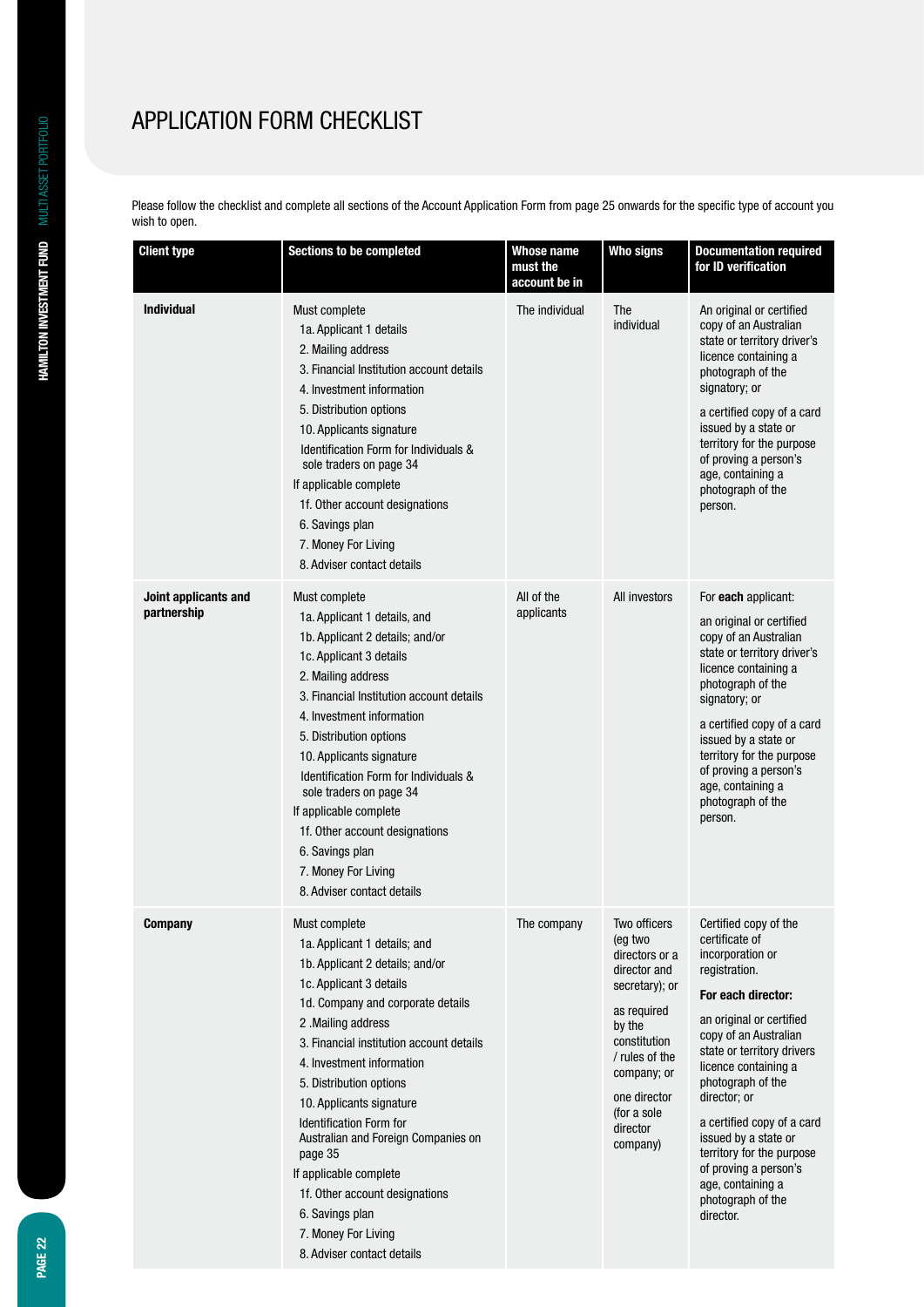| <b>Client type</b>                                             | <b>Sections to be completed</b>                                                                                                                                                                                                                                                                                                                                                                                                                                                                                                          | <b>Whose name</b><br>must the<br>account be in                                                         | <b>Who signs</b> | <b>Documentation required for</b><br><b>ID</b> verification                                                                                                                                                                                                                                                                                                                                                                                                                                                                                                                                                                                                                                                                                                                                                                                                                                                                                                                                                                                                                                                                                                                                                                                                                                                                       |  |  |  |  |
|----------------------------------------------------------------|------------------------------------------------------------------------------------------------------------------------------------------------------------------------------------------------------------------------------------------------------------------------------------------------------------------------------------------------------------------------------------------------------------------------------------------------------------------------------------------------------------------------------------------|--------------------------------------------------------------------------------------------------------|------------------|-----------------------------------------------------------------------------------------------------------------------------------------------------------------------------------------------------------------------------------------------------------------------------------------------------------------------------------------------------------------------------------------------------------------------------------------------------------------------------------------------------------------------------------------------------------------------------------------------------------------------------------------------------------------------------------------------------------------------------------------------------------------------------------------------------------------------------------------------------------------------------------------------------------------------------------------------------------------------------------------------------------------------------------------------------------------------------------------------------------------------------------------------------------------------------------------------------------------------------------------------------------------------------------------------------------------------------------|--|--|--|--|
| <b>Superannuation funds,</b><br>trusts and deceased<br>estates | Must complete either<br>1a. Applicant 1 details; and<br>1b. Applicant 2 details; and/or<br>1c. Applicant 3 details.<br>1e. Trust and superannuation fund<br>details<br>2. Mailing address<br>3. Financial Institution account details<br>4. Investment information<br>5. Distribution options<br>10. Applicants signature<br><b>Identification Form for Trusts and</b><br>Trustees on page 41<br>If applicable complete<br>1d. Company and corporate details and<br>6. Savings plan<br>7. Money For Living<br>8. Adviser contact details | The trustee(s)<br>of the trust                                                                         | All trustees     | Certified copy of the trust<br>deed.<br>For each individual trustee:<br>an original or certified copy<br>of an Australian state or<br>territory driver's licence<br>containing a photograph of<br>the trustee; or<br>a certified copy of a card<br>issued by a state or territory<br>for the purpose of proving a<br>person's age, containing a<br>photograph of the trustee.<br>For a corporate trustee:<br>Certified copy of the<br>certificate of incorporation or<br>registration.<br>For each director of the<br>corporate trustee:<br>an original or certified copy<br>of an Australian state or<br>territory driver's licence<br>containing a photograph of<br>the trustee; or<br>a certified copy of a card<br>issued by a state or territory<br>for the purpose of proving a<br>person's age, containing a<br>photograph of the trustee.<br>(For deceased estates)<br>Certified copy of the will<br>and certificate of probate or<br>letters of administration.<br>For each executor of the<br>deceased estate:<br>an original or certified copy<br>of an Australian state or<br>territory driver's licence<br>containing a photograph of<br>the trustee; or<br>a certified copy of a card<br>issued by a state or territory<br>for the purpose of proving a<br>person's age, containing a<br>photograph of the trustee. |  |  |  |  |
| <b>Other documents</b><br>required                             | acceptable alternative ID documents.                                                                                                                                                                                                                                                                                                                                                                                                                                                                                                     | If you are unable to provide any of the above documentation you should contact Hamilton for details of |                  |                                                                                                                                                                                                                                                                                                                                                                                                                                                                                                                                                                                                                                                                                                                                                                                                                                                                                                                                                                                                                                                                                                                                                                                                                                                                                                                                   |  |  |  |  |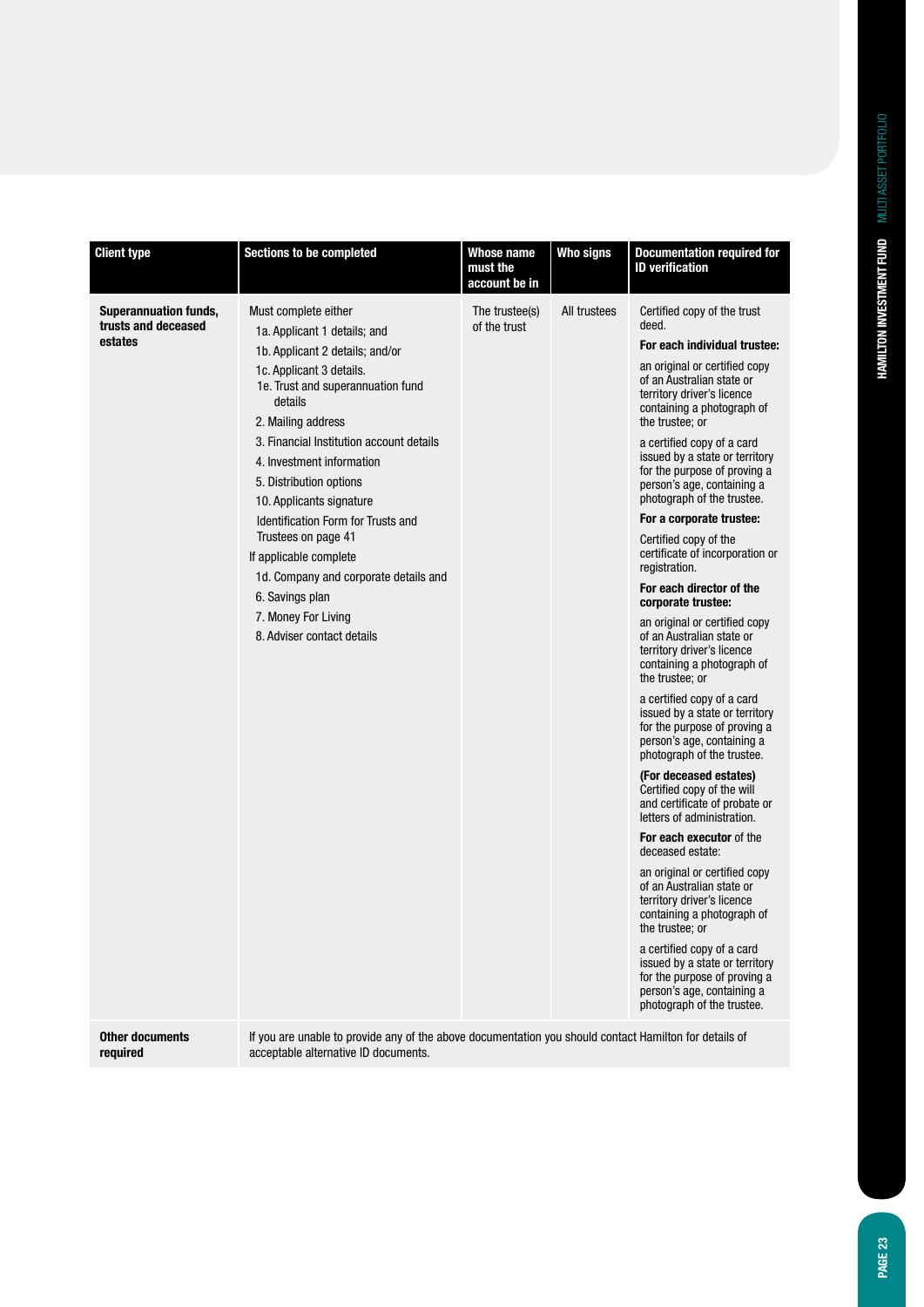## Certification of Documents

#### **What is a certified copy?**

A certified copy of a document is a copy that has been certified as a true and accurate copy by one of the persons listed below.

The certified document must be a clear copy of the original. A photograph should be clear and easy to see.

#### **Acceptable certifications**

The person certifying the document should write the following statement on the document:

*I certify that I have seen the original documentation and that this copy is a complete and accurate copy of that original.*

Below the statement the certifier should sign and date the document and also write or include the following information:

- 1. Their full name in block letters.
- 2. Their capacity (eg; CPA, JP, Police Officer, etc) and their registered number.
- 3. Where applicable, an official stamp, seal or identification number of certification.

The certification should not be more than three months old.

#### **Offshore certification**

Individuals and companies based offshore who cannot have documents certified by an Australian person as listed below can have their documents certified by the international equivalent of such a person.

However, where the applicant is based in a jurisdiction of extreme or high risk, Hamilton may request additional information and identification to ensure it is reasonably satisfied that an applicant is the person who they claim to be.

#### **Persons who can certify copies of documents for you**

- An officer with, or authorised representative of, a holder of an Australian Financial Services Licence (AFSL), having two or more continuous years of service with one or more licensees.
- A finance company officer with two or more continuous years of service with one or more finance companies (for the purposes of the Statutory Declaration Regulations 1993).
- An officer with two or more continuous years of service with one or more financial institutions (for the purposes of the Statutory Declaration Regulations 1993).
- A permanent employee of the Australian Postal Corporation with two or more years of continuous service who is employed in an office supplying postal services to the public.
- An agent of the Australian Postal Corporation who is in charge of an office supplying postal services to the public.
- • A justice of the peace.
- A person who is enrolled on the roll of the Supreme Court of a State or Territory, or the High Court of Australia, as a legal practitioner (however described).
- A judge of a court.
- A magistrate.
- • A chief executive officer of a Commonwealth court.
- • A registrar or deputy registrar of a court.
- An Australian police officer.
- An Australian consular officer or an Australian diplomatic officer (within the meaning of the Consular Fees Act 1955).
- A member of the Institute of Chartered Accountants in Australia, CPA Australia or the National Institute of Accountants with two or more years of continuous membership.
- A notary public officer (for the purposes of the Statutory Declaration Regulations 1993).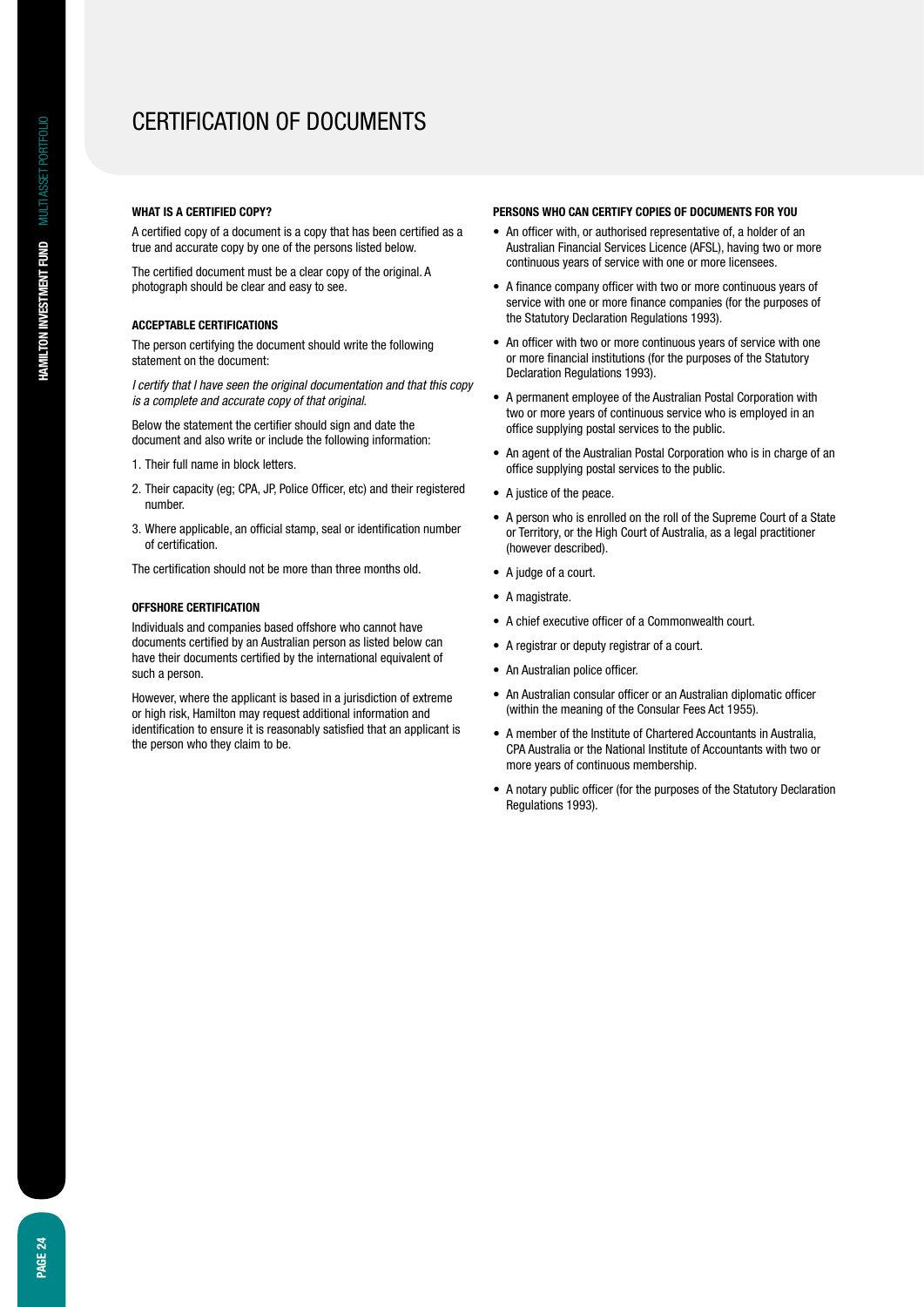## application form – Multi ASSET Portfolio

This is an application for units in the Hamilton Investment Fund ARSN 144 611 165 ("Units") offered by Product Disclosure Statement ("PDS") dated 29 July 2011 issued by Hamilton Asset Management Limited ABN 75 139 473 699 AFSL 343546 ("Hamilton").

Important note: There is a PDS with information about the Units. You should read the PDS before applying for Units. A person who gives another person access to this application form must at the same time and by the same means give the other person access to the PDS (including any supplementary PDS). If you have received this form electronically, Hamilton will provide paper copies of the PDS (including any SPDS) and application form, on request and without charge.

You must complete this form using BLACK INK and print within the boxes in CAPITAL LETTERS. Please mark answer boxes with a tick (√). Please complete ALL questions and provide the required identification documentation, as incomplete applications may result in delays in the application being processed.

Completed application forms, supporting documentation and cheques should be forwarded to **Hamilton Asset Management Limited, PO Box 402, Hamilton, New South Wales 2303.**

|                                                                                                                                                                | 1a. Applicant 1 details (all applicants must complete this section) |                                                                                                                                                                                                                                                  |              |                                                                                                                                                                                                                                                                                       |         |                                                                                                                                                                                         |  |
|----------------------------------------------------------------------------------------------------------------------------------------------------------------|---------------------------------------------------------------------|--------------------------------------------------------------------------------------------------------------------------------------------------------------------------------------------------------------------------------------------------|--------------|---------------------------------------------------------------------------------------------------------------------------------------------------------------------------------------------------------------------------------------------------------------------------------------|---------|-----------------------------------------------------------------------------------------------------------------------------------------------------------------------------------------|--|
| <b>Investor type</b>                                                                                                                                           |                                                                     |                                                                                                                                                                                                                                                  |              |                                                                                                                                                                                                                                                                                       |         |                                                                                                                                                                                         |  |
| $\Box$ Individual<br>$\Box$ Joint applicant<br>Each applicant should also<br>complete the Identification<br>Form for Individuals & Sole<br>Traders on page 34. |                                                                     | Director (if more than<br>ப<br>one director, complete<br>section(s) 1b and 1c).<br>Companies must also<br>complete section 1d and each<br>director should complete<br>the Identification Form for<br>Individuals and Sole Traders on<br>page 34. |              | Director of trustee company<br>ப<br>(if more than one director,<br>complete section(s) 1b and<br>1c.<br>Trustee companies must also<br>complete sections 1d and<br>1e and each director should<br>complete the Identification<br>Form for Individuals and Sole<br>Traders on page 34. |         | Individual trustee must<br>ப<br>also complete section 1e.<br>Each individual trustee should<br>also complete the Identification<br>Form for Individuals and Sole<br>Traders on page 34. |  |
| Title<br>Full given name(s)                                                                                                                                    |                                                                     |                                                                                                                                                                                                                                                  |              |                                                                                                                                                                                                                                                                                       |         |                                                                                                                                                                                         |  |
| Surname                                                                                                                                                        |                                                                     |                                                                                                                                                                                                                                                  |              |                                                                                                                                                                                                                                                                                       |         | Date of birth - dd/mm/yyyy                                                                                                                                                              |  |
| Occupation                                                                                                                                                     |                                                                     |                                                                                                                                                                                                                                                  |              | Employer                                                                                                                                                                                                                                                                              |         |                                                                                                                                                                                         |  |
|                                                                                                                                                                |                                                                     | Residential address (must be a street address; post office boxes are NOT acceptable)                                                                                                                                                             |              |                                                                                                                                                                                                                                                                                       |         |                                                                                                                                                                                         |  |
| Suburb/Town/City                                                                                                                                               |                                                                     |                                                                                                                                                                                                                                                  | <b>State</b> | Postcode                                                                                                                                                                                                                                                                              | Country |                                                                                                                                                                                         |  |
| <b>Business telephone</b>                                                                                                                                      |                                                                     | Home telephone                                                                                                                                                                                                                                   |              | Mobile telephone                                                                                                                                                                                                                                                                      |         | Facsimile number<br>$\overline{ }$                                                                                                                                                      |  |
| <b>Email address</b>                                                                                                                                           |                                                                     |                                                                                                                                                                                                                                                  |              |                                                                                                                                                                                                                                                                                       |         |                                                                                                                                                                                         |  |
| Tax file number                                                                                                                                                |                                                                     |                                                                                                                                                                                                                                                  |              | <b>Exemption details</b>                                                                                                                                                                                                                                                              |         |                                                                                                                                                                                         |  |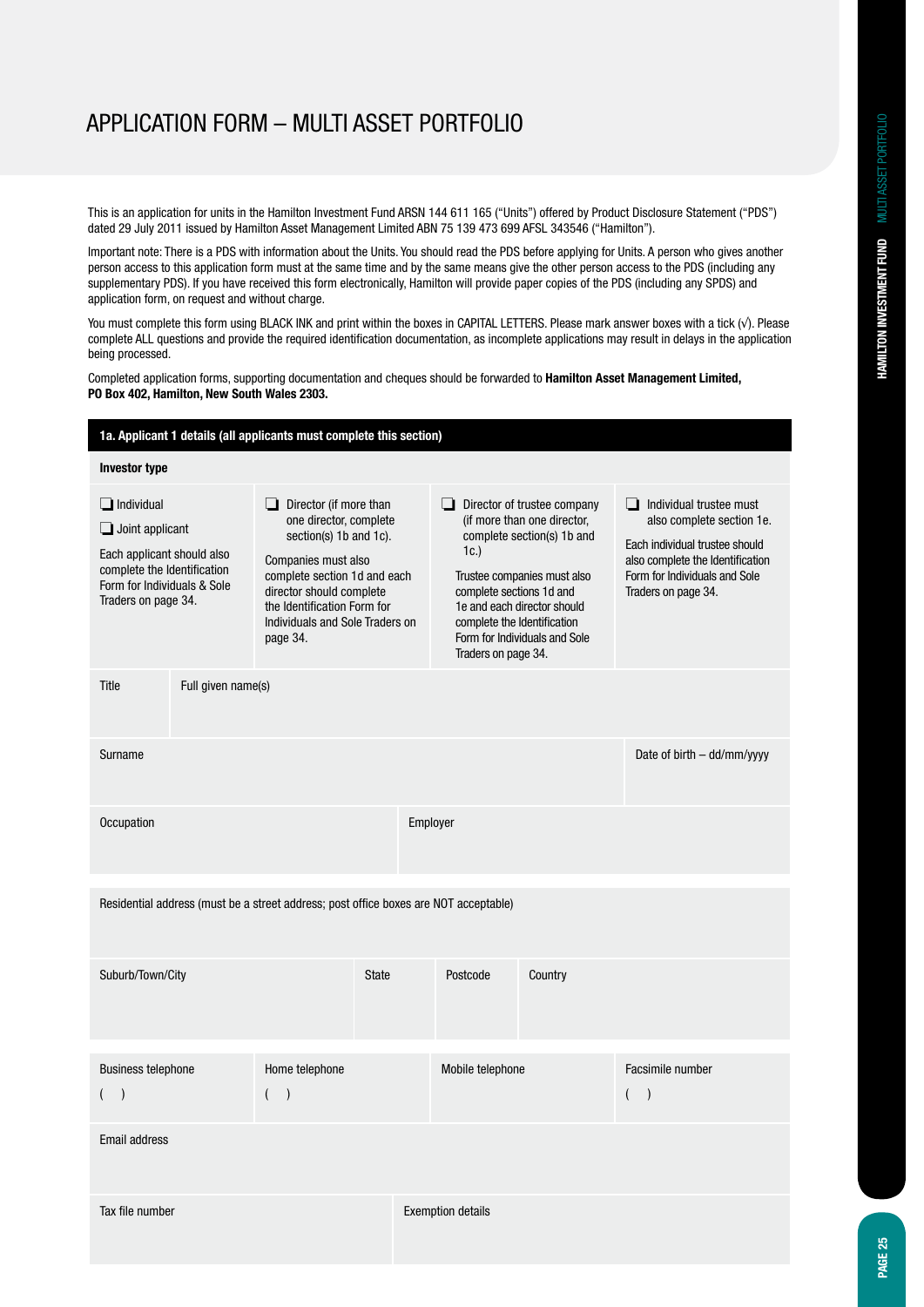| 1b. Applicant 2 details                                                                                                                                                                                                                                                                                                            |                    |                                                                                                                                                                                                                                 |              |                                                                                                                                                                                                     |                          |                                           |
|------------------------------------------------------------------------------------------------------------------------------------------------------------------------------------------------------------------------------------------------------------------------------------------------------------------------------------|--------------------|---------------------------------------------------------------------------------------------------------------------------------------------------------------------------------------------------------------------------------|--------------|-----------------------------------------------------------------------------------------------------------------------------------------------------------------------------------------------------|--------------------------|-------------------------------------------|
| <b>Investor type</b>                                                                                                                                                                                                                                                                                                               |                    |                                                                                                                                                                                                                                 |              |                                                                                                                                                                                                     |                          |                                           |
| $\Box$ Second director.<br>$\Box$ Joint applicant<br>Each applicant should also<br>Companies must also<br>complete the Identification<br>complete section 1d and each<br>Form for Individuals & Sole<br>director should complete the<br>Identification Form for Individuals<br>Traders on page 34.<br>and Sole Traders on page 34. |                    | Second director of trustee<br>$\Box$<br>company<br>Trustee companies must also<br>complete sections1d and 1e and<br>each director should complete<br>the Identification Form for<br>Individuals and Sole Traders on<br>page 34. |              | $\Box$ Second individual trustee<br>must also complete section<br>1e.<br>Each individual trustee should<br>also complete the Identification<br>Form for Individuals and Sole<br>Traders on page 34. |                          |                                           |
| Title                                                                                                                                                                                                                                                                                                                              | Full given name(s) |                                                                                                                                                                                                                                 |              |                                                                                                                                                                                                     |                          |                                           |
| Surname                                                                                                                                                                                                                                                                                                                            |                    |                                                                                                                                                                                                                                 |              |                                                                                                                                                                                                     |                          | Date of birth - dd/mm/yyyy                |
| Occupation                                                                                                                                                                                                                                                                                                                         |                    |                                                                                                                                                                                                                                 |              | Employer                                                                                                                                                                                            |                          |                                           |
|                                                                                                                                                                                                                                                                                                                                    |                    |                                                                                                                                                                                                                                 |              |                                                                                                                                                                                                     |                          |                                           |
|                                                                                                                                                                                                                                                                                                                                    |                    | Residential address (must be a street address; post office boxes are NOT acceptable)                                                                                                                                            |              |                                                                                                                                                                                                     |                          |                                           |
| Suburb/Town/City                                                                                                                                                                                                                                                                                                                   |                    |                                                                                                                                                                                                                                 | <b>State</b> | Postcode                                                                                                                                                                                            | Country                  |                                           |
|                                                                                                                                                                                                                                                                                                                                    |                    |                                                                                                                                                                                                                                 |              |                                                                                                                                                                                                     |                          |                                           |
| <b>Business telephone</b><br>$\overline{\phantom{a}}$                                                                                                                                                                                                                                                                              |                    | Home telephone<br>$\lambda$                                                                                                                                                                                                     |              | Mobile telephone                                                                                                                                                                                    |                          | Facsimile number<br>(<br>$\left( \right)$ |
| Email address                                                                                                                                                                                                                                                                                                                      |                    |                                                                                                                                                                                                                                 |              |                                                                                                                                                                                                     |                          |                                           |
| Tax file number                                                                                                                                                                                                                                                                                                                    |                    |                                                                                                                                                                                                                                 |              |                                                                                                                                                                                                     | <b>Exemption details</b> |                                           |
|                                                                                                                                                                                                                                                                                                                                    |                    |                                                                                                                                                                                                                                 |              |                                                                                                                                                                                                     |                          |                                           |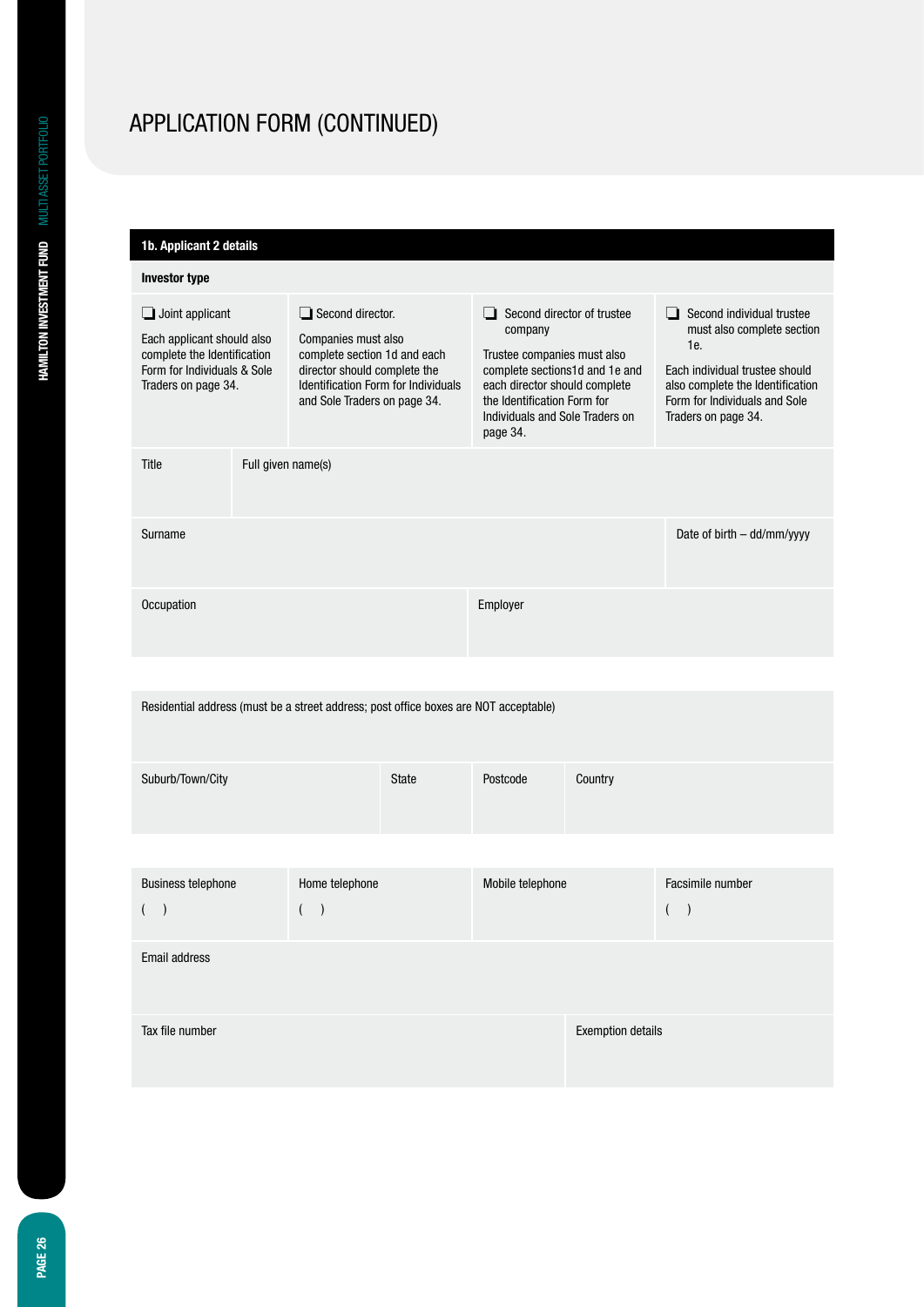| 1c. Applicant 3 details                                                                                                                   |                                                                                                                                                                                        |                                                                                                                                                                                                                                 |                                                                                                                                                                                                |  |  |  |  |
|-------------------------------------------------------------------------------------------------------------------------------------------|----------------------------------------------------------------------------------------------------------------------------------------------------------------------------------------|---------------------------------------------------------------------------------------------------------------------------------------------------------------------------------------------------------------------------------|------------------------------------------------------------------------------------------------------------------------------------------------------------------------------------------------|--|--|--|--|
| <b>Investor Type</b>                                                                                                                      |                                                                                                                                                                                        |                                                                                                                                                                                                                                 |                                                                                                                                                                                                |  |  |  |  |
| $\Box$ Joint applicant<br>Each applicant should also<br>complete the Identification Form<br>for Individuals & Sole Traders on<br>page 34. | $\Box$ Third director<br>Companies must also<br>complete section 1d and each<br>director should complete<br>the Identification Form for<br>Individuals and Sole Traders on<br>page 34. | $\Box$ Third director of trustee<br>company<br>Trustee companies must also<br>complete sections1d and 1e and<br>each director should complete the<br><b>Identification Form for Individuals</b><br>and Sole Traders on page 34. | $\Box$ Third individual trustee must<br>also complete section 1e<br>Each individual trustee should also<br>complete the Identification Form<br>for Individuals and Sole Traders on<br>page 34. |  |  |  |  |
| Full given name(s)<br>Title                                                                                                               |                                                                                                                                                                                        |                                                                                                                                                                                                                                 |                                                                                                                                                                                                |  |  |  |  |
| Surname                                                                                                                                   |                                                                                                                                                                                        |                                                                                                                                                                                                                                 | Date of birth - dd/mm/yyyy                                                                                                                                                                     |  |  |  |  |
| Occupation                                                                                                                                |                                                                                                                                                                                        | Employer                                                                                                                                                                                                                        |                                                                                                                                                                                                |  |  |  |  |
|                                                                                                                                           |                                                                                                                                                                                        |                                                                                                                                                                                                                                 |                                                                                                                                                                                                |  |  |  |  |
|                                                                                                                                           | Residential address (must be a street address; post office boxes are NOT acceptable)                                                                                                   |                                                                                                                                                                                                                                 |                                                                                                                                                                                                |  |  |  |  |
| Suburb/Town/City                                                                                                                          | <b>State</b>                                                                                                                                                                           | Postcode<br>Country                                                                                                                                                                                                             |                                                                                                                                                                                                |  |  |  |  |
|                                                                                                                                           |                                                                                                                                                                                        |                                                                                                                                                                                                                                 |                                                                                                                                                                                                |  |  |  |  |
| <b>Business telephone</b>                                                                                                                 | Home telephone<br>(                                                                                                                                                                    | Mobile telephone                                                                                                                                                                                                                | Facsimile number                                                                                                                                                                               |  |  |  |  |
| <b>Email address</b>                                                                                                                      |                                                                                                                                                                                        |                                                                                                                                                                                                                                 |                                                                                                                                                                                                |  |  |  |  |
| Tax file number                                                                                                                           |                                                                                                                                                                                        | <b>Exemption details</b>                                                                                                                                                                                                        |                                                                                                                                                                                                |  |  |  |  |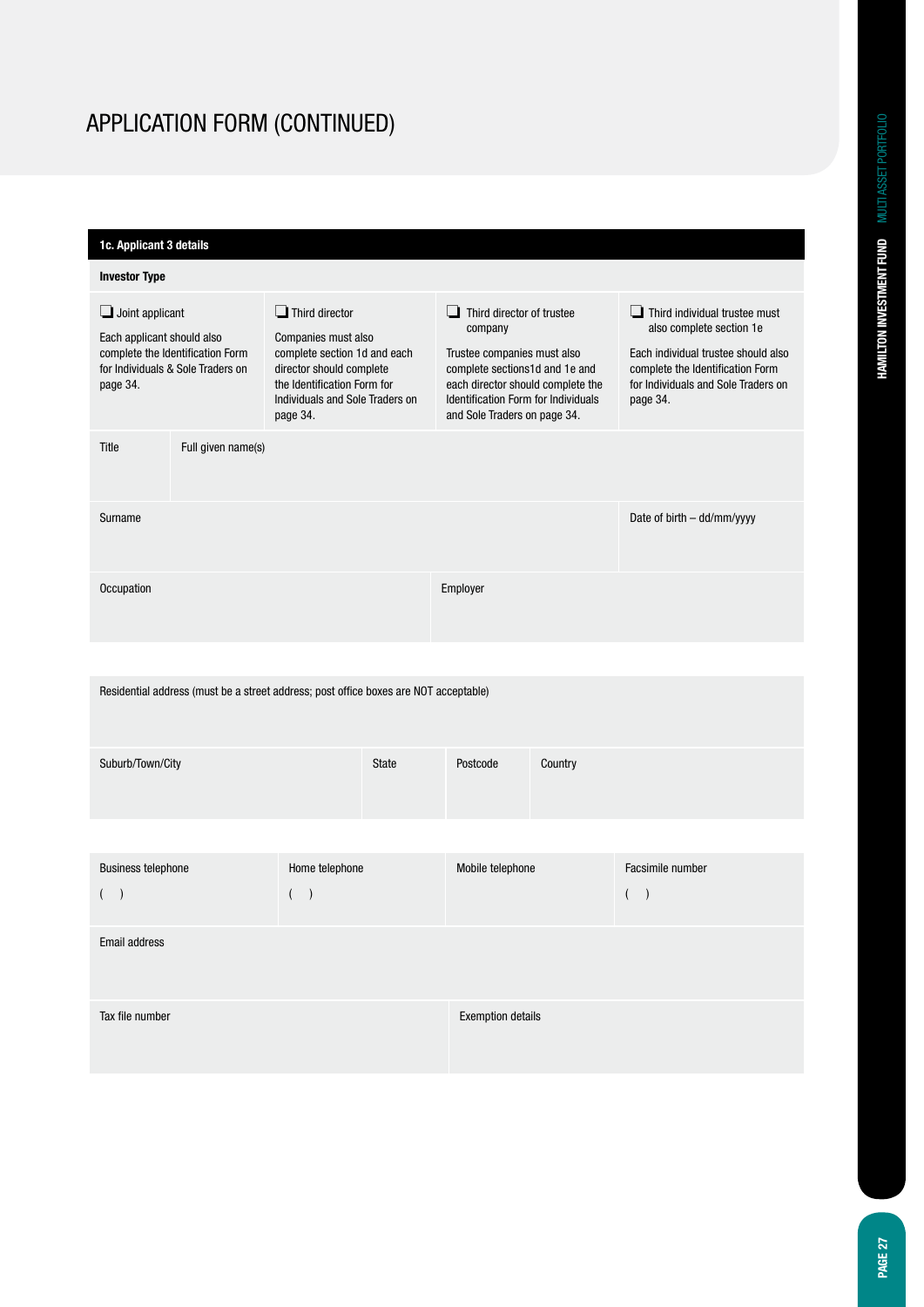| 1d. Company and corporate details                                                                                   |                                               |            |                                                                                                                                                             |                       |                         |                                                                                                                                       |   |                                                  |
|---------------------------------------------------------------------------------------------------------------------|-----------------------------------------------|------------|-------------------------------------------------------------------------------------------------------------------------------------------------------------|-----------------------|-------------------------|---------------------------------------------------------------------------------------------------------------------------------------|---|--------------------------------------------------|
| Investor type (Please tick one of the options for each row below)                                                   |                                               |            |                                                                                                                                                             |                       |                         |                                                                                                                                       |   |                                                  |
| Australian registered<br>company                                                                                    | Australian registered<br>ப<br>trustee company |            | ⊔<br>Australian registered<br>incorporated association/co<br>operative.<br>Additional information may<br>be requested prior to the<br>account being opened. |                       | ப                       | Other bodies and overseas<br>registered companies.<br>Additional information may be<br>requested prior to the account<br>being opened |   |                                                  |
| $\Box$ Private/proprietary                                                                                          | $\Box$ Public company                         |            |                                                                                                                                                             | $\Box$ Listed company |                         |                                                                                                                                       | ப | Majority owned subsidiary<br>of a listed company |
| Registered company name                                                                                             |                                               |            |                                                                                                                                                             |                       |                         |                                                                                                                                       |   |                                                  |
| <b>ACN/ARBN</b>                                                                                                     |                                               | <b>ABN</b> |                                                                                                                                                             |                       | Company tax file number |                                                                                                                                       |   |                                                  |
| Registered office address: street number and name (post office box is NOT acceptable)                               |                                               |            |                                                                                                                                                             |                       |                         |                                                                                                                                       |   |                                                  |
| Suburb/Town/City                                                                                                    |                                               |            | State                                                                                                                                                       | Postcode              | Country                 |                                                                                                                                       |   |                                                  |
| Principal place of business: street number and name (PO box NOT acceptable)                                         |                                               |            |                                                                                                                                                             |                       |                         |                                                                                                                                       |   |                                                  |
| Suburb/Town/City                                                                                                    |                                               |            | <b>State</b>                                                                                                                                                | Postcode              | Country                 |                                                                                                                                       |   |                                                  |
| For company applicants only, please go to page 35 for the Identification Form for Australian and Foreign Companies. |                                               |            |                                                                                                                                                             |                       |                         |                                                                                                                                       |   |                                                  |
| 1e. Trust and superannuation fund details                                                                           |                                               |            |                                                                                                                                                             |                       |                         |                                                                                                                                       |   |                                                  |
| Name of trust or superannuation fund                                                                                |                                               |            |                                                                                                                                                             |                       |                         |                                                                                                                                       |   |                                                  |
| Trust/superannuation fund ABN (if applicable)<br>Trust/superannuation fund tax file number                          |                                               |            |                                                                                                                                                             |                       |                         |                                                                                                                                       |   |                                                  |
| For corporate & other trustees, please go to page 41 for the Identification Form for Trusts and Trustees.           |                                               |            |                                                                                                                                                             |                       |                         |                                                                                                                                       |   |                                                  |
| 1f. Other account designation (for examples see Page 19)                                                            |                                               |            |                                                                                                                                                             |                       |                         |                                                                                                                                       |   |                                                  |

### **1g. Existing investor**

If you are an existing investor with Hamilton Asset Management Limited, please write your investor number in the box to the right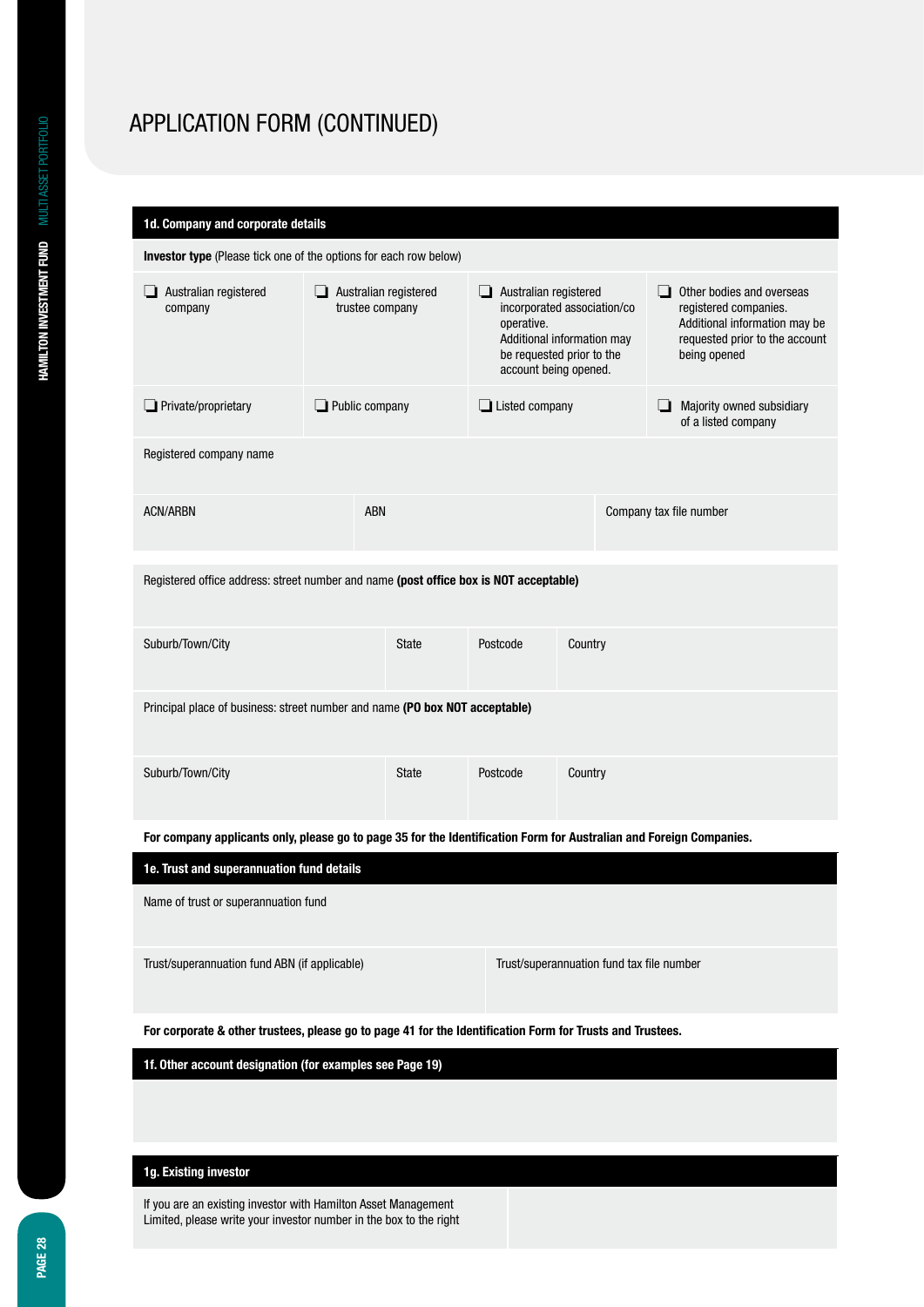| 2. Mailing address                                                                                                                                                                           |              |          |                           |                        |          |  |  |
|----------------------------------------------------------------------------------------------------------------------------------------------------------------------------------------------|--------------|----------|---------------------------|------------------------|----------|--|--|
| (This is the address to which all correspondence in respect of the investment will be sent, PO BOX is acceptable.)                                                                           |              |          |                           |                        |          |  |  |
| Suburb/Town/City                                                                                                                                                                             | <b>State</b> | Postcode | Country                   |                        |          |  |  |
|                                                                                                                                                                                              |              |          |                           |                        |          |  |  |
| 3. Distribution, withdrawal and savings plan account details (must be completed)                                                                                                             |              |          |                           |                        |          |  |  |
| These are the details of the account into which you would like your distributions and withdrawals paid.<br>The account must be an Australian bank, building society or credit union account. |              |          |                           |                        |          |  |  |
| Account name                                                                                                                                                                                 |              |          |                           |                        |          |  |  |
| Name of financial institution                                                                                                                                                                |              |          |                           |                        |          |  |  |
| Branch street number and name                                                                                                                                                                |              |          |                           |                        |          |  |  |
| Suburb/Town/City                                                                                                                                                                             |              |          |                           | <b>State</b>           | Postcode |  |  |
| <b>BSB</b><br>No.                                                                                                                                                                            | Account No.  |          |                           |                        |          |  |  |
| 4. Investment information (must be completed)                                                                                                                                                |              |          |                           |                        |          |  |  |
| The minimum investment amount for each option is set out below.                                                                                                                              |              |          |                           |                        |          |  |  |
| Cash is not accepted. Applications must be made in Australian dollars.                                                                                                                       |              |          |                           |                        |          |  |  |
| Please refer to Sections 5 and 6 for further details about how to invest.                                                                                                                    |              |          |                           |                        |          |  |  |
| <b>Investment type</b>                                                                                                                                                                       |              |          | <b>Minimum investment</b> | <b>Amount invested</b> |          |  |  |
| Initial investment                                                                                                                                                                           |              |          | \$5,000                   |                        |          |  |  |
| Additional investment                                                                                                                                                                        |              |          | \$1,000                   |                        |          |  |  |
| Money for living option                                                                                                                                                                      |              |          | \$50,000                  |                        |          |  |  |
|                                                                                                                                                                                              |              |          |                           |                        |          |  |  |

### **5. Distribution options**

❏ Reinvest distributions as additional Units in the fund.

**If no election is made, distribution will be automatically reinvested.**

❏ Pay income to my nominated account.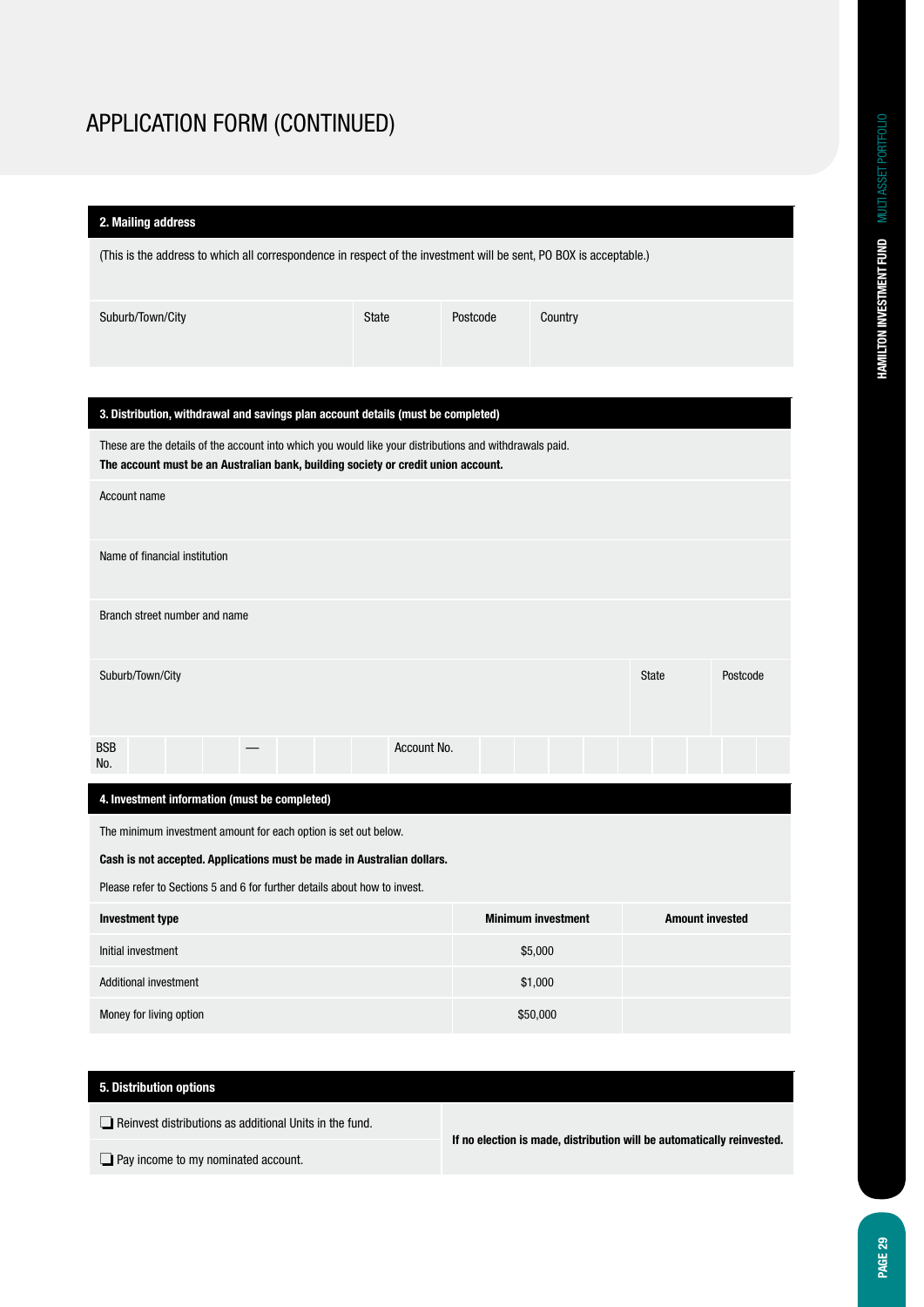### **6. Regular Savings plan (optional) see regular savings plan on page 7**

The minimum savings plan contribution is \$100 per month.

| $\Box$ I/We would like to set up a savings plan. | Per month |  |
|--------------------------------------------------|-----------|--|
|--------------------------------------------------|-----------|--|

#### **Direct Debit Request**

I/We request and authorise Hamilton Asset Management Limited, Debit User Identification Number 414969 to arrange for any amount Hamilton may debit or charge to me/us to be debited through the Bulk Electronic Clearing System from an account held at the financial institution identified above in Section 3 of the Application Form, subject to the terms and conditions of the Direct Debit Request Services Agreement on pages 16-17 of the Product Disclosure Statement.

| All account signatories must sign below |      |  |  |  |  |
|-----------------------------------------|------|--|--|--|--|
| Signature of account holder 1           | Date |  |  |  |  |
| Signature of account holder 2           | Date |  |  |  |  |
| Signature of account holder 3           | Date |  |  |  |  |

### **7. Money for Living (optional) see money for living on page 6**

I/We would like to receive a regular withdrawal of

Amount \$ Minimum monthly payment must be \$500 and thereafter in multiples of \$100

#### **Withdrawal account details**

Payments will be made to the account specified in Section 3 of the Application Form above – Distribution and withdrawal account details for nomination of the account into which you would like withdrawals paid. **Must be an Australian bank, building society, or credit union account.**

| 8. Adviser contact details |                    |       |          |         |
|----------------------------|--------------------|-------|----------|---------|
| Title                      | Full given name(s) |       |          |         |
| Surname                    |                    |       |          |         |
| Dealer group               |                    |       |          |         |
|                            |                    |       |          |         |
| Street address of adviser  |                    |       |          |         |
| Suburb/Town/City           |                    | State | Postcode | Country |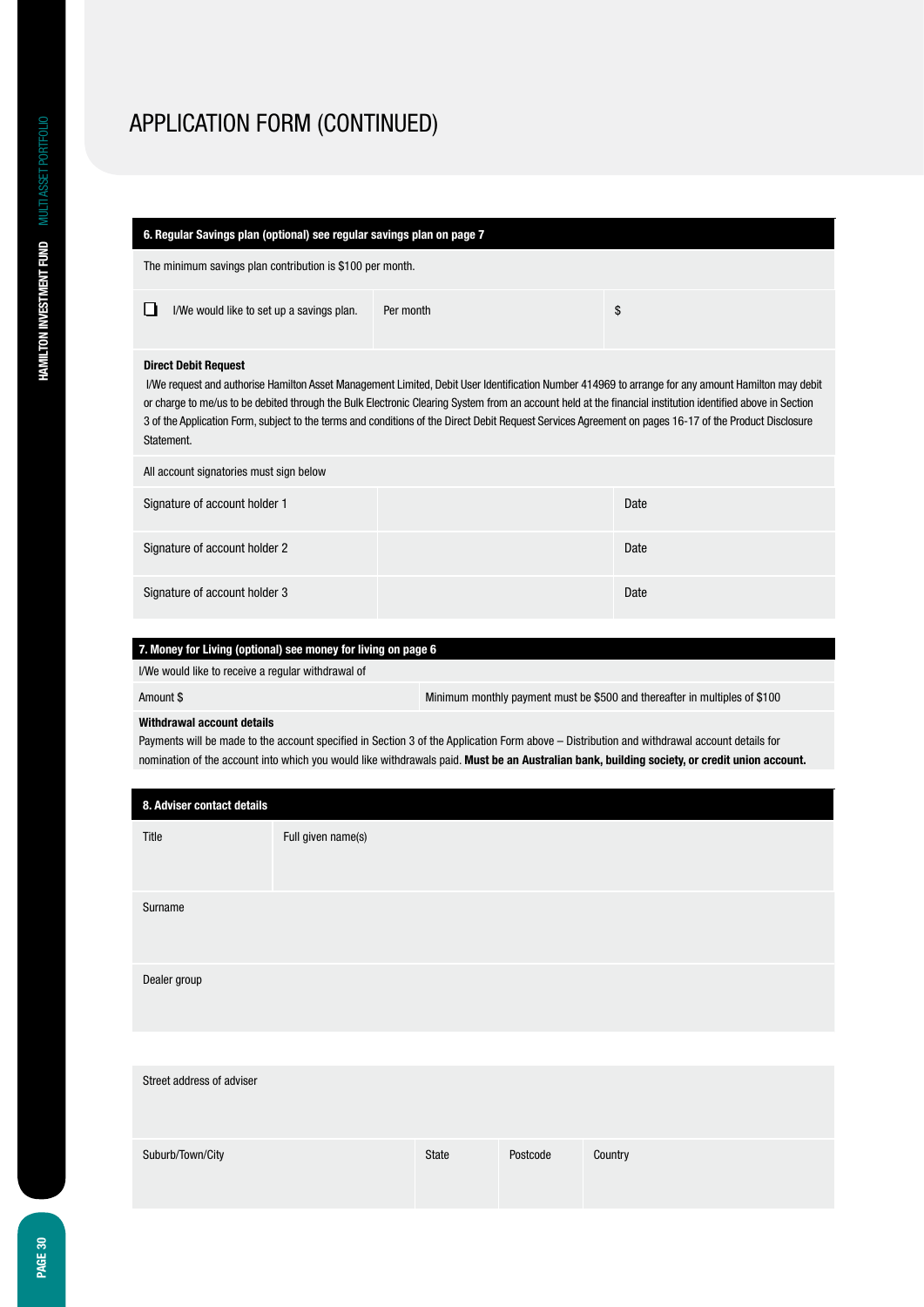#### **9. Declarations and acknowledgements**

Please read the Product Disclosure Statement and the following Declaration before signing this form. This application accompanies the Hamilton Investment Fund ('Fund') Product Disclosure Statement dated 29 July 2011 which contains information about investing in the Fund and which you should read before you apply for Units in the Fund.

#### **I/We acknowledge and declare that:**

- 1. I/We agree to be bound by the PDS and the Constitution.
- 2. I/We have received and accepted this offer in Australia.
- 3. All the information in this application form is true and correct.
- 4. Hamilton Asset Management Limited can provide information on the status of my/our investment to my/our nominated financial adviser/broker or any Hamilton Capital Proprietary Limited Group companies.
- 5. I/We agree to Hamilton Asset Management Limited and any other member of the Hamilton Capital Proprietary Limited Group collecting, using and disclosing my/our personal information.
- 6. Hamilton Asset Management Limited is required to comply with the anti-money laundering laws in force in a number of jurisdictions including the Financial Transactions Reports Act 1988 (Cth) and I/ we undertake to provide Hamilton Asset Management Limited with such additional information or documentation as Hamilton Asset Management Limited may request of me/us from time to time, to ensure its compliance with such requirements.
- 7. If I/we fail to provide Hamilton Asset Management Limited with any information or documentation requested of me/us, my/our application for Units may be refused, any Units I/We hold may be compulsorily redeemed, and any disposal request made by me/ us may be delayed or refused, and Hamilton Asset Management Limited will not be liable for any consequential loss to me/us.
- 8. Other than Hamilton Asset Management Limited, no member of the Hamilton Capital Proprietary Limited Group has authorised or caused the issue of the PDS.
- 9. Other than Hamilton Asset Management Limited, no member of the Hamilton Capital Proprietary Limited Group takes responsibility for any part of the PDS.
- 10. No member of the Hamilton Capital Proprietary Limited Group endorses or recommends an investment in the Fund.
- 11. I/We understand the risks associated with an investment in the Fund as they are outlined in the PDS and understand that there may be other risks.
- 12. Hamilton Asset Management Limited reserves the right to reject any application or to allocate to any applicant a lesser number of Units than the number applied for.
- 13. I/We understand that the income distributed by the Fund (if any) and the value of Units in the Fund may rise and fall from time to time.
- 14. I/We agree to the telephone recording policy set out on page 16 of the PDS.
- 15. If I/we do not provide Hamilton Asset Management Limited with information as requested, or if there is a delay in providing Hamilton Asset Management Limited with this information, Hamilton Asset Management Limited may not be able to open my/ our account. Hamilton Asset Management Limited is not liable for any loss incurred by me/us as a result of any action of Hamilton Asset Management Limited which either delays an account being opened or results in an application being declined, when the action is necessary to enable Hamilton Asset Management Limited to comply with its obligations under AML/CTF Laws (as defined on page 21). Hamilton Asset Management Limited may require further information from me/us from time to time in order to meet its obligations under AML/CTF Laws and I/we agree to provide Hamilton Asset Management Limited with whatever additional information is reasonably required in order for Hamilton Asset Management Limited to meet its obligations.

16. By opening this account:

- I/We will not knowingly do anything to put Hamilton Capital Proprietary Limited Group ("Hamilton Group") in breach of the "AML/CTF Laws"(as defined on page 21). I/We agree to promptly notify Hamilton Group if I/we am/are aware of anything that would put Hamilton Group in breach of AML/CTF Laws.
- I/we agree to provide additional information and assistance if requested, and to comply with all reasonable requests to facilitate Hamilton Group's compliance with AML/CTF Laws in Australia or equivalent laws in an overseas jurisdiction.
- I/We acknowledge that I/we have no reason to suspect that:
	- the money used to fund my/our investments through this account is derived from or related to money laundering, terrorism financing or similar activities (illegal activities); and
	- proceeds of my/our investments through this account will fund illegal activities.
- I/We acknowledge that Hamilton Group is subject to AML/CTF Laws. In making an application I/We consent to Hamilton Group disclosing, in connection with AML/CTF Laws, any of my/ our Personal Information (as defined in the Privacy Act 1988 (Cth)).
- I/We acknowledge that in certain circumstances Hamilton Group may be obliged to freeze or block an account where it is used in connection with illegal activities or suspected illegal activities. Freezing or blocking may result from the account monitoring that is required by AML/CTF Laws. If the account is frozen or blocked, Hamilton Group is not liable to me/us for any consequences or losses whatsoever and I/ we agree to indemnify Hamilton Group if Hamilton Group is found liable to a third party in connection with the freezing or blocking of my/our account.
- I/We acknowledge that Hamilton Group retains the right not to provide services or issue products to any applicant.
- 17. I/we acknowledge that investments in the Fund are subject to investment risk, including possible delays in repayment and loss of income or principal invested.
- 18. I/we acknowledge that none of Hamilton Asset Management Limited, or any other member company of the Hamilton Capital Proprietary Limited Group guarantees the performance of the Fund or its underlying investments, the repayment of capital from the Fund or any particular rate of return.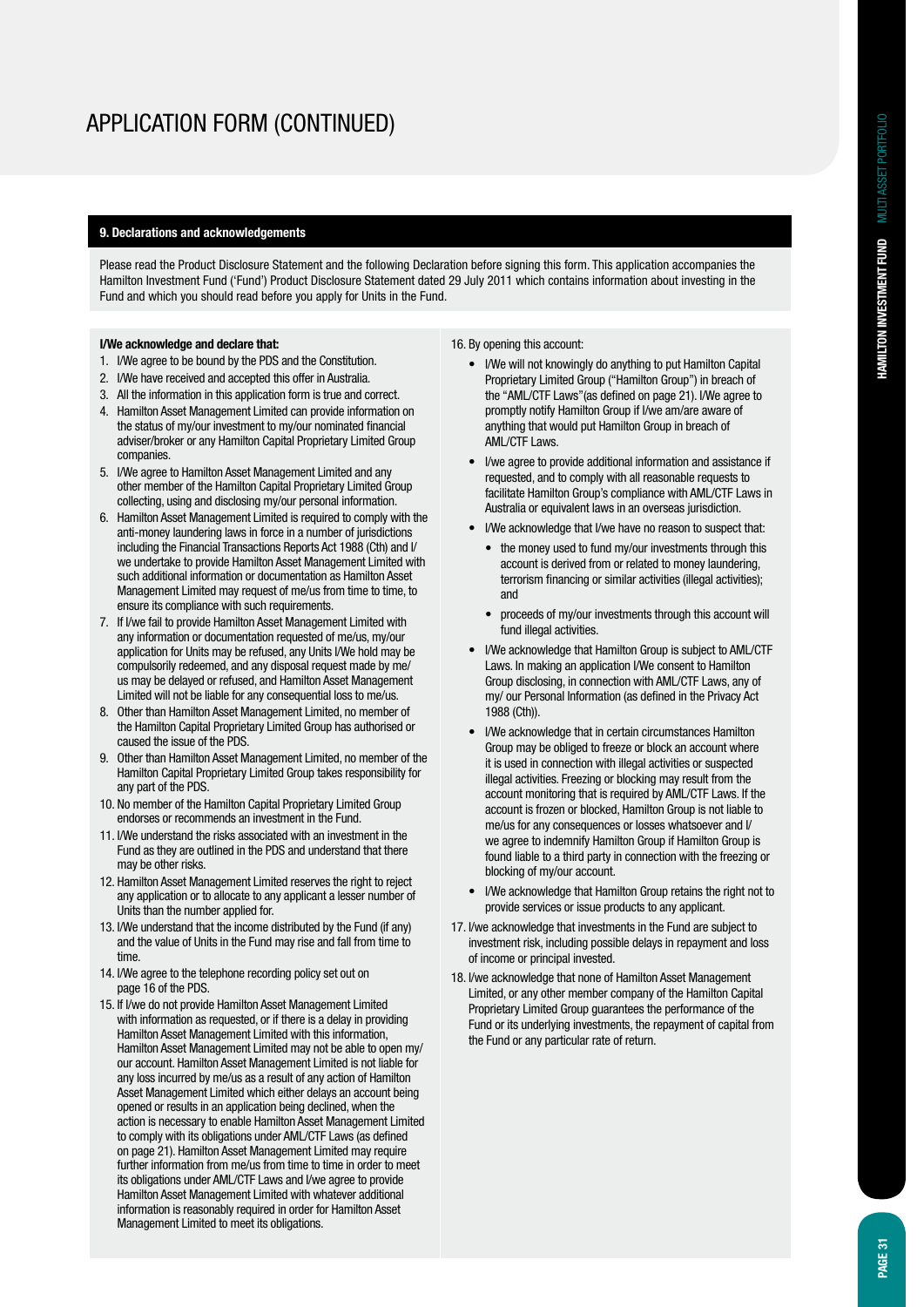# **10. Applicants signatures**

| Applicant 1/Director 1                                                                                                                                         | Applicant 2/Director 2                                                                                          | Applicant 3/Director 3                                                                                          |
|----------------------------------------------------------------------------------------------------------------------------------------------------------------|-----------------------------------------------------------------------------------------------------------------|-----------------------------------------------------------------------------------------------------------------|
| Name                                                                                                                                                           | Name                                                                                                            | Name                                                                                                            |
| If a company, your corporate title<br>$\Box$ Director<br>$\Box$ Sole director<br>$\Box$ Sole director and sole secretary<br>$\Box$ Other, please specify below | If a company, your corporate title<br>$\Box$ Director<br>$\Box$ Secretary<br>$\Box$ Other, please specify below | If a company, your corporate title<br>$\Box$ Director<br>$\Box$ Secretary<br>$\Box$ Other, please specify below |
| Signature                                                                                                                                                      | Signature                                                                                                       | Signature                                                                                                       |
| Date                                                                                                                                                           | Date                                                                                                            | Date                                                                                                            |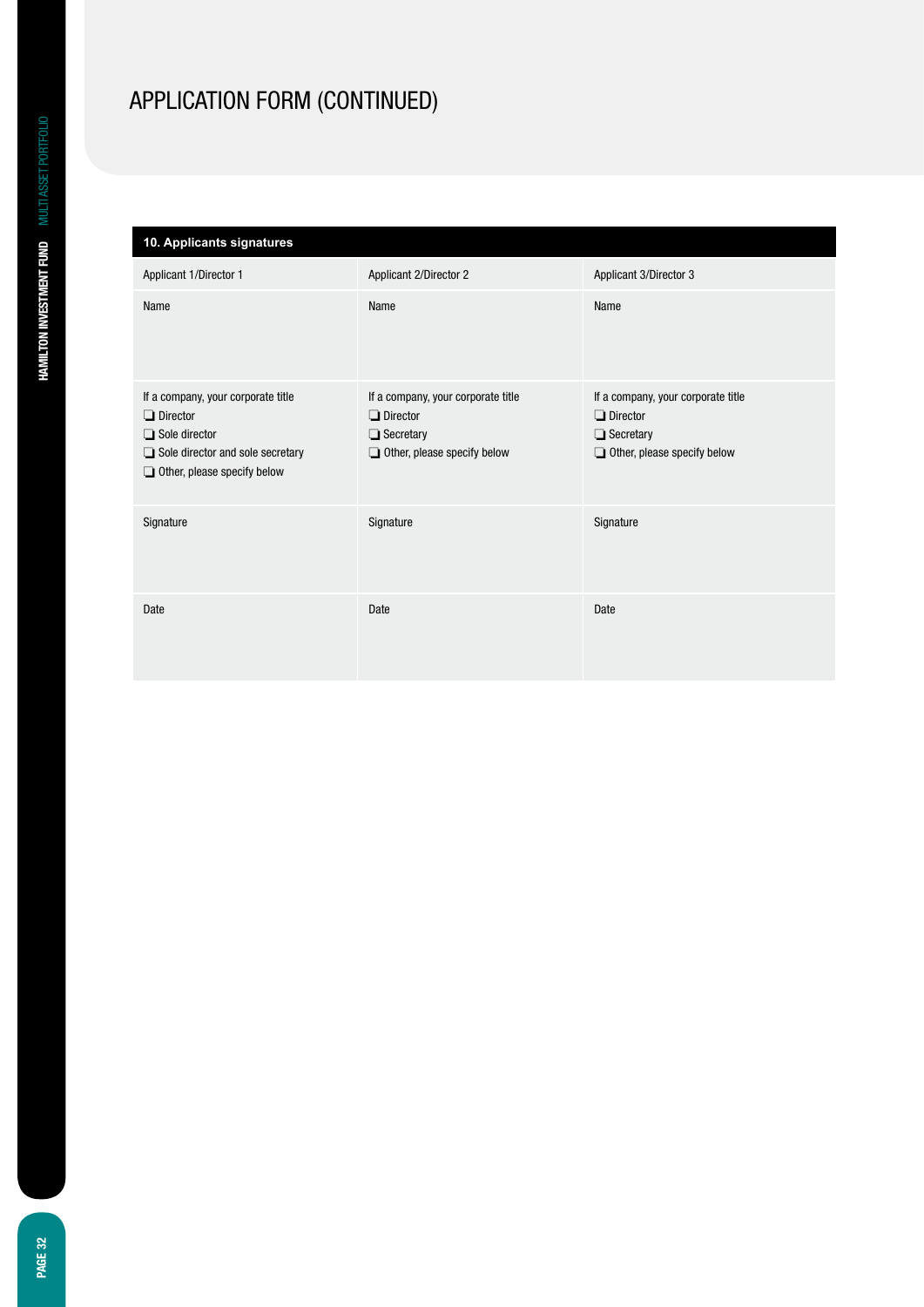# IDENTIFICATION Form – INDIVIDUALS AND SOLE TRADERS

### *GUIDE TO COMPLETING THIS FORM*

- *Complete ONE form for each account. Complete all applicable sections of this form in BLOCK LETTERS.*
- Contact your licensee if you have any queries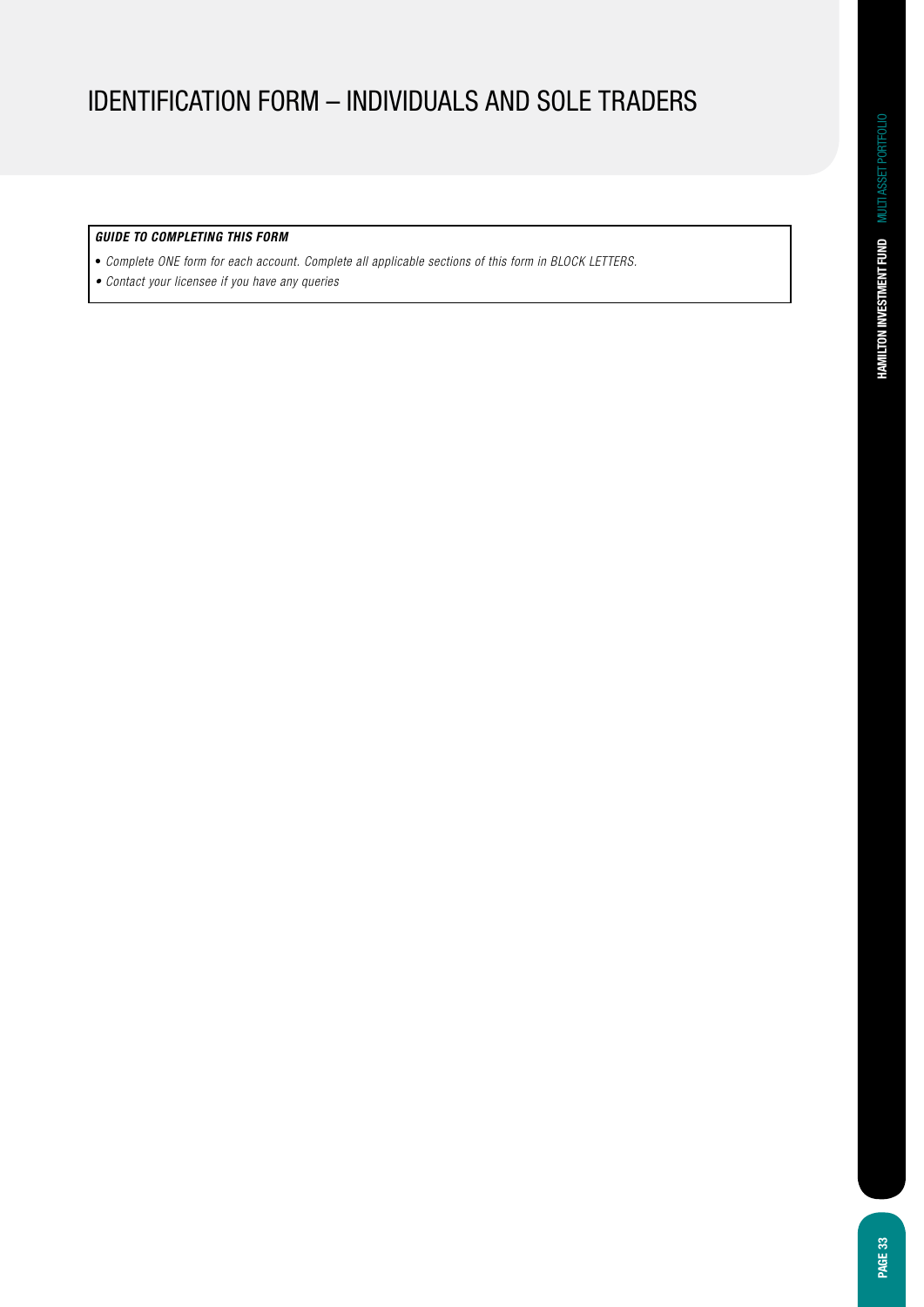# INDENTIFICATION FORM – INDIVIDUALS AND SOLE TRADERS

## **SECTION 1A: PERSONAL DETAILS**

## **Applicant 1**

| Applicant 1                                    |       |          |         |               |
|------------------------------------------------|-------|----------|---------|---------------|
| Full given name(s)                             |       | Surname  |         | Date of birth |
|                                                |       |          |         |               |
| Residential address (PO Box is NOT acceptable) |       |          |         |               |
| Street                                         |       |          |         |               |
| Suburb                                         | State | Postcode | Country |               |
|                                                |       |          |         |               |
| <b>Applicant 2</b>                             |       |          |         |               |
| Full given name(s)                             |       | Surname  |         | Date of birth |
|                                                |       |          |         |               |
| Residential address (PO Box is NOT acceptable) |       |          |         |               |
| Street                                         |       |          |         |               |
| Suburb                                         | State | Postcode | Country |               |
| Annlicant 3                                    |       |          |         |               |

### **Applicant 3**

| Full given name(s)                             |       | Surname  |         | Date of birth |
|------------------------------------------------|-------|----------|---------|---------------|
|                                                |       |          |         |               |
|                                                |       |          |         |               |
| Residential address (PO Box is NOT acceptable) |       |          |         |               |
| Street                                         |       |          |         |               |
|                                                |       |          |         |               |
| Suburb                                         | State | Postcode | Country |               |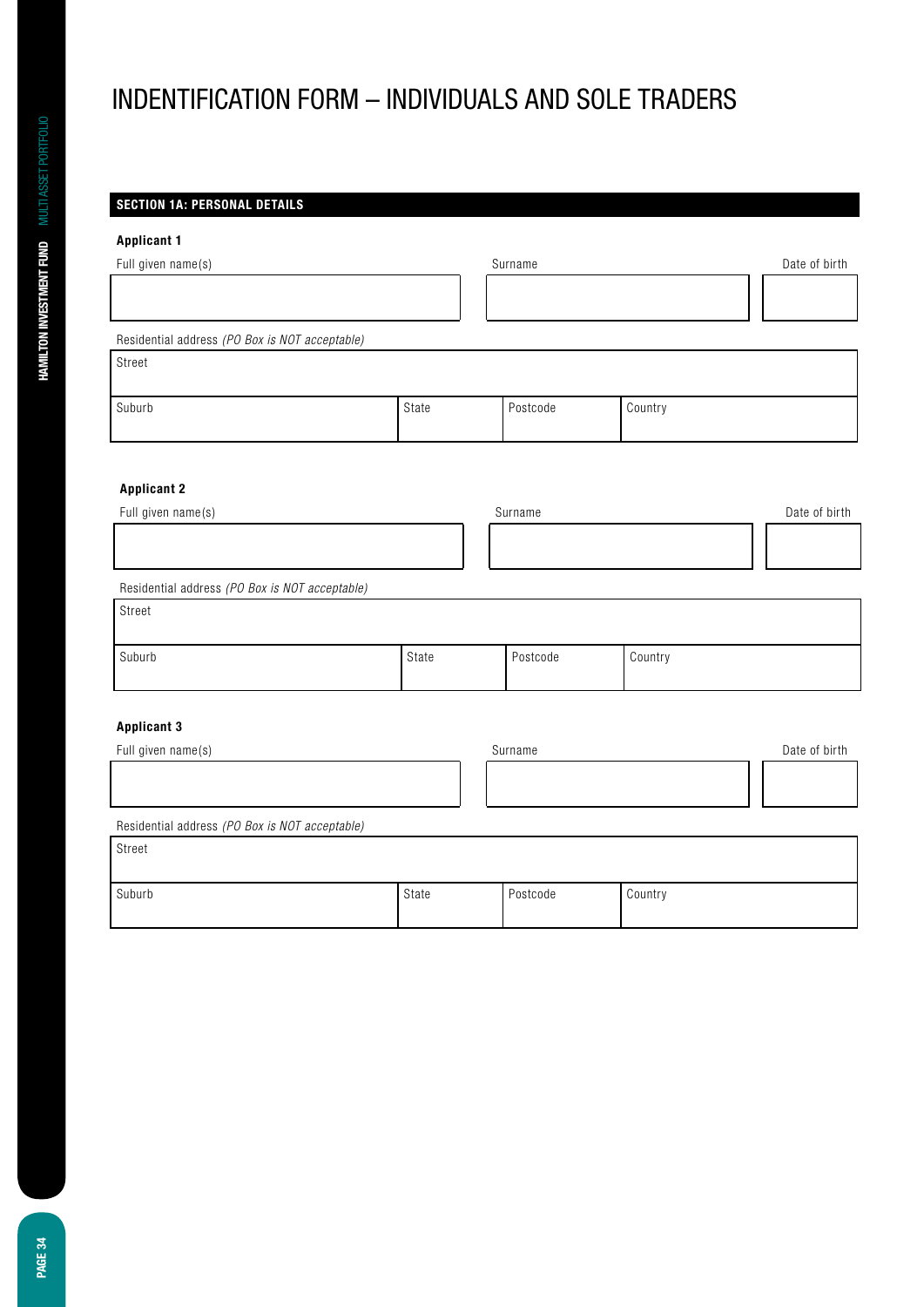# IDENTIFICATION FORM – AUSTRALIAN & FOREIGN COMPANIES

### *GUIDE TO COMPLETING THIS FORM*

- *Complete ONE of the following:*
	- ❑ *Section 1 (all parts) for Australian Companies*
- ❑ *Section 2 (all parts) for Foreign Companies*
- Only send the *completed sections of this form with the application form.*
- Contact your licensee if you have any queries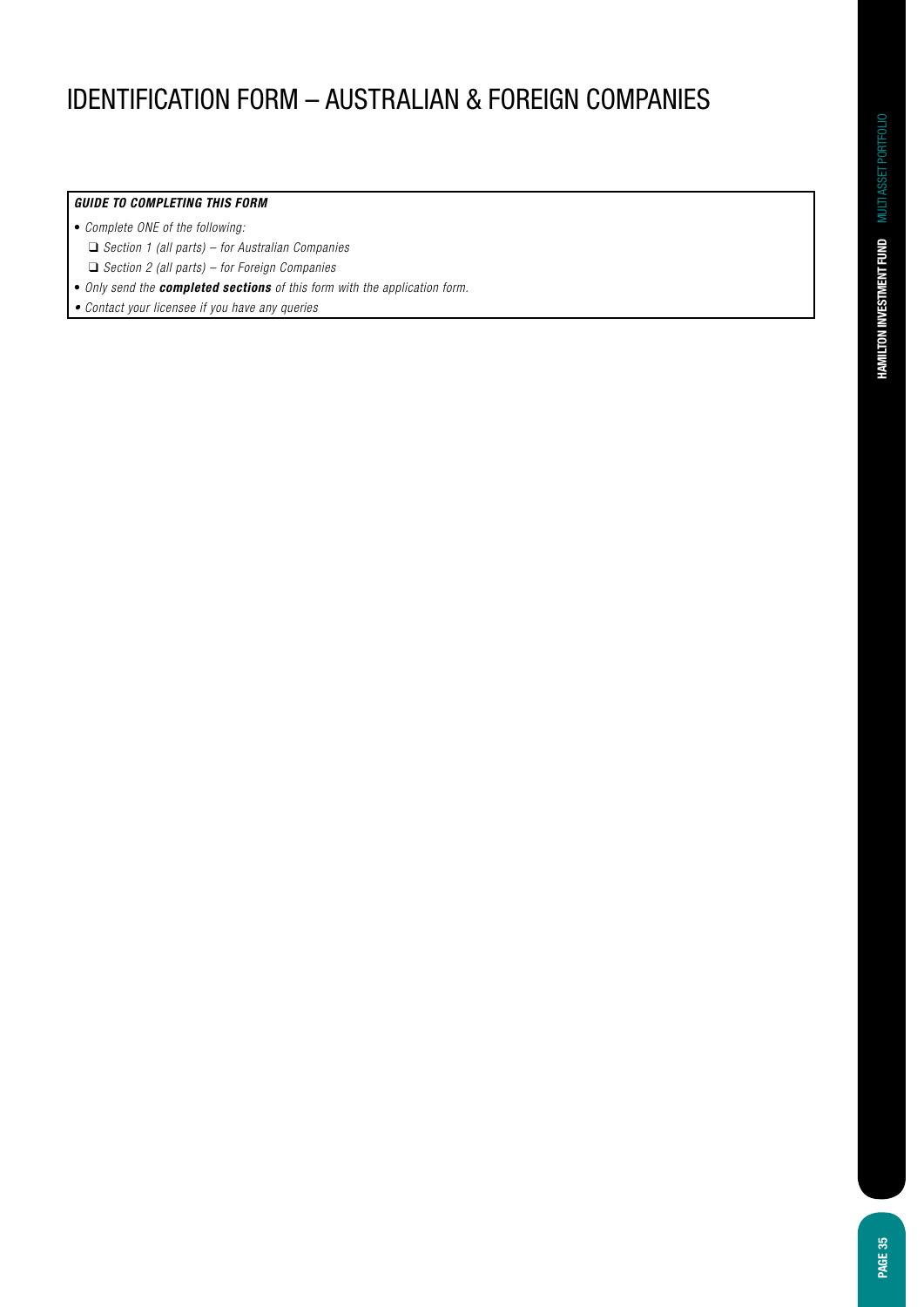# IDENTIFICATION FORM – AUSTRALIAN & FOREIGN COMPANIES

|                                 | SECTION 1A: AUSTRALIAN COMPANY DETAILS (to be completed if company is an Australian Company) |  |  |  |  |  |
|---------------------------------|----------------------------------------------------------------------------------------------|--|--|--|--|--|
| 1.1 General Information         |                                                                                              |  |  |  |  |  |
|                                 |                                                                                              |  |  |  |  |  |
| Full name as registered by ASIC |                                                                                              |  |  |  |  |  |
|                                 |                                                                                              |  |  |  |  |  |
| ACN                             |                                                                                              |  |  |  |  |  |
|                                 |                                                                                              |  |  |  |  |  |
|                                 |                                                                                              |  |  |  |  |  |
|                                 |                                                                                              |  |  |  |  |  |

#### **Registered office address** *(PO Box is NOT acceptable)*

| Street |
|--------|
|        |

| Suburb | State | Postcode | Country |
|--------|-------|----------|---------|
|        |       |          |         |

### **Principal place of business (if any)** *(PO Box is NOT acceptable)*

| Street |       |          |         |
|--------|-------|----------|---------|
| Suburb | State | Postcode | Country |

**1.2 Regulatory/ Listing Details** *(select* ✔ the following categories which apply to the company and provide the information requested)

#### ❑ **Regulated company (licensed by an Australian Commonwealth, State or Territory statutory regulator)**

Regulator name

Licence details

### ❑ **Australian listed company**

Name of market / exchange

### ❑ **Majority-owned subsidiary of an Australian listed company**

Australian listed company name

Name of market / exchange

**1.3 Company Type** (select **✓** only ONE of the following categories)

❑ **Public** *Go to Section 1.4 below.* ❑ **Proprietary** Go to Section 1.4 and 1.5 below.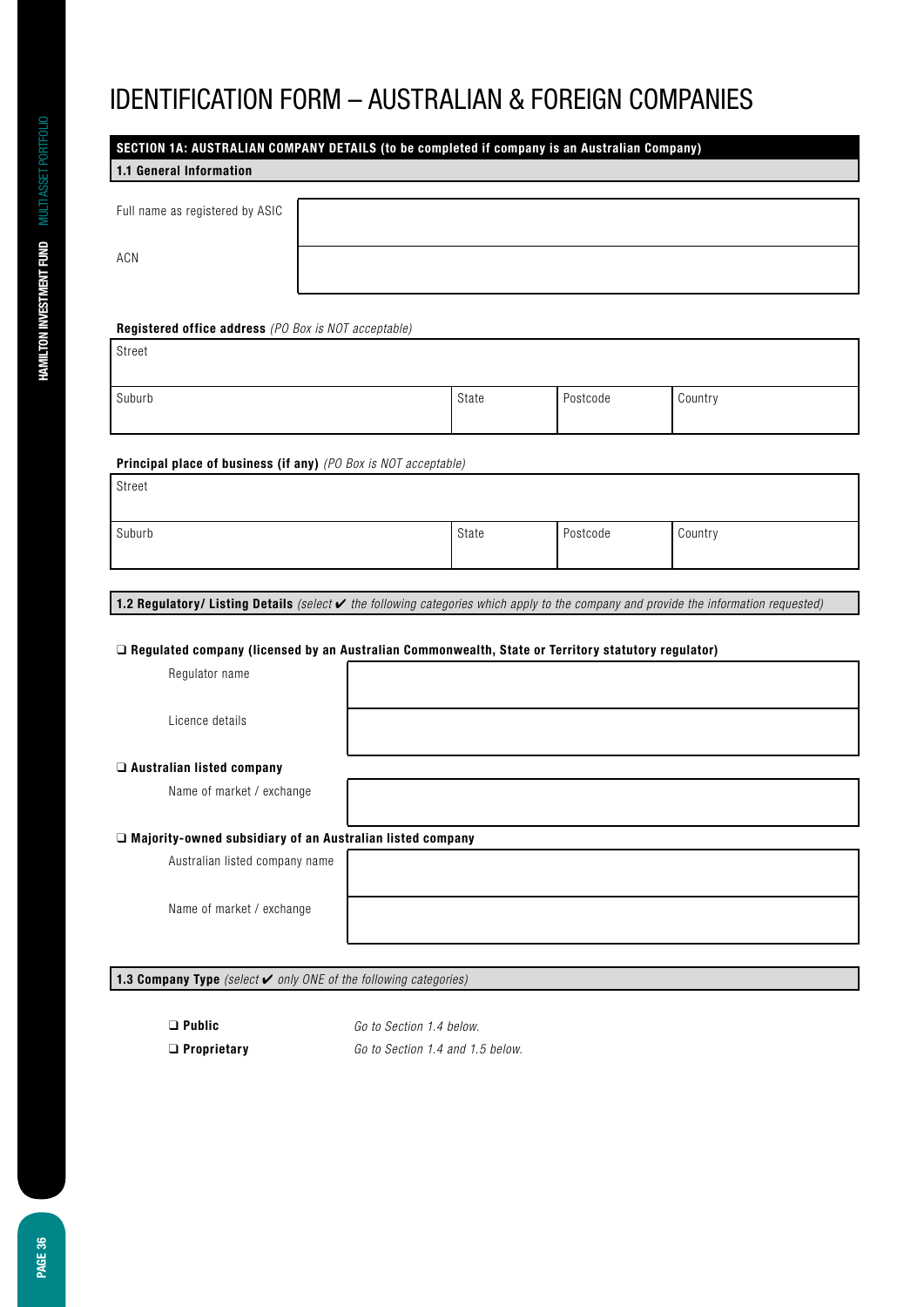| 1.4 Directors        |                                                                  |  |       |          |                                                                                                                                                 |               |
|----------------------|------------------------------------------------------------------|--|-------|----------|-------------------------------------------------------------------------------------------------------------------------------------------------|---------------|
|                      | This section does NOT need to be completed for listed companies. |  |       |          |                                                                                                                                                 |               |
|                      | How many directors are there?                                    |  |       |          | provide full name of each director                                                                                                              |               |
|                      | Full given name(s)                                               |  |       | Surname  |                                                                                                                                                 |               |
| $\mathbf{1}$         |                                                                  |  |       |          |                                                                                                                                                 |               |
| 2                    |                                                                  |  |       |          |                                                                                                                                                 |               |
| 3                    |                                                                  |  |       |          |                                                                                                                                                 |               |
|                      |                                                                  |  |       |          |                                                                                                                                                 |               |
| 4                    |                                                                  |  |       |          |                                                                                                                                                 |               |
|                      | If there are more directors, provide details on a separate sheet |  |       |          |                                                                                                                                                 |               |
|                      | other proprietary companies continue to Section 1.5 below.       |  |       |          | If the company is a regulated company (as selected in Section 1.2 above) you have COMPLETED the form. Otherwise, for all                        |               |
|                      |                                                                  |  |       |          | 1.5 Shareholders (only needs to be completed for proprietary companies that are not regulated companies as selected in Section 1.2)             |               |
|                      |                                                                  |  |       |          | Provide details of ALL individuals who are beneficial owners through one or more shareholdings of more than 25% of the company's issued capital |               |
| <b>Shareholder 1</b> |                                                                  |  |       |          |                                                                                                                                                 |               |
|                      | Full given name(s)                                               |  |       | Surname  |                                                                                                                                                 | Date of birth |
|                      |                                                                  |  |       |          |                                                                                                                                                 |               |
|                      | Residential address (PO Box is NOT acceptable)                   |  |       |          |                                                                                                                                                 |               |
| Street               |                                                                  |  |       |          |                                                                                                                                                 |               |
| Suburb               |                                                                  |  | State | Postcode | Country                                                                                                                                         |               |
| <b>Shareholder 2</b> |                                                                  |  |       |          |                                                                                                                                                 |               |
| Full given name(s)   |                                                                  |  |       | Surname  |                                                                                                                                                 | Date of birth |
|                      |                                                                  |  |       |          |                                                                                                                                                 |               |
|                      | Residential address (PO Box is NOT acceptable)                   |  |       |          |                                                                                                                                                 |               |
| Street               |                                                                  |  |       |          |                                                                                                                                                 |               |
| Suburb               |                                                                  |  | State | Postcode | Country                                                                                                                                         |               |
| <b>Shareholder 3</b> |                                                                  |  |       |          |                                                                                                                                                 |               |
| Full given name(s)   |                                                                  |  |       | Surname  |                                                                                                                                                 | Date of birth |
|                      |                                                                  |  |       |          |                                                                                                                                                 |               |
|                      | Residential address (PO Box is NOT acceptable)                   |  |       |          |                                                                                                                                                 |               |
| Street               |                                                                  |  |       |          |                                                                                                                                                 |               |
| Suburb               |                                                                  |  | State | Postcode | Country                                                                                                                                         |               |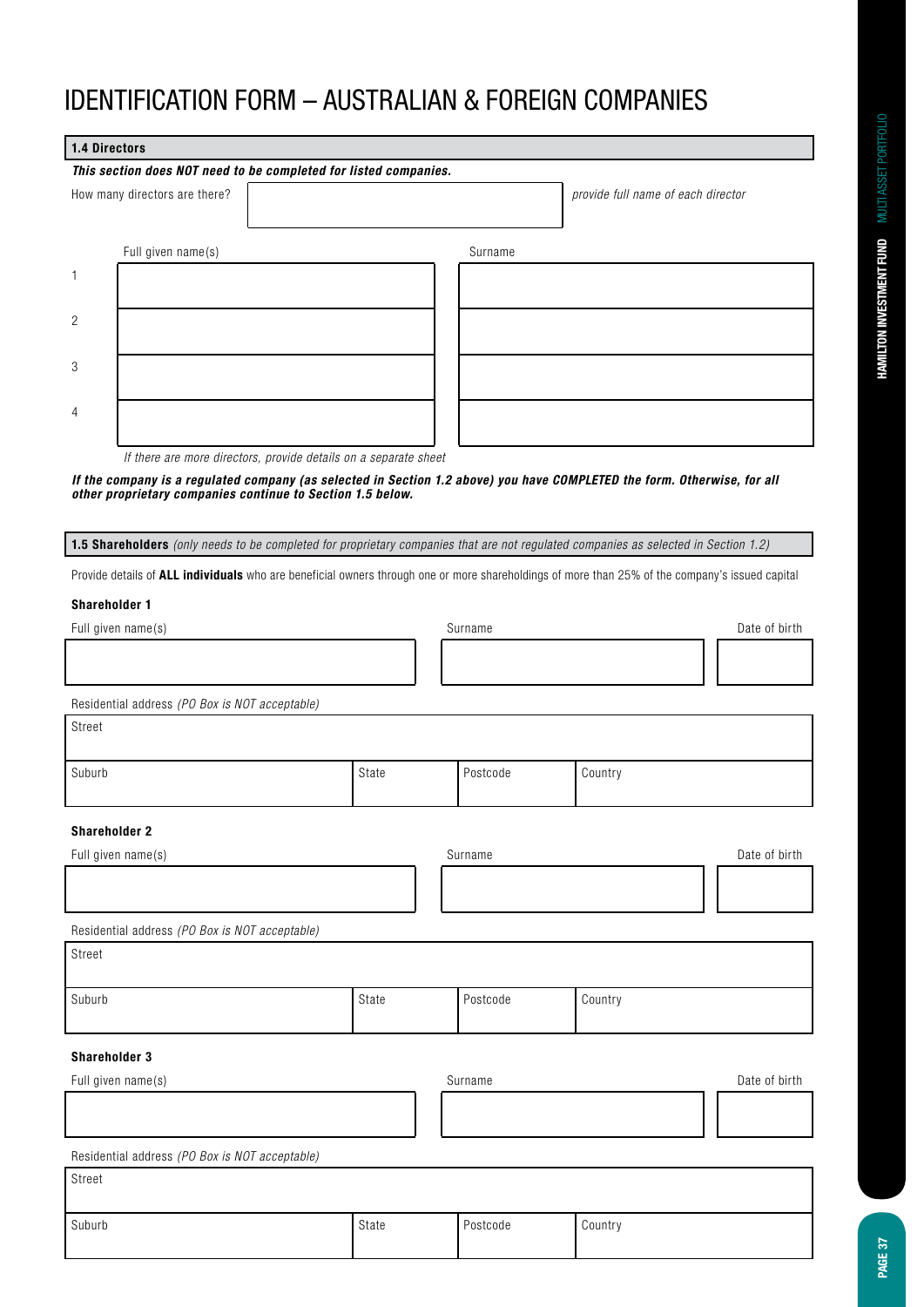|                                                        |                |                                                                                                               | SECTION 2A: FOREIGN COMPANY DETAILS (to be completed if the company is a Foreign Company)   |          |                                                                                                             |  |  |
|--------------------------------------------------------|----------------|---------------------------------------------------------------------------------------------------------------|---------------------------------------------------------------------------------------------|----------|-------------------------------------------------------------------------------------------------------------|--|--|
| 2.1 General Information                                |                |                                                                                                               |                                                                                             |          |                                                                                                             |  |  |
|                                                        |                |                                                                                                               |                                                                                             |          |                                                                                                             |  |  |
| Full name of foreign company                           |                |                                                                                                               |                                                                                             |          |                                                                                                             |  |  |
|                                                        |                |                                                                                                               |                                                                                             |          |                                                                                                             |  |  |
| Country of formation /<br>incorporation / registration |                |                                                                                                               |                                                                                             |          |                                                                                                             |  |  |
|                                                        |                |                                                                                                               |                                                                                             |          |                                                                                                             |  |  |
|                                                        |                | $\Box$ Select $\checkmark$ if registered by a foreign body and provide name of body                           |                                                                                             |          |                                                                                                             |  |  |
|                                                        |                |                                                                                                               |                                                                                             |          |                                                                                                             |  |  |
|                                                        |                |                                                                                                               |                                                                                             |          |                                                                                                             |  |  |
|                                                        |                |                                                                                                               | 2.2 Is the foreign company registered with ASIC? (select $\checkmark$ ONE of the following) |          |                                                                                                             |  |  |
|                                                        |                |                                                                                                               |                                                                                             |          |                                                                                                             |  |  |
| $\Box$ Yes                                             | Provide ARBN   |                                                                                                               |                                                                                             |          |                                                                                                             |  |  |
|                                                        |                |                                                                                                               |                                                                                             |          |                                                                                                             |  |  |
|                                                        | (Tick one box) |                                                                                                               |                                                                                             |          | Provide EITHER □ principal place of business address in Australia OR □ local agent name and address details |  |  |
|                                                        |                | Address (PO Box is NOT acceptable)                                                                            |                                                                                             |          |                                                                                                             |  |  |
|                                                        | Street         |                                                                                                               |                                                                                             |          |                                                                                                             |  |  |
|                                                        |                |                                                                                                               |                                                                                             |          |                                                                                                             |  |  |
|                                                        | Suburb         |                                                                                                               | State                                                                                       | Postcode | Country                                                                                                     |  |  |
|                                                        |                |                                                                                                               |                                                                                             |          |                                                                                                             |  |  |
|                                                        |                | Name of local agent in Australia                                                                              |                                                                                             |          |                                                                                                             |  |  |
|                                                        |                |                                                                                                               |                                                                                             |          |                                                                                                             |  |  |
|                                                        |                |                                                                                                               |                                                                                             |          |                                                                                                             |  |  |
| $\square$ No                                           |                | the foreign registration body                                                                                 | Provide company identification number (if any) issued by                                    |          |                                                                                                             |  |  |
|                                                        |                | Principal place of business in the company's country of formation or incorporation (PO Box is NOT acceptable) |                                                                                             |          |                                                                                                             |  |  |
|                                                        | Street         |                                                                                                               |                                                                                             |          |                                                                                                             |  |  |
|                                                        |                |                                                                                                               |                                                                                             |          |                                                                                                             |  |  |
|                                                        | Suburb         |                                                                                                               | State                                                                                       | Postcode | Country                                                                                                     |  |  |
|                                                        |                |                                                                                                               |                                                                                             |          |                                                                                                             |  |  |
|                                                        |                |                                                                                                               |                                                                                             |          |                                                                                                             |  |  |
| 2.3 Registered Address of Company                      |                |                                                                                                               |                                                                                             |          |                                                                                                             |  |  |

*Provide the registered address as registered with ASIC. If the company is NOT registered with ASIC, provide the registered address in the country of formation, incorporation or registration (if any).*

| Street |       |          |         |
|--------|-------|----------|---------|
| Suburb | State | Postcode | Country |

**PAGE 38**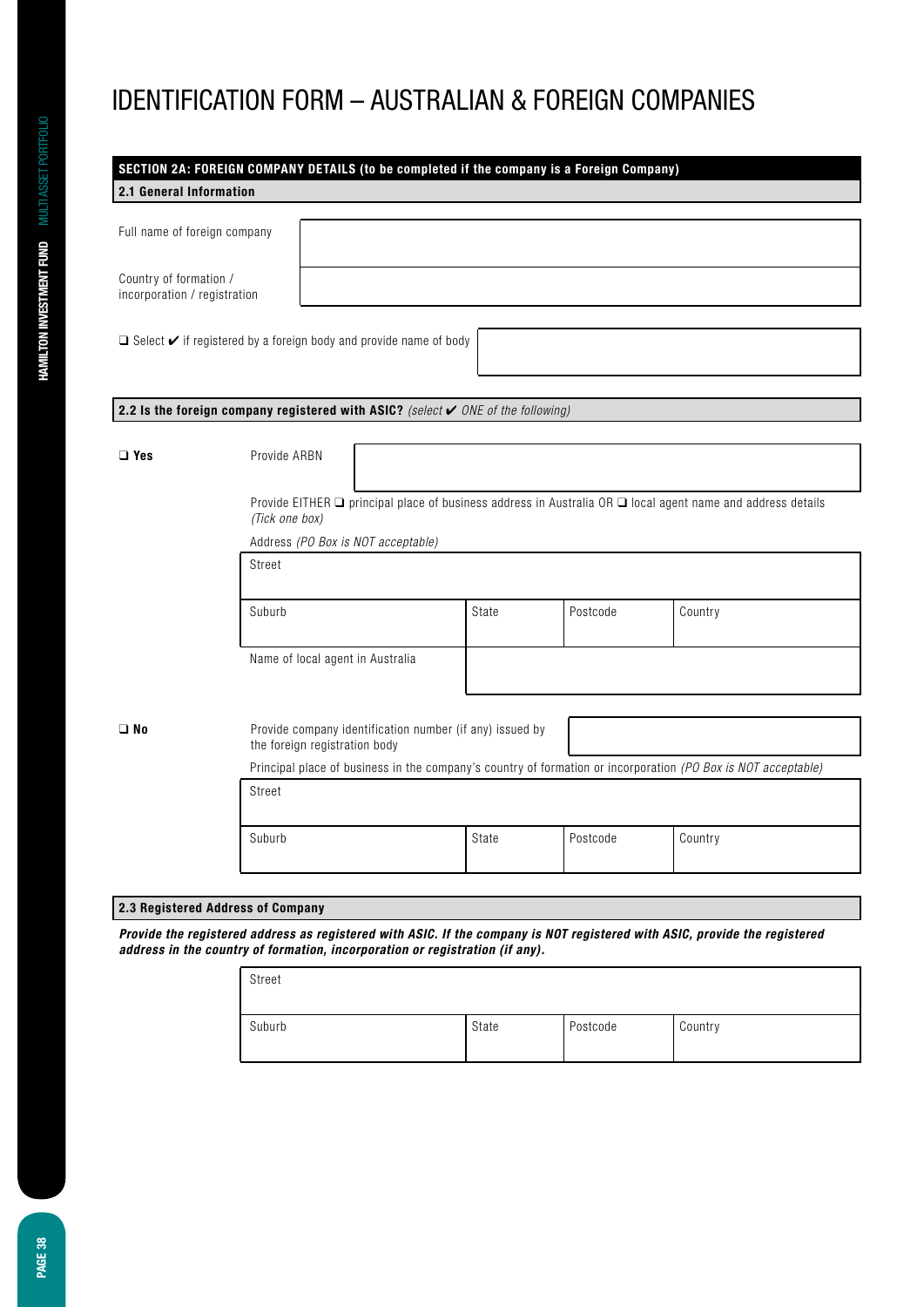**2.4 Regulatory/ Listing Details** (select ✔ each of the following categories that apply to the company & provide the information requested)

❑ **Regulated company** (licensed by an Australian Commonwealth, State or Territory statutory regulator)

Regulator name

Licence details

❑ **Listed** 

Name of market / exchange

#### ❑ **Majority-owned subsidiary of an Australian listed company**

Australian listed company name

Name of market / exchange

**2.5 Company Type** *(select* ✔ only ONE of the following categories and provide any information requested)

❑ **Public** *Go to Section 2.6 below.*

❑ **Private/Proprietary** Go to Section 2.6 and 2.7 below.

❑ **Other** Go to Section 2.6 and 2.7 below.

### **2.6 Directors** (complete for all companies other than listed companies)

|                | How many directors are there? |  |         | provide full name of each director |
|----------------|-------------------------------|--|---------|------------------------------------|
|                | Full given name(s)            |  | Surname |                                    |
| 1              |                               |  |         |                                    |
| $\overline{c}$ |                               |  |         |                                    |
| 3              |                               |  |         |                                    |
| $\overline{4}$ |                               |  |         |                                    |

If there are more directors, provide details on a separate sheet

*If the company is a regulated company (as selected in Section 2.4 above) you have COMPLETED the form. Otherwise, for all other private, proprietary or other companies continue to Section 2.7 below.*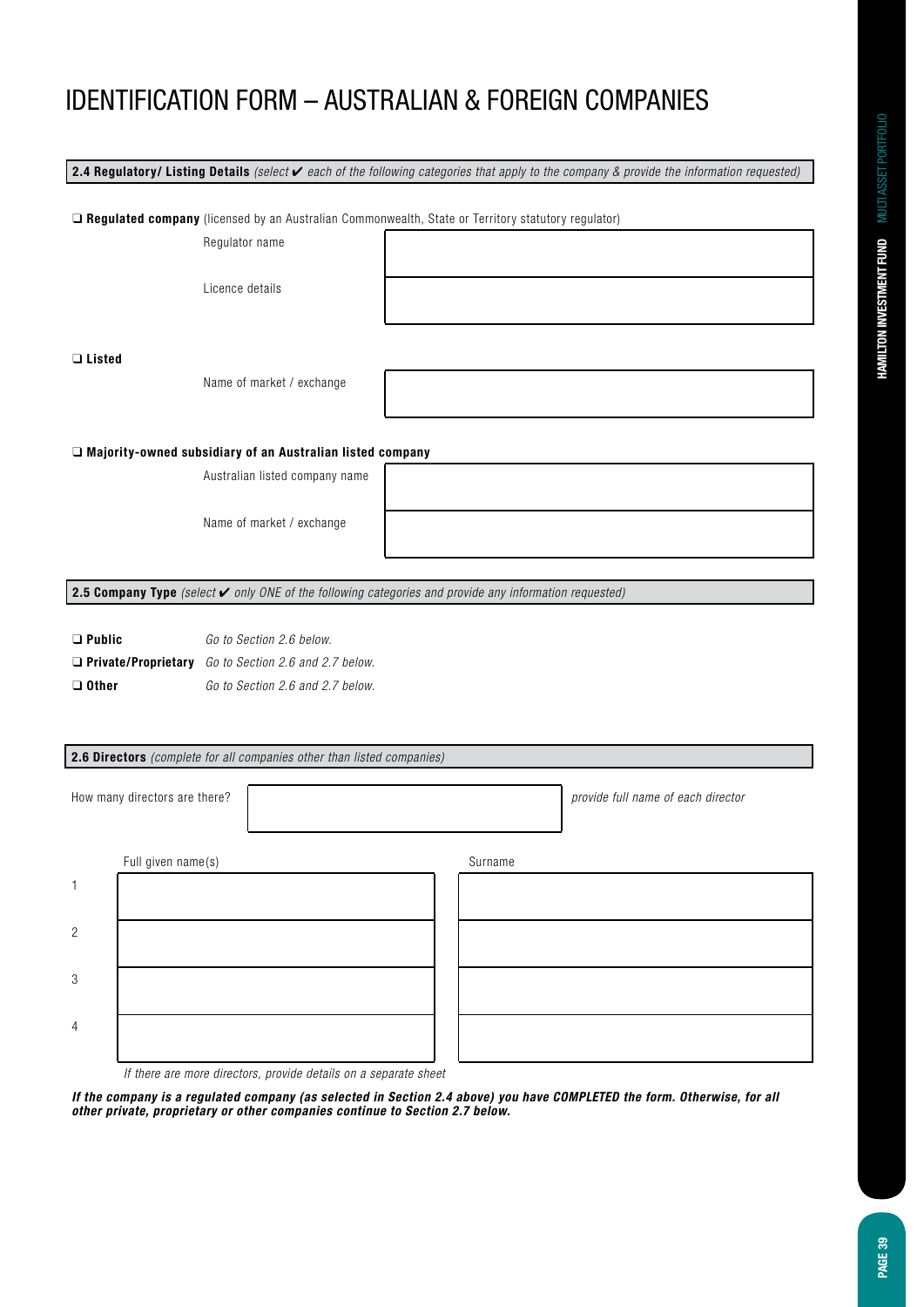| 2.7 Shareholders (complete for all companies other than public, listed or regulated companies)                                                  |       |          |         |               |
|-------------------------------------------------------------------------------------------------------------------------------------------------|-------|----------|---------|---------------|
| Provide details of ALL individuals who are beneficial owners through one or more shareholdings of more than 25% of the company's issued capital |       |          |         |               |
| Shareholder 1                                                                                                                                   |       |          |         |               |
| Full given name(s)                                                                                                                              |       | Surname  |         | Date of birth |
|                                                                                                                                                 |       |          |         |               |
|                                                                                                                                                 |       |          |         |               |
| Residential address (PO Box is NOT acceptable)                                                                                                  |       |          |         |               |
| Street                                                                                                                                          |       |          |         |               |
| Suburb                                                                                                                                          | State | Postcode | Country |               |
| <b>Shareholder 2</b>                                                                                                                            |       |          |         |               |
| Full given name(s)                                                                                                                              |       | Surname  |         | Date of birth |
|                                                                                                                                                 |       |          |         |               |
| Residential address (PO Box is NOT acceptable)                                                                                                  |       |          |         |               |
| Street                                                                                                                                          |       |          |         |               |
| Suburb                                                                                                                                          | State | Postcode | Country |               |
| <b>Shareholder 3</b>                                                                                                                            |       |          |         |               |
| Full given name(s)                                                                                                                              |       | Surname  |         | Date of birth |
|                                                                                                                                                 |       |          |         |               |
| Residential address (PO Box is NOT acceptable)                                                                                                  |       |          |         |               |
| Street                                                                                                                                          |       |          |         |               |
| Suburb                                                                                                                                          | State | Postcode | Country |               |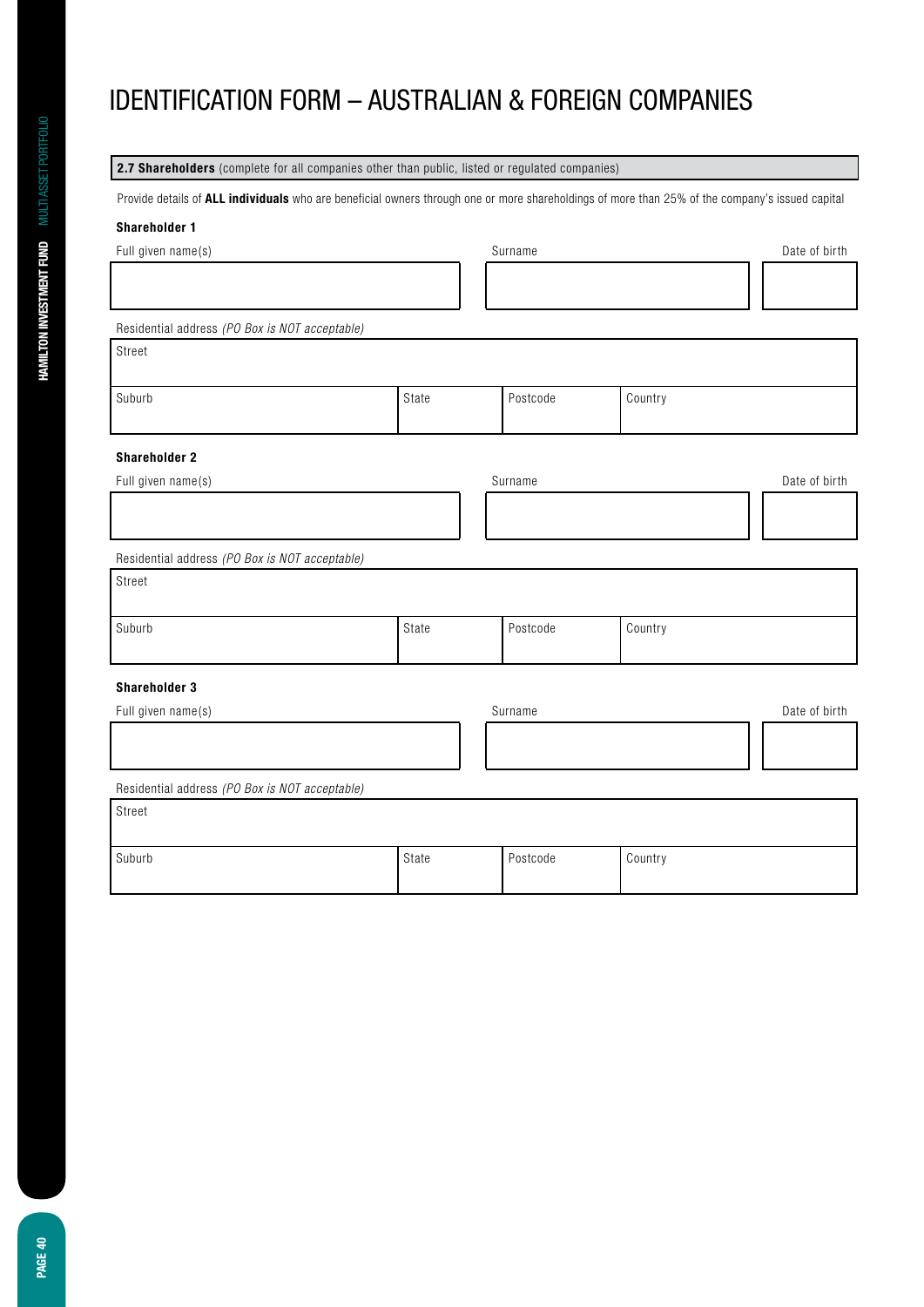# IDENTIFICATION FORM – TRUSTS & TRUSTEES

#### *GUIDE TO COMPLETING THIS FORM*

• Complete the following in BLOCK LETTERS:

❑ *Section 1 (all parts) – all trusts.*

*AND select* ✔ and complete one of the following sections for ONLY ONE of the trustees:

 $\Box$  Section 2 (applicable parts) – selected trustee is an Individual.

❑ Section 3 (applicable parts) – selected trustee is an Australian Company.

 $\Box$  Section 4 (applicable parts) – selected trustee is a Foreign Company.

• Only send the *completed sections of this form with the application form.*

• Contact your licensee if you have any queries.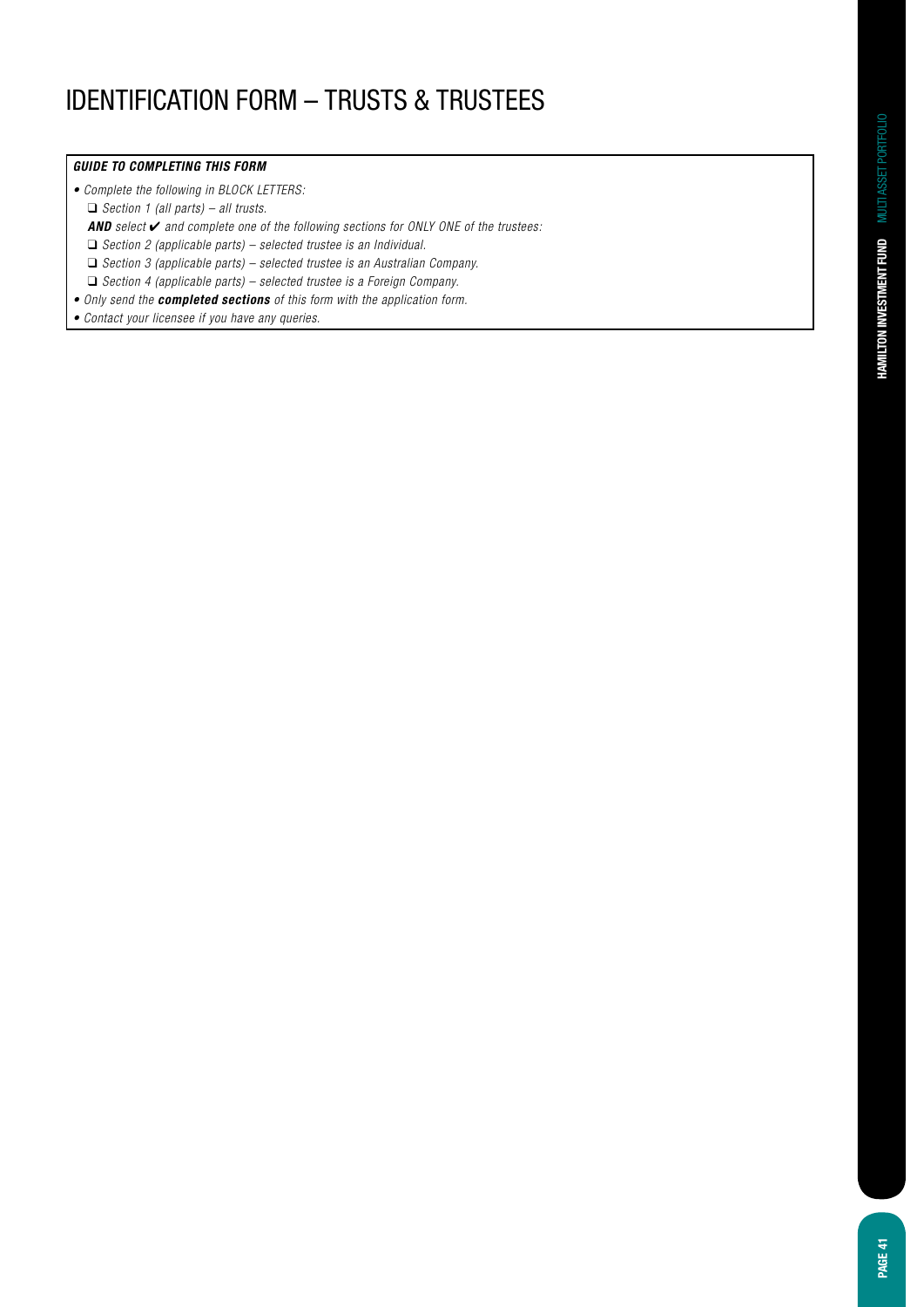# IDENTIFICATION FORM – TRUSTS & TRUSTEES

| 1.1 General Information     |  | <b>SECTION 1A: TRUST DETAILS</b> |
|-----------------------------|--|----------------------------------|
|                             |  |                                  |
| Full name of trust or fund  |  |                                  |
|                             |  |                                  |
| Full business name (if any) |  |                                  |
| Country where trust or      |  |                                  |
| fund established            |  |                                  |

**1.2 Type of Trust** (select ✔ only one of the following trust types and provide the information requested)

#### ❑ **Registered managed investment scheme**

Provide Australian Registered Scheme Number (ARSN)

### ❑ **Regulated trust (e.g. an SMSF)**

Provide name of the regulator (e.g. ASIC, APRA, ATO)

Provide the trust's ABN or registration / licensing details

#### ❑ **Government superannuation fund**

Provide name of the legislation establishing the fund

### ❑ **Other trust type**

Trust description (e.g. Family, unit, charitable, estate)

**(You have COMPLETED the form)**

**(You have COMPLETED the form)**

**(You have COMPLETED the form)**

**(Complete Section 1.3 and 1.4)**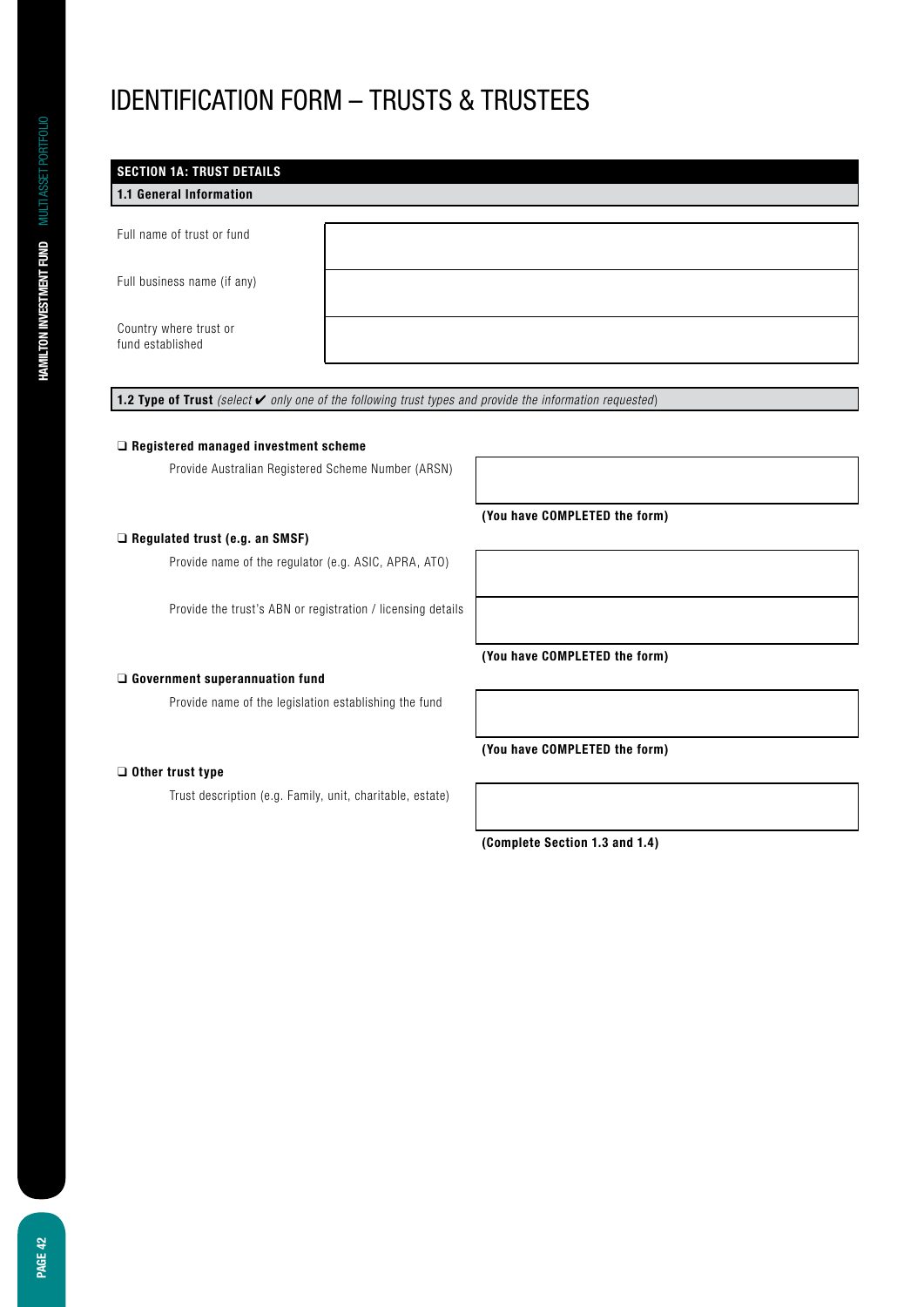**1.3 Beneficiary Details** (only complete if "Other trust type" is selected in section 1.2 above)

#### *Do NOT complete if the trust is a registered managed investment scheme, regulated trust (eg SMSF) or government superannuation fund.*

Do the terms of the trust identify the beneficiaries by reference to membership of a class?

❑ **Yes** Provide details of the membership class/es (e.g. unit holders, family members of named person, charitable purpose)

(Go to Section 1.4)

| $\square$ No   | How many beneficiaries are there? | provide full name of each beneficiary below |
|----------------|-----------------------------------|---------------------------------------------|
|                | Full given name(s)                | Surname                                     |
|                |                                   |                                             |
| $\overline{2}$ |                                   |                                             |
| $\sqrt{3}$     |                                   |                                             |
| 4              |                                   |                                             |
| $5\,$          |                                   |                                             |
| $\,6\,$        |                                   |                                             |

If there are more beneficiaries, provide details on a separate sheet

**1.4 Trustee Type** (only complete if "Other trust type" is selected in section 1.2 above).

*Do NOT complete if the trust is a registered managed investment scheme, regulated trust (e.g. SMSF) or government superannuation fund*

- $\Box$ Is the trustee an individual(s), complete the applicable parts of section 2 below
- $\Box$ Is the trustee an Australian Company, complete the applicable parts of section 3 below
- $\Box$ Is the trustee a Foreign Company, complete the applicable parts of section 4 below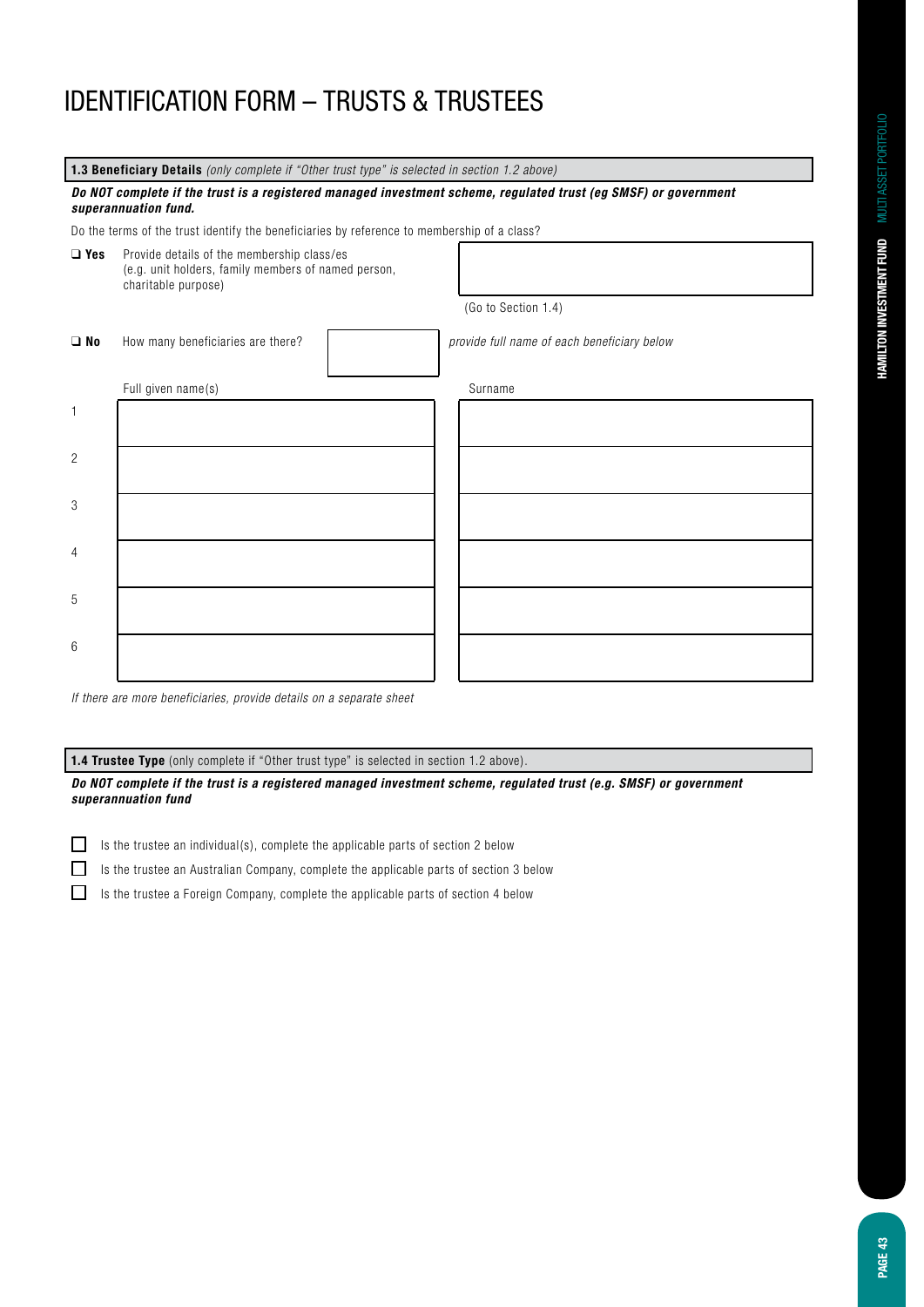| <b>SECTION 2A: INDIVIDUAL DETAILS</b> (to be completed if selected trustee is an Individual(s))<br>2.1 General Information |                                                   |       |          |         |               |  |  |  |  |
|----------------------------------------------------------------------------------------------------------------------------|---------------------------------------------------|-------|----------|---------|---------------|--|--|--|--|
| Do NOT complete if the trust is a registered managed investment scheme, regulated trust (e.g. SMSF) or government          |                                                   |       |          |         |               |  |  |  |  |
| superannuation fund.                                                                                                       |                                                   |       |          |         |               |  |  |  |  |
| How many trustees are there?                                                                                               | provide full name & address of each trustee below |       |          |         |               |  |  |  |  |
| Trustee 1                                                                                                                  |                                                   |       |          |         |               |  |  |  |  |
| Full given name(s)                                                                                                         |                                                   |       | Surname  |         | Date of Birth |  |  |  |  |
|                                                                                                                            |                                                   |       |          |         |               |  |  |  |  |
| Residential address (PO Box is NOT acceptable)                                                                             |                                                   |       |          |         |               |  |  |  |  |
| Street                                                                                                                     |                                                   |       |          |         |               |  |  |  |  |
|                                                                                                                            |                                                   |       |          |         |               |  |  |  |  |
| Suburb                                                                                                                     |                                                   | State | Postcode | Country |               |  |  |  |  |
|                                                                                                                            |                                                   |       |          |         |               |  |  |  |  |
| Trustee 2                                                                                                                  |                                                   |       |          |         |               |  |  |  |  |
| Full given name(s)                                                                                                         |                                                   |       | Surname  |         | Date of Birth |  |  |  |  |
|                                                                                                                            |                                                   |       |          |         |               |  |  |  |  |
|                                                                                                                            |                                                   |       |          |         |               |  |  |  |  |
| Residential address (PO Box is NOT acceptable)                                                                             |                                                   |       |          |         |               |  |  |  |  |
| Street                                                                                                                     |                                                   |       |          |         |               |  |  |  |  |
|                                                                                                                            |                                                   |       |          |         |               |  |  |  |  |
| Suburb                                                                                                                     |                                                   | State | Postcode | Country |               |  |  |  |  |
|                                                                                                                            |                                                   |       |          |         |               |  |  |  |  |
| Trustee 3                                                                                                                  |                                                   |       |          |         |               |  |  |  |  |
| Full given name(s)                                                                                                         |                                                   |       | Surname  |         | Date of Birth |  |  |  |  |
|                                                                                                                            |                                                   |       |          |         |               |  |  |  |  |
|                                                                                                                            |                                                   |       |          |         |               |  |  |  |  |
| Residential address (PO Box is NOT acceptable)                                                                             |                                                   |       |          |         |               |  |  |  |  |
| Street                                                                                                                     |                                                   |       |          |         |               |  |  |  |  |
|                                                                                                                            |                                                   |       |          |         |               |  |  |  |  |
| Suburb                                                                                                                     |                                                   | State | Postcode | Country |               |  |  |  |  |
|                                                                                                                            |                                                   |       |          |         |               |  |  |  |  |
|                                                                                                                            |                                                   |       |          |         |               |  |  |  |  |
| Trustee 4                                                                                                                  |                                                   |       |          |         |               |  |  |  |  |
| Full given name(s)                                                                                                         |                                                   |       | Surname  |         | Date of Birth |  |  |  |  |
|                                                                                                                            |                                                   |       |          |         |               |  |  |  |  |
|                                                                                                                            |                                                   |       |          |         |               |  |  |  |  |
| Residential address (PO Box is NOT acceptable)                                                                             |                                                   |       |          |         |               |  |  |  |  |
| Street                                                                                                                     |                                                   |       |          |         |               |  |  |  |  |
| Suburb                                                                                                                     |                                                   | State | Postcode | Country |               |  |  |  |  |
|                                                                                                                            |                                                   |       |          |         |               |  |  |  |  |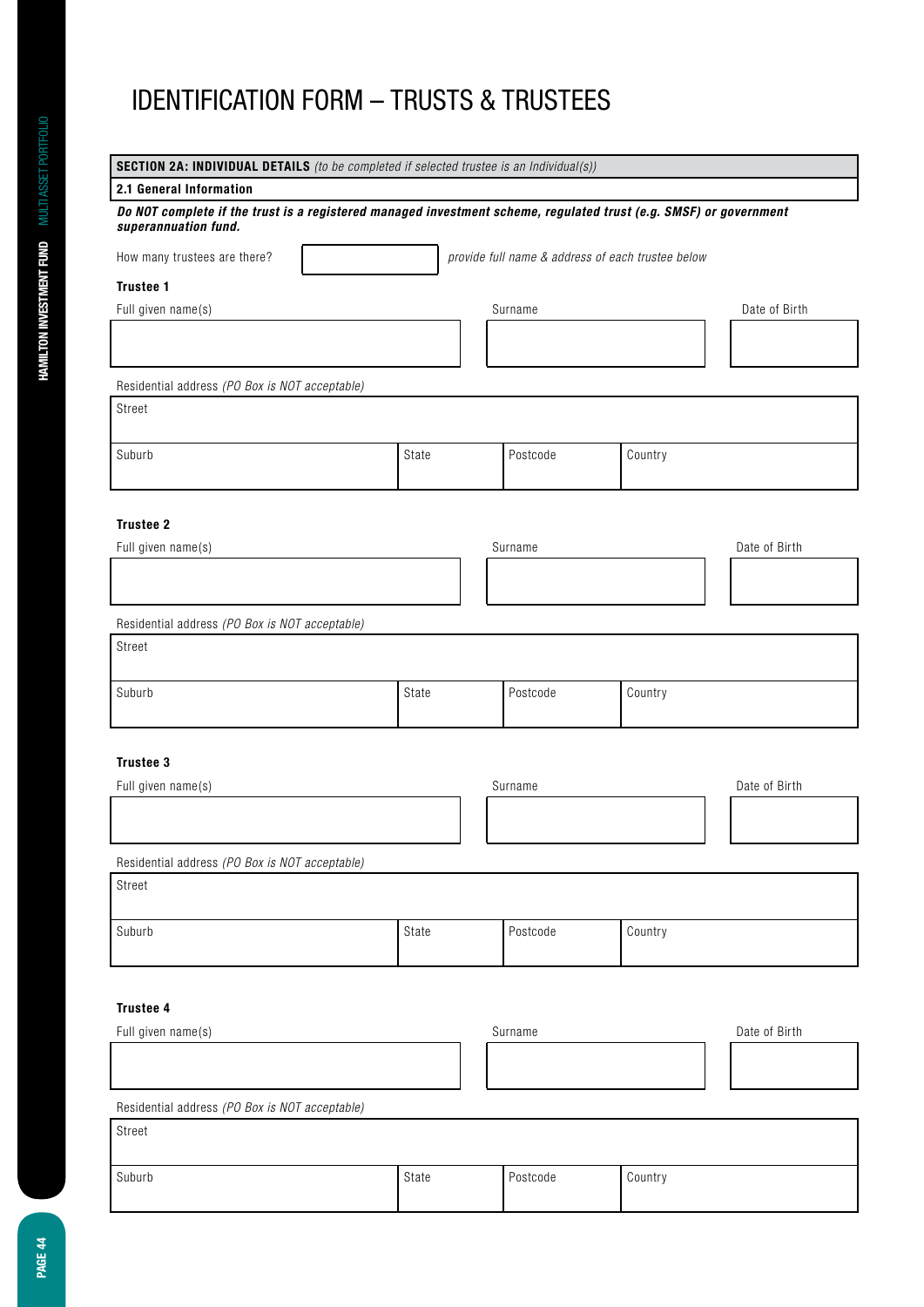| SECTION 3A: AUSTRALIAN COMPANY DETAILS (to be completed if selected trustee is an Australian Company)                                                   |       |          |         |  |  |  |  |
|---------------------------------------------------------------------------------------------------------------------------------------------------------|-------|----------|---------|--|--|--|--|
| 3.1 General Information                                                                                                                                 |       |          |         |  |  |  |  |
| Full name as registered by ASIC                                                                                                                         |       |          |         |  |  |  |  |
| <b>ACN</b>                                                                                                                                              |       |          |         |  |  |  |  |
| Registered office address (PO Box is NOT acceptable)                                                                                                    |       |          |         |  |  |  |  |
| Street                                                                                                                                                  |       |          |         |  |  |  |  |
| Suburb                                                                                                                                                  | State | Postcode | Country |  |  |  |  |
| Principal place of business (if any) (PO Box is NOT acceptable)                                                                                         |       |          |         |  |  |  |  |
| Street                                                                                                                                                  |       |          |         |  |  |  |  |
| Suburb                                                                                                                                                  | State | Postcode | Country |  |  |  |  |
| 3.2 Regulatory/ Listing Details (select $\checkmark$ the following categories which apply to the trustee company and provide the information requested) |       |          |         |  |  |  |  |
| □ Regulated company (licensed by an Australian Commonwealth, State or Territory statutory regulator)                                                    |       |          |         |  |  |  |  |
| Regulator name                                                                                                                                          |       |          |         |  |  |  |  |
| Licence details                                                                                                                                         |       |          |         |  |  |  |  |
| □ Australian listed company                                                                                                                             |       |          |         |  |  |  |  |
| Name of market / exchange                                                                                                                               |       |          |         |  |  |  |  |
| □ Majority-owned subsidiary of an Australian listed company                                                                                             |       |          |         |  |  |  |  |
| Australian listed company name                                                                                                                          |       |          |         |  |  |  |  |
| Name of market / exchange                                                                                                                               |       |          |         |  |  |  |  |
| 3.3 Company Type (select $\checkmark$ only ONE of the following categories)                                                                             |       |          |         |  |  |  |  |
|                                                                                                                                                         |       |          |         |  |  |  |  |

❑ **Public** If the trust is a registered managed investment scheme, regulated trust (eg SMSF) or government superannuation fund, the form is now *COMPLETE.* If 'Other trust type' is selected in Section 1.2 above, complete 3.4 below ❑ **Proprietary** Go to Section 3.4 and 3.5 below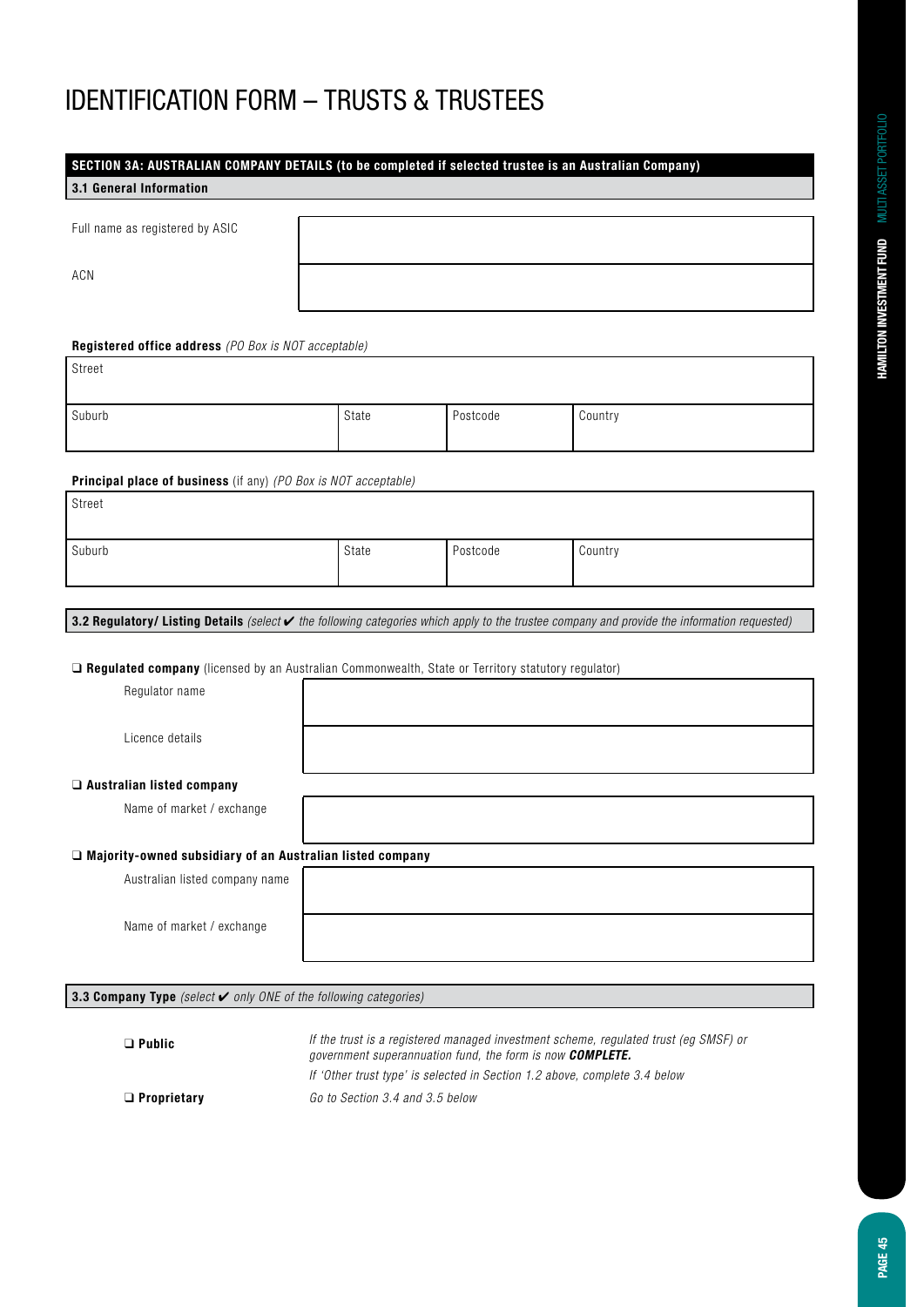| 3.4 Directors                 |                                                                  |         |                                          |  |  |  |  |
|-------------------------------|------------------------------------------------------------------|---------|------------------------------------------|--|--|--|--|
|                               | This section does NOT need to be completed for listed companies. |         |                                          |  |  |  |  |
| How many directors are there? |                                                                  |         | Provide full name of each director below |  |  |  |  |
|                               |                                                                  |         |                                          |  |  |  |  |
|                               | Full given name(s)                                               | Surname |                                          |  |  |  |  |
|                               |                                                                  |         |                                          |  |  |  |  |
|                               |                                                                  |         |                                          |  |  |  |  |
| 2                             |                                                                  |         |                                          |  |  |  |  |
|                               |                                                                  |         |                                          |  |  |  |  |
| 3                             |                                                                  |         |                                          |  |  |  |  |
|                               |                                                                  |         |                                          |  |  |  |  |
| 4                             |                                                                  |         |                                          |  |  |  |  |
|                               |                                                                  |         |                                          |  |  |  |  |

If there are more directors, provide details on a separate sheet

*If the company is a regulated company (as selected in Section 3.2 above) AND the trust type selected in Section 1.2 above is:*

• a registered managed investment scheme, regulated trust (eg SMSF) or government superannuation fund, the form is  *now COMPLETE.*

*Otherwise, continue to Section 3.5 below.*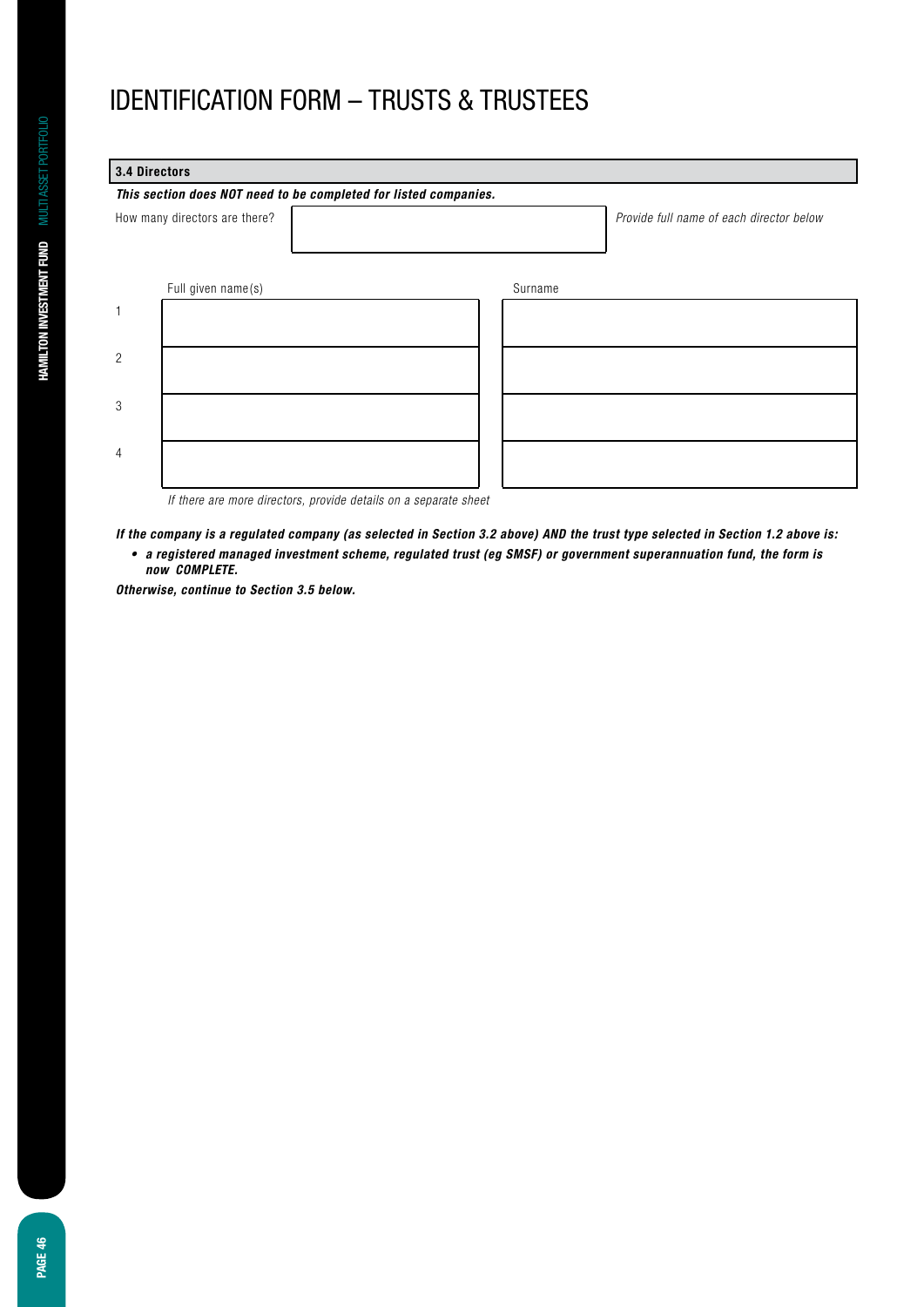**3.5 Shareholders** (only needs to be completed for proprietary companies that are not regulated companies as selected in Section 3.2)

Provide details of **ALL individuals** who are beneficial owners through one or more shareholdings of more than 25% of the company's issued capital

### **Shareholder 1**

| Full given name(s)                             |       | Surname  |         | Date of birth |
|------------------------------------------------|-------|----------|---------|---------------|
|                                                |       |          |         |               |
|                                                |       |          |         |               |
| Residential address (PO Box is NOT acceptable) |       |          |         |               |
| Street                                         |       |          |         |               |
|                                                |       |          |         |               |
| Suburb                                         | State | Postcode | Country |               |
|                                                |       |          |         |               |
| <b>Shareholder 2</b>                           |       |          |         |               |
| Full given name(s)                             |       | Surname  |         | Date of birth |
|                                                |       |          |         |               |
|                                                |       |          |         |               |
| Residential address (PO Box is NOT acceptable) |       |          |         |               |
| Street                                         |       |          |         |               |
|                                                |       |          |         |               |
| Suburb                                         | State | Postcode | Country |               |
|                                                |       |          |         |               |
| Shareholder 3                                  |       |          |         |               |
| Full given name(s)                             |       | Surname  |         | Date of birth |
|                                                |       |          |         |               |
|                                                |       |          |         |               |
| Residential address (PO Box is NOT acceptable) |       |          |         |               |
| Street                                         |       |          |         |               |
|                                                |       |          |         |               |
|                                                |       |          |         |               |

**If the trust type selected in Section 1.2 above, is:**

 **• a registered managed investment scheme, regulated trust (eg SMSF) or government superannuation fund, the form is now COMPLETE.**

Suburb Country State Resource Postcode Postcode Country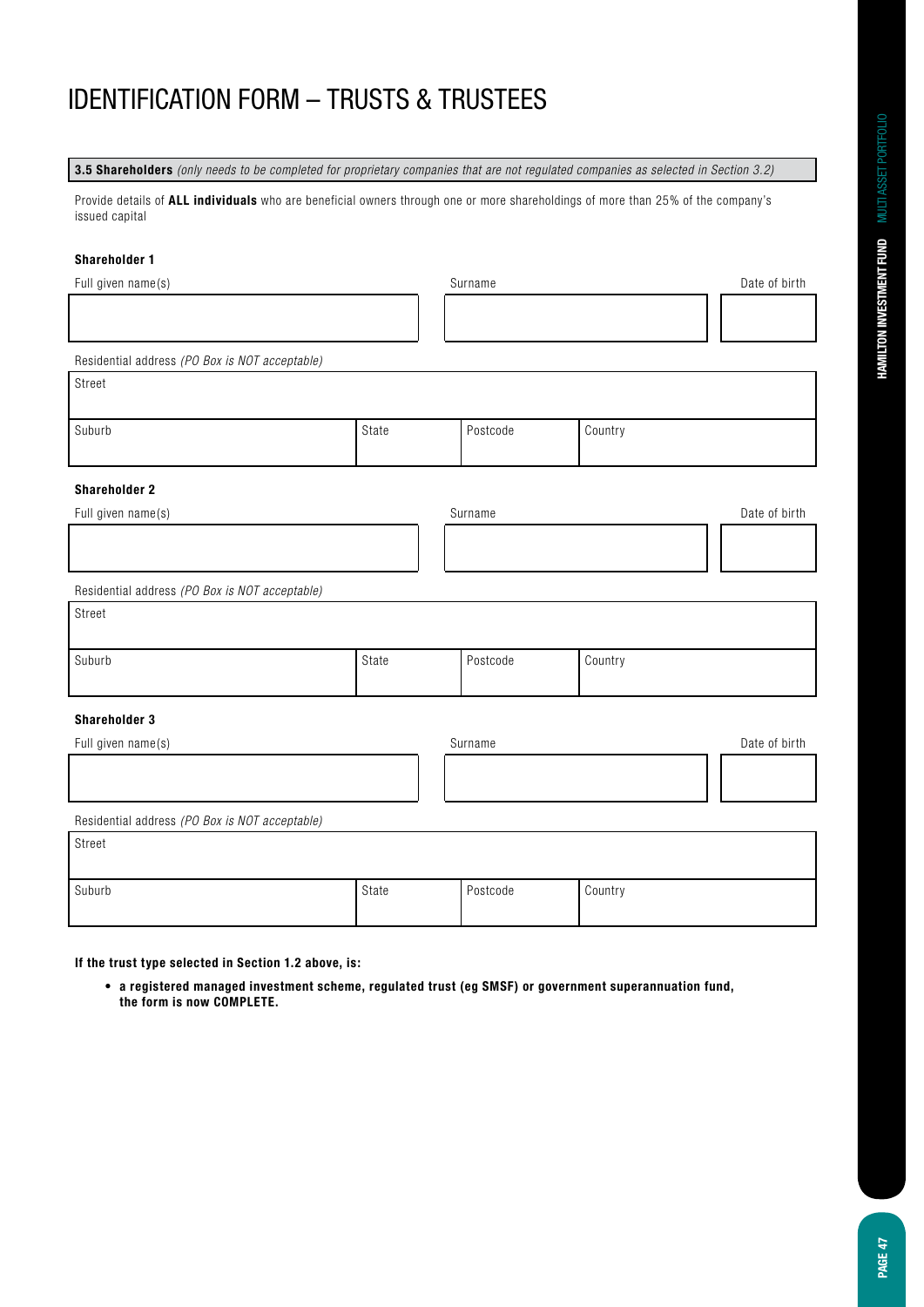| 4.1 General Information                                |                                   | SECTION 4A: FOREIGN COMPANY DETAILS (to be completed if selected trustee is a Foreign Company)                |       |          |                                                                                                                       |  |  |
|--------------------------------------------------------|-----------------------------------|---------------------------------------------------------------------------------------------------------------|-------|----------|-----------------------------------------------------------------------------------------------------------------------|--|--|
|                                                        |                                   |                                                                                                               |       |          |                                                                                                                       |  |  |
| Full name of foreign company                           |                                   |                                                                                                               |       |          |                                                                                                                       |  |  |
|                                                        |                                   |                                                                                                               |       |          |                                                                                                                       |  |  |
| Country of formation /<br>incorporation / registration |                                   |                                                                                                               |       |          |                                                                                                                       |  |  |
|                                                        |                                   |                                                                                                               |       |          |                                                                                                                       |  |  |
|                                                        |                                   | $\Box$ Select $\checkmark$ if registered by a foreign body and provide name of body                           |       |          |                                                                                                                       |  |  |
|                                                        |                                   |                                                                                                               |       |          |                                                                                                                       |  |  |
|                                                        |                                   |                                                                                                               |       |          |                                                                                                                       |  |  |
|                                                        |                                   | 4.2 Is the foreign company registered with ASIC? (select $\checkmark$ ONE of the following)                   |       |          |                                                                                                                       |  |  |
|                                                        |                                   |                                                                                                               |       |          |                                                                                                                       |  |  |
| $\Box$ Yes                                             | Provide ARBN                      |                                                                                                               |       |          |                                                                                                                       |  |  |
|                                                        |                                   |                                                                                                               |       |          |                                                                                                                       |  |  |
|                                                        | (Tick one box)                    |                                                                                                               |       |          | Provide EITHER $\Box$ principal place of business address in Australia OR $\Box$ local agent name and address details |  |  |
|                                                        |                                   | Address (PO Box is NOT acceptable)                                                                            |       |          |                                                                                                                       |  |  |
|                                                        | Street                            |                                                                                                               |       |          |                                                                                                                       |  |  |
|                                                        |                                   |                                                                                                               |       |          |                                                                                                                       |  |  |
|                                                        | Suburb                            |                                                                                                               | State | Postcode | Country                                                                                                               |  |  |
|                                                        |                                   |                                                                                                               |       |          |                                                                                                                       |  |  |
|                                                        |                                   | Name of local agent in Australia                                                                              |       |          |                                                                                                                       |  |  |
|                                                        |                                   |                                                                                                               |       |          |                                                                                                                       |  |  |
| $\square$ No                                           |                                   | Provide company identification number (if any) issued by<br>the foreign registration body                     |       |          |                                                                                                                       |  |  |
|                                                        |                                   | Principal place of business in the company's country of formation or incorporation (PO Box is NOT acceptable) |       |          |                                                                                                                       |  |  |
|                                                        | Street                            |                                                                                                               |       |          |                                                                                                                       |  |  |
|                                                        |                                   |                                                                                                               |       |          |                                                                                                                       |  |  |
|                                                        | Suburb                            |                                                                                                               | State | Postcode | Country                                                                                                               |  |  |
|                                                        |                                   |                                                                                                               |       |          |                                                                                                                       |  |  |
|                                                        |                                   |                                                                                                               |       |          |                                                                                                                       |  |  |
|                                                        | 4.3 Registered Address of Company |                                                                                                               |       |          |                                                                                                                       |  |  |

*Provide the registered address as registered with ASIC. If the company is NOT registered with ASIC, provide the registered address in the country of formation, incorporation or registration (if any).*

| Street |       |          |         |
|--------|-------|----------|---------|
| Suburb | State | Postcode | Country |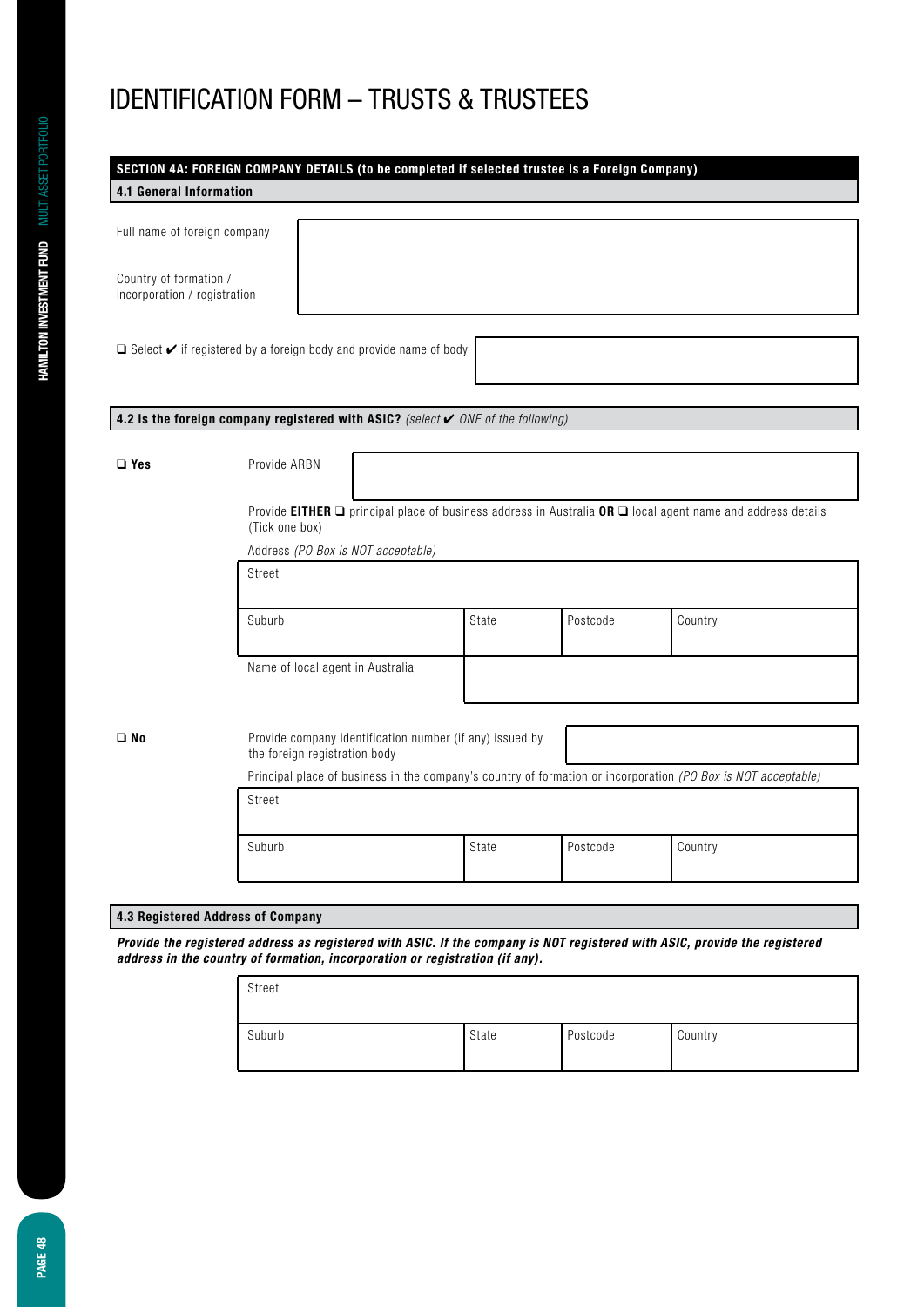|                            |                                                                  | 4.4 Regulatory/ Listing Details (select $\vee$ each of the following categories that apply to the company & provide the information requested)                                             |
|----------------------------|------------------------------------------------------------------|--------------------------------------------------------------------------------------------------------------------------------------------------------------------------------------------|
|                            |                                                                  |                                                                                                                                                                                            |
|                            |                                                                  | <b>Q Regulated company</b> (licensed by an Australian Commonwealth, State or Territory statutory regulator)                                                                                |
|                            | Regulator name                                                   |                                                                                                                                                                                            |
|                            |                                                                  |                                                                                                                                                                                            |
|                            | Licence details                                                  |                                                                                                                                                                                            |
|                            |                                                                  |                                                                                                                                                                                            |
|                            |                                                                  |                                                                                                                                                                                            |
| $\Box$ Listed              |                                                                  |                                                                                                                                                                                            |
|                            | Name of market / exchange                                        |                                                                                                                                                                                            |
|                            |                                                                  |                                                                                                                                                                                            |
|                            |                                                                  |                                                                                                                                                                                            |
|                            | $\Box$ Majority-owned subsidiary of an Australian listed company |                                                                                                                                                                                            |
|                            | Australian listed company name                                   |                                                                                                                                                                                            |
|                            |                                                                  |                                                                                                                                                                                            |
|                            | Name of market / exchange                                        |                                                                                                                                                                                            |
|                            |                                                                  |                                                                                                                                                                                            |
|                            |                                                                  |                                                                                                                                                                                            |
|                            |                                                                  | 4.5 Company Type (select $\checkmark$ only ONE of the following categories and provide any information requested)                                                                          |
|                            |                                                                  |                                                                                                                                                                                            |
| $\Box$ Public              |                                                                  | If the trust is a registered managed investment scheme, regulated trust (eg SMSF) or government<br>superannuation fund, as selected in Section 1.2 above, the form is now <b>COMPLETE.</b> |
| $\Box$ Private/Proprietary | Go to Section 4.6 below.                                         |                                                                                                                                                                                            |
| $\Box$ Other               | Go to Section 4.6 below.                                         |                                                                                                                                                                                            |
|                            |                                                                  |                                                                                                                                                                                            |

#### **4.6 Directors** (complete for all companies other than for listed companies)

|                | How many directors are there?                                    |         | provide full name of each director |
|----------------|------------------------------------------------------------------|---------|------------------------------------|
|                |                                                                  |         |                                    |
|                | Full given name(s)                                               | Surname |                                    |
| 1              |                                                                  |         |                                    |
|                |                                                                  |         |                                    |
| $\overline{c}$ |                                                                  |         |                                    |
|                |                                                                  |         |                                    |
| 3              |                                                                  |         |                                    |
|                |                                                                  |         |                                    |
| $\overline{4}$ |                                                                  |         |                                    |
|                |                                                                  |         |                                    |
|                | If there are more directors, provide details on a separate sheet |         |                                    |

*If the company is a regulated company (as selected in Section 4.4 above) AND 'Other Trust Type' is:*

- **• selected in Section 1.2 above, the form is now COMPLETE.**
- **• not selected in Section 1.2 above, the form is now COMPLETE.**

*Otherwise, continue to Section 4.7 below.*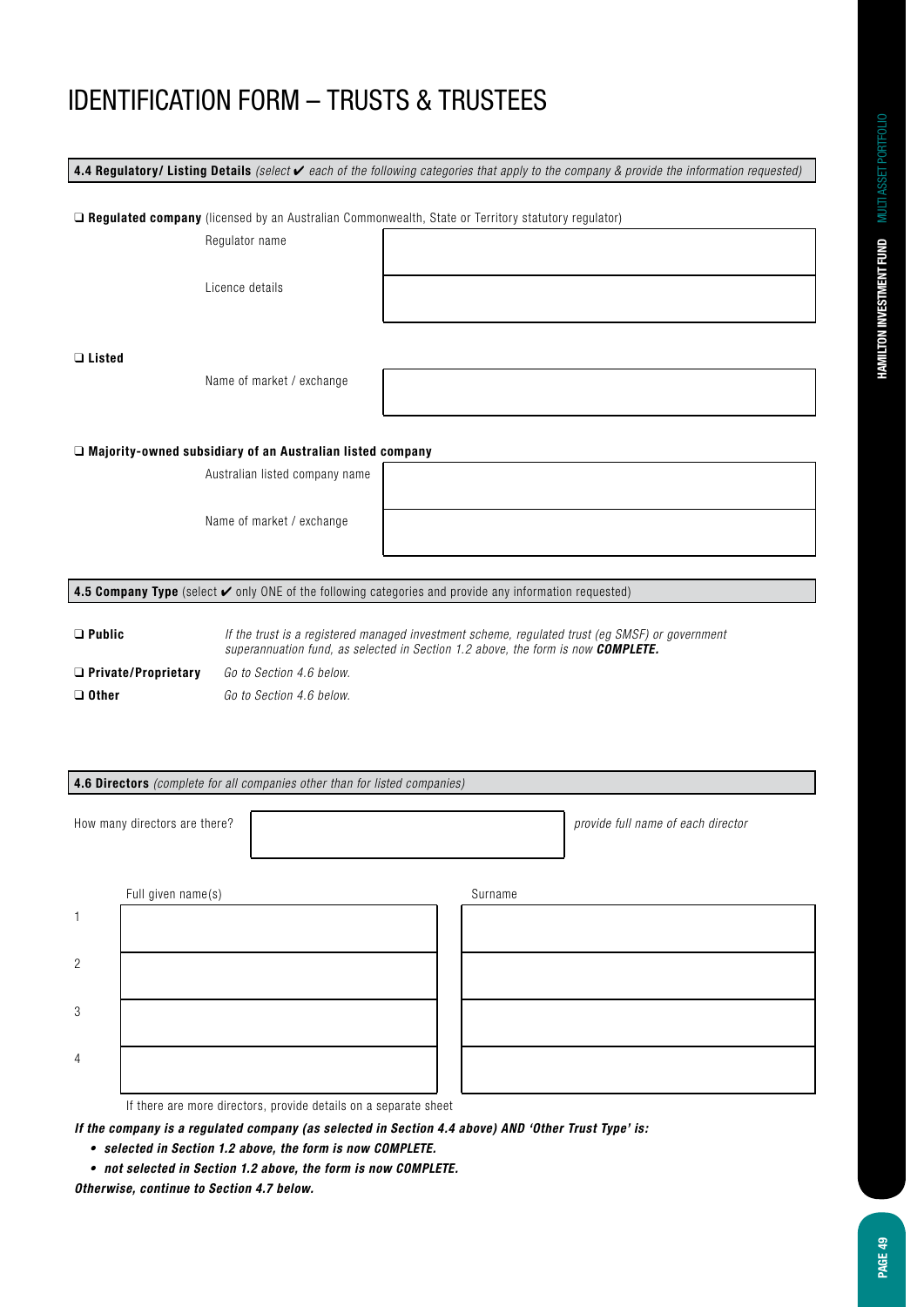**4.7 Shareholders** (complete for all companies other than public, listed or regulated companies)

Provide details of **ALL individuals** who are beneficial owners through one or more shareholdings of more than 25% of the company's issued capital

#### **Shareholder 1**

Full given name(s) and the surface of birth surface of birth surface surface of birth surface of birth surface of birth surface of birth surface of birth surface of birth surface of birth surface of birth surface of birth Residential address *(PO Box is NOT acceptable)* Street Suburb State Postcode Country **Shareholder 2**

| Full given name(s)                             | Surname | Date of birth |
|------------------------------------------------|---------|---------------|
|                                                |         |               |
|                                                |         |               |
| Residential address (PO Box is NOT acceptable) |         |               |
| Street                                         |         |               |
|                                                |         |               |

| Suburb | State | Postcode | Country |
|--------|-------|----------|---------|

### **Shareholder 3**

| Full given name(s)                             |       | Surname  |         | Date of birth |
|------------------------------------------------|-------|----------|---------|---------------|
|                                                |       |          |         |               |
|                                                |       |          |         |               |
| Residential address (PO Box is NOT acceptable) |       |          |         |               |
| Street                                         |       |          |         |               |
|                                                |       |          |         |               |
| Suburb                                         | State | Postcode | Country |               |

*The form is now COMPLETE*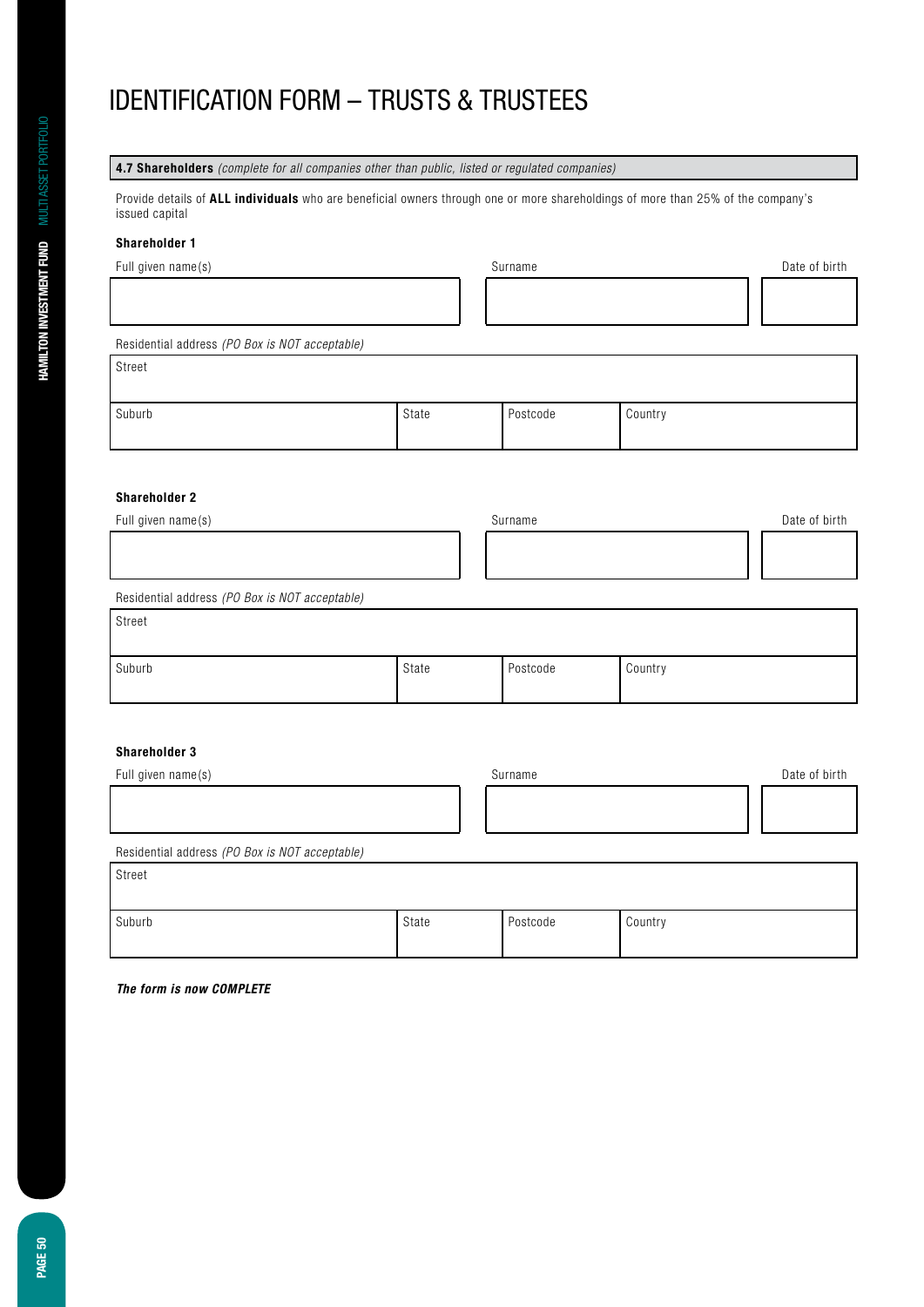**NOTES**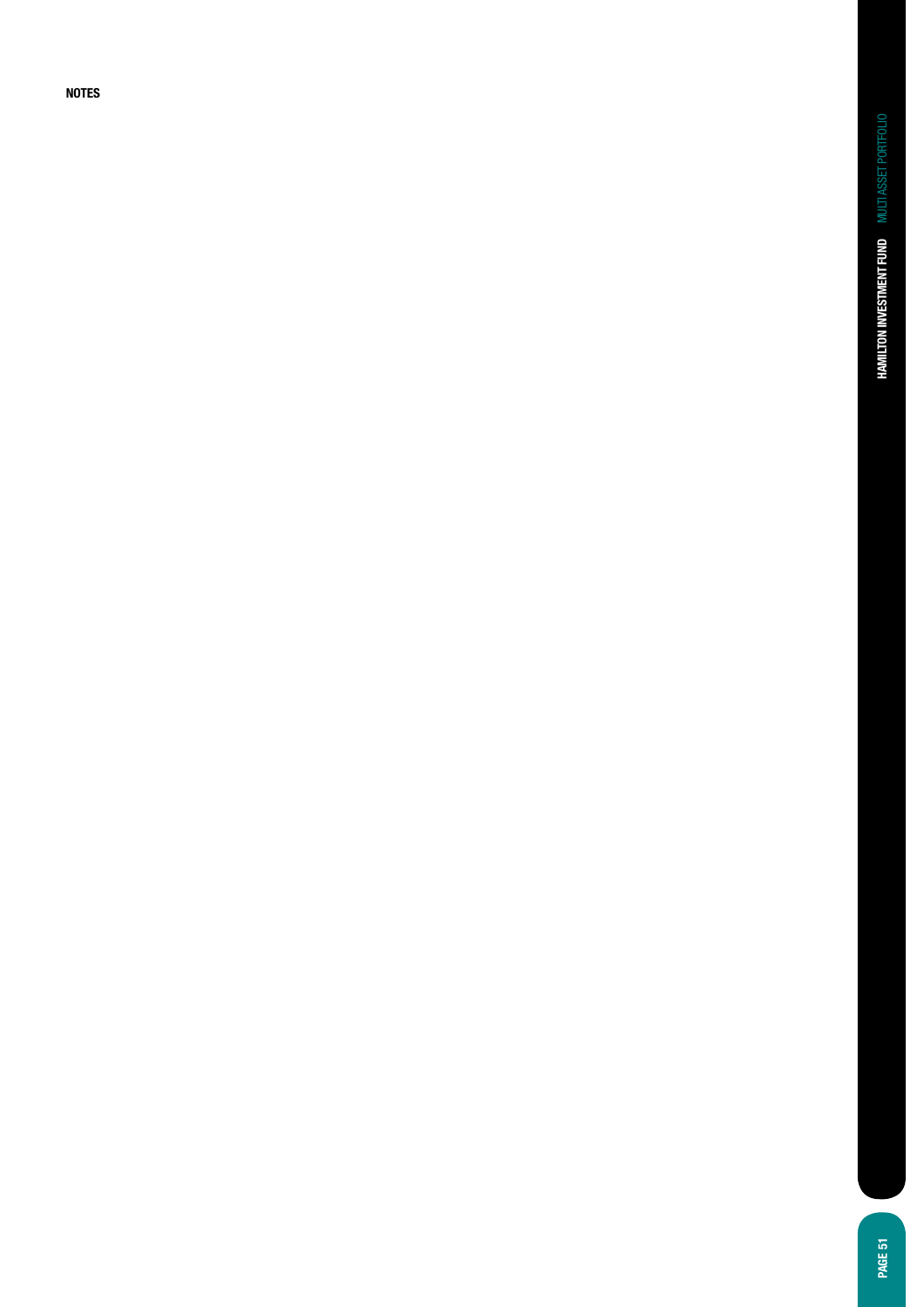**NOTES**